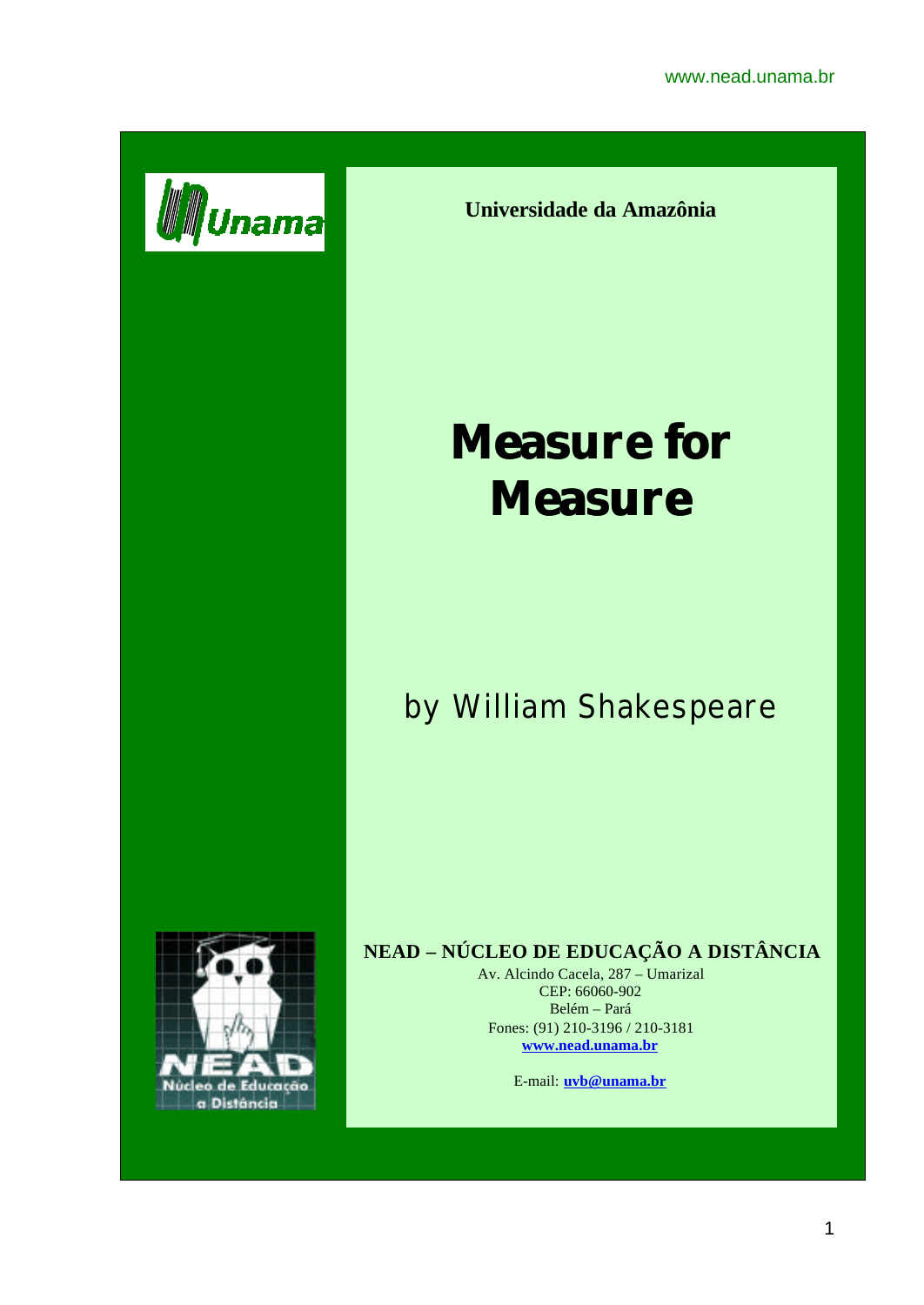#### **MEASURE FOR MEASURE**

by William Shakespeare **1605**

Dramatis Personae

Vincentio, the Duke Angelo, the Deputy Escalus, an ancient Lord Claudio, a young gentleman Lucio, a fantastic two other like Gentlemen Varrius, a gentleman, servant to the Duke Provost Thomas, friar Peter, friar A Justice Elbow, a simple constable Froth, a foolish gentleman Pompey, a clown and servant to Mistress Overdone Abhorson, an executioner Barnardine, a dissolute prisoner Isabella, sister to Claudio Mariana, betrothed to Angelo Juliet, beloved of Claudio Francisca, a nun Mistress Overdone, a bawd

Lords, Officers, Citizens, Boy, and Attendants

SCENE: Vienna

ACT I. SCENE I. The Duke's palace

(Enter Duke, Escalus, Lords, and Attendants)

**Duke**. — Escalus!

**Escalus**. — My lord.

**Duke**. — Of government the properties to unfold would seem in me t' affect speech and discourse, since I am put to know that your own science exceeds, in that, the lists of all advice my strength can give you; then no more remains but that to your sufficiency- as your worth is able-and let them work. The nature of our people, our city's institutions, and the terms for common justice, y'are as pregnant in as art and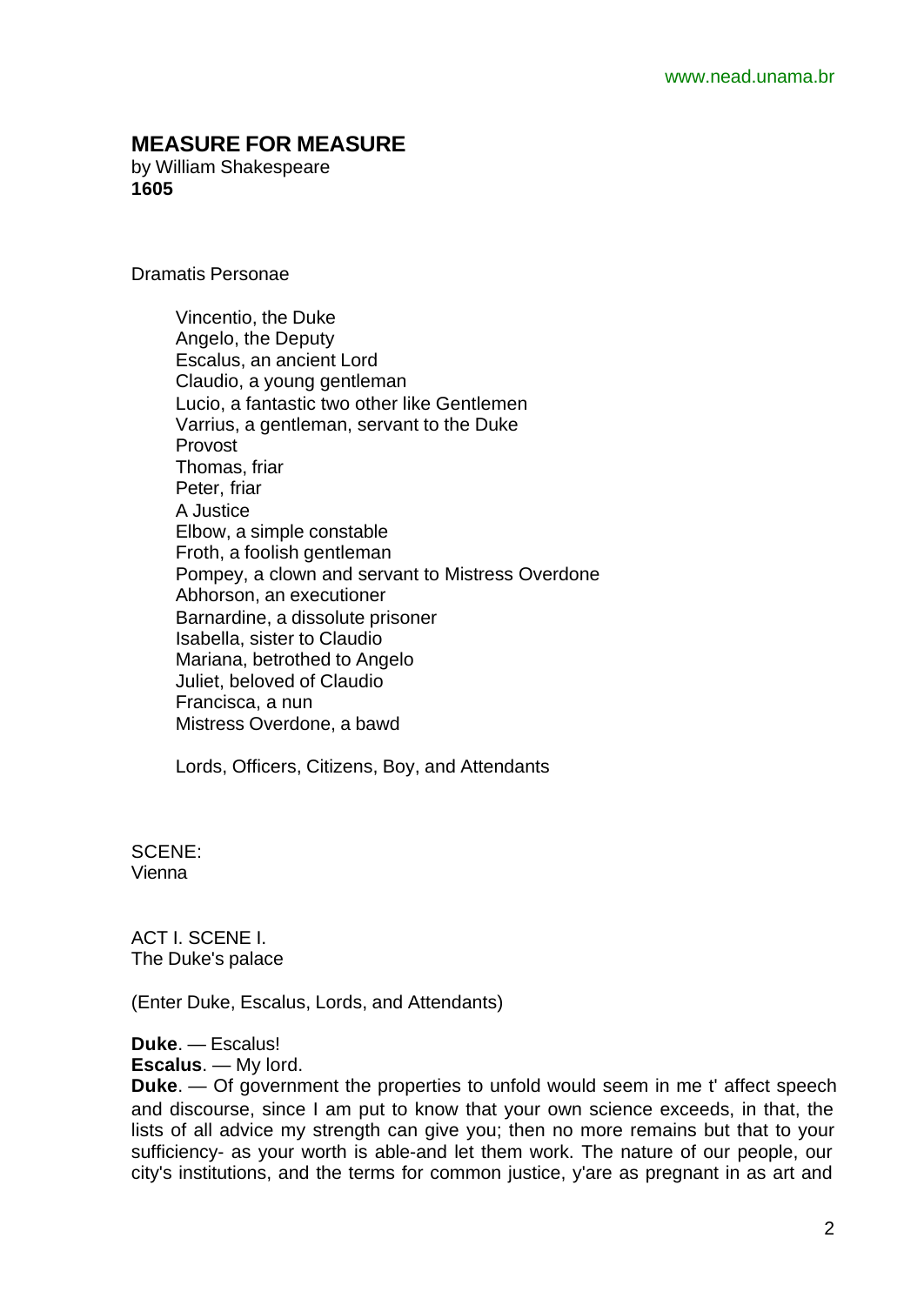practice hath enriched any that we remember. There is our commission, from which we would not have you warp. Call hither, I say, bid come before us, Angelo.

#### (Exit an Attendant)

What figure of us think you he will bear? For you must know we have with special soul elected him our absence to supply; Lent him our terror, dress'd him with our love, and given his deputation all the organs of our own power. What think you of it?

**Escalus**. — If any in Vienna be of worth to undergo such ample grace and honour, it is Lord Angelo.

#### (Enter Angelo)

**Duke**. — Look where he comes.

**Angelo**. — Always obedient to your Grace's will, I come to know your pleasure.

**Duke**. — Angelo, there is a kind of character in thy life that to th' observer doth thy history Fully unfold. Thyself and thy belongings are not thine own so proper as to waste thyself upon thy virtues, they on thee. Heaven doth with us as we with torches do, not light them for themselves; for if our virtues did not go forth of us, 'twere all alike as if we had them not. Spirits are not finely touch'd but to fine issues; nor Nature never lends the smallest scruple of her excellence but, like a thrifty goddess, she determines herself the glory of a creditor, Both thanks and use. But I do bend my speech to one that can my part in him advertise. Hold, therefore, Angelo-In our remove be thou at full ourself; mortality and mercy in Vienna live in thy tongue and heart. Old Escalus, though first in question, is thy secondary. Take thy commission.

**Angelo**. — Now, good my lord, let there be some more test made of my metal, before so noble and so great a figure be stamp'd upon it.

**Duke**. — No more evasion! We have with a leaven'd and prepared choice proceeded to you; therefore take your honours. Our haste from hence is of so quick condition that it prefers itself, and leaves unquestion'd Matters of needful value. We shall write to you, as time and our concernings shall importune, how it goes with us, and do look to know what doth befall you here. So, fare you well. To th' hopeful execution do I leave you of your commissions.

**Angelo**. — Yet give leave, my lord, that we may bring you something on the way.

**Duke**. — My haste may not admit it; nor need you, on mine honour, have to do with any scruple: your scope is as mine own, so to enforce or qualify the laws as to your soul seems good. Give me your hand; I'll privily away. I love the people, but do not like to stage me to their eyes; though it do well, I do not relish well their loud applause and Aves vehement; nor do I think the man of safe discretion that does affect it. Once more, fare you well.

**Angelo**. — The heavens give safety to your purposes!

**Escalus**. — Lead forth and bring you back in happiness!

**Duke**. — I thank you. Fare you well.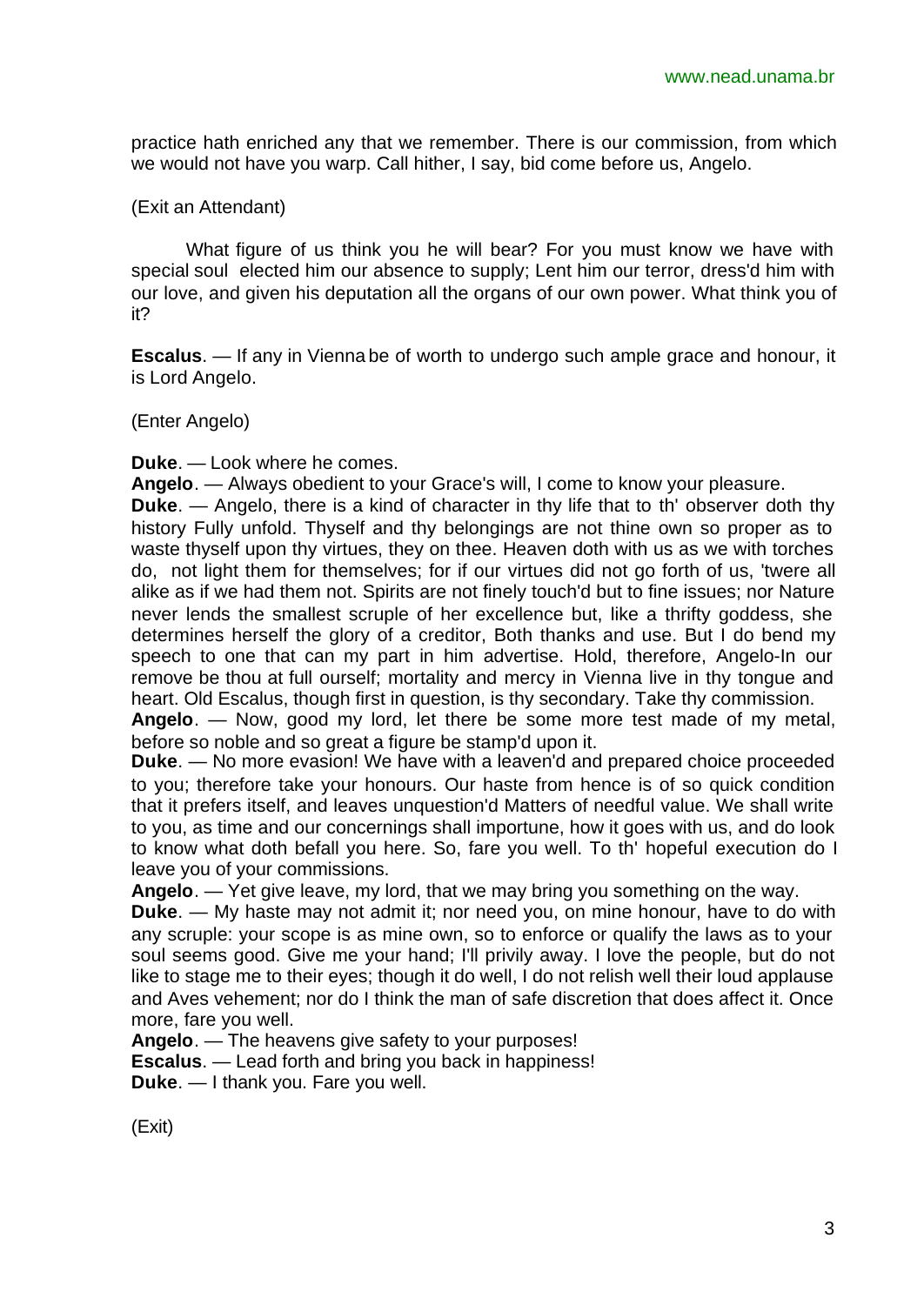**Escalus**. — I shall desire you, sir, to give me leave to have free speech with you; and it concerns me to look into the bottom of my place: a pow'r I have, but of what strength and nature I am not yet instructed.

**Angelo**. — 'Tis so with me. Let us withdraw together, and we may soon our satisfaction have Touching that point.

**Escalus**. — I'll wait upon your honour.

(Exeunt)

SCENE II. A street

(Enter Lucio and two other Gentlemen)

**Lucio**. — If the Duke, with the other dukes, come not to composition with the King of Hungary, why then all the dukes fall upon the King.

**First Gentleman**. — Heaven grant us its peace, but not the King of Hungary's! **Second Gentleman**. — Amen.

**Lucio**. — Thou conclud'st like the sanctimonious pirate that went to sea with the Ten Commandments, but scrap'd one out of the table.

**Second Gentleman**. — 'Thou shalt not steal'?

**Lucio**. — Ay, that he raz'd.

First Gentleman. — Why, 'twas a commandment to command the captain and all the rest from their functions: they put forth to steal. There's not a soldier of us all that, in the thanksgiving before meat, do relish the petition well that prays for peace.

**Second Gentleman**. — I never heard any soldier dislike it.

**Lucio**. — I believe thee; for I think thou never wast where grace was said.

**Second Gentleman**. — No? A dozen times at least.

**First Gentleman**. — What, in metre?

**Lucio**. — In any proportion or in any language.

**First Gentleman**. — I think, or in any religion.

**Lucio**. — Ay, why not? Grace is grace, despite of all controversy; as, for example, thou thyself art a wicked villain, despite of all grace.

**First Gentleman**. — Well, there went but a pair of shears between us.

**Lucio**. — I grant; as there may between the lists and the velvet. Thou art the list.

**First Gentleman.** — And thou the velvet; thou art good velvet; thou'rt a three-pil'd piece, I warrant thee. I had as lief be a list of an English kersey as be pil'd, as thou art pil'd, for a French velvet. Do I speak feelingly now?

**Lucio**. — I think thou dost; and, indeed, with most painful feeling of thy speech. I will, out of thine own confession, learn to begin thy health; but, whilst I live, forget to drink after thee.

**First Gentleman**. — I think I have done myself wrong, have I not?

**Second Gentleman**. — Yes, that thou hast, whether thou art tainted or free.

(Enter Mistress Overdone)

**Lucio**. — Behold, behold, where Madam Mitigation comes! I have purchas'd as many diseases under her roof as come to-

**Second Gentleman**. — To what, I pray?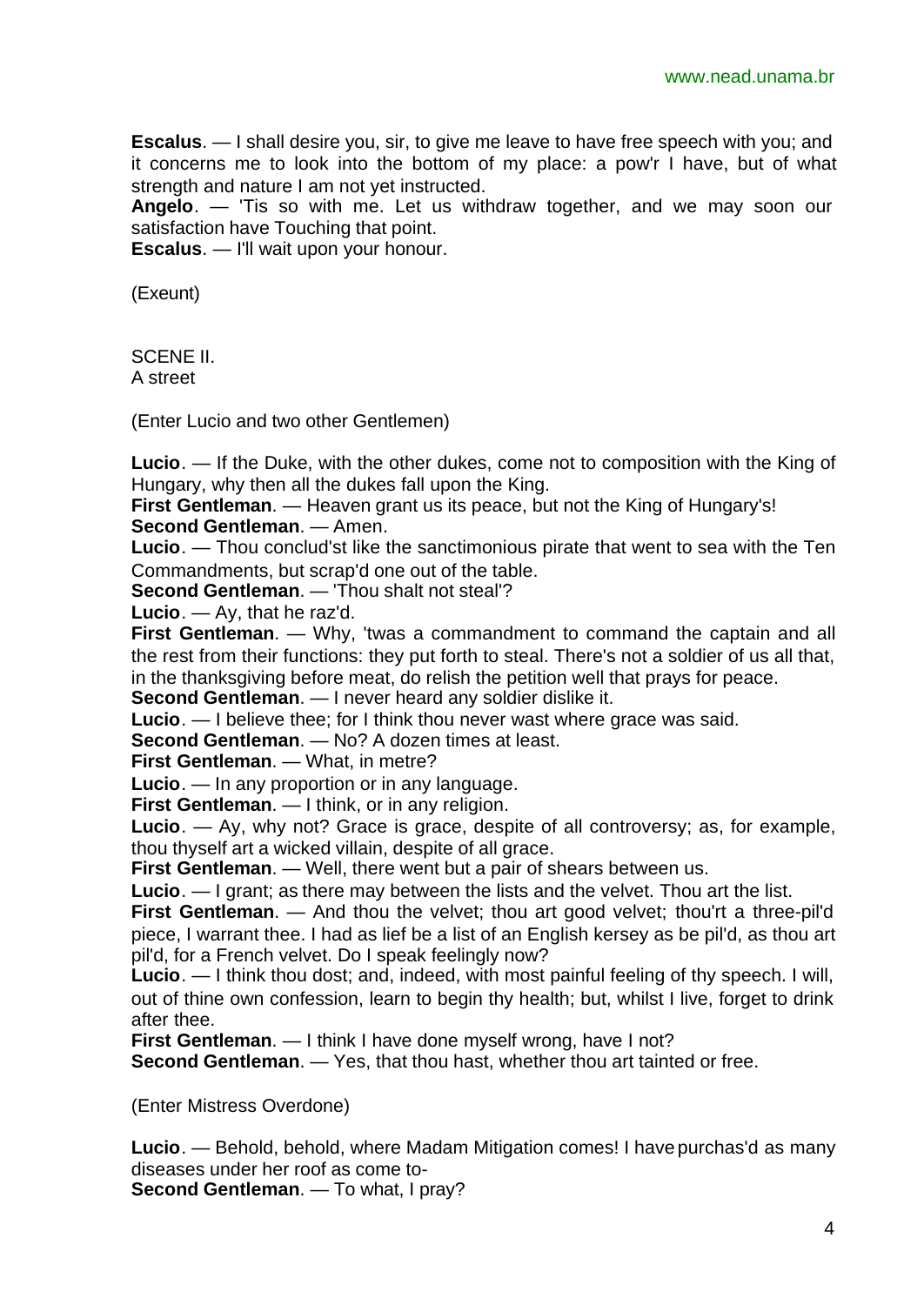**First Gentleman**. — Judge.

**Second Gentleman**. — To three thousand dolours a year.

**First Gentleman**. — Ay, and more.

**Lucio**. — A French crown more.

**First Gentleman**. — Thou art always figuring diseases in me, but thou art full of error; I am sound.

**Lucio**. — Nay, not, as one would say, healthy; but so sound as things that are hollow: thy bones are hollow; impiety has made a feast of thee.

**First Gentleman.** — How now! which of your hips has the most profound sciatica?

**Mrs. Overdone**. — Well, well! there's one yonder arrested and carried to prison was worth five thousand of you all.

**First Gentleman**. — Who's that, I pray thee?

**Mrs. Overdone**. — Marry, sir, that's Claudio, Signior Claudio.

**First Gentleman**. — Claudio to prison? 'Tis not so.

**Mrs. Overdone**. — Nay, but I know 'tis so: I saw him arrested; saw him carried away; and, which is more, within these three days his head to be chopp'd off.

**Lucio**. — But, after all this fooling, I would not have it so. Art thou sure of this?

**Mrs. Overdone**. — I am too sure of it; and it is for getting Madam Julietta with child.

**Lucio**. — Believe me, this may be; he promis'd to meet me two hours since, and he was ever precise in promise-keeping.

**Second Gentleman**. — Besides, you know, it draws something near to the speech we had to such a purpose.

**First Gentleman**. — But most of all agreeing with the proclamation.

**Lucio**. — Away; let's go learn the truth of it.

(Exeunt Lucio and Gentlemen)

**Mrs. Overdone**. — Thus, what with the war, what with the sweat, what with the gallows, and what with poverty, I am custom-shrunk.

(Enter Pompey)

How now! what's the news with you?

**Pompey**. — Yonder man is carried to prison.

**Mrs. Overdone**. — Well, what has he done?

**Pompey**. — A woman.

**Mrs. Overdone**. — But what's his offence?

**Pompey**. — Groping for trouts in a peculiar river.

**Mrs. Overdone**. — What! is there a maid with child by him?

**Pompey**. — No; but there's a woman with maid by him. You have not heard of the proclamation, have you?

**Mrs. Overdone**. — What proclamation, man?

**Pompey**. — All houses in the suburbs of Vienna must be pluck'd down.

**Mrs. Overdone**. — And what shall become of those in the city?

**Pompey**. — They shall stand for seed; they had gone down too, but that a wise burgher put in for them.

**Mrs. Overdone**. — But shall all our houses of resort in the suburbs be pull'd down? **Pompey**. — To the ground, mistress.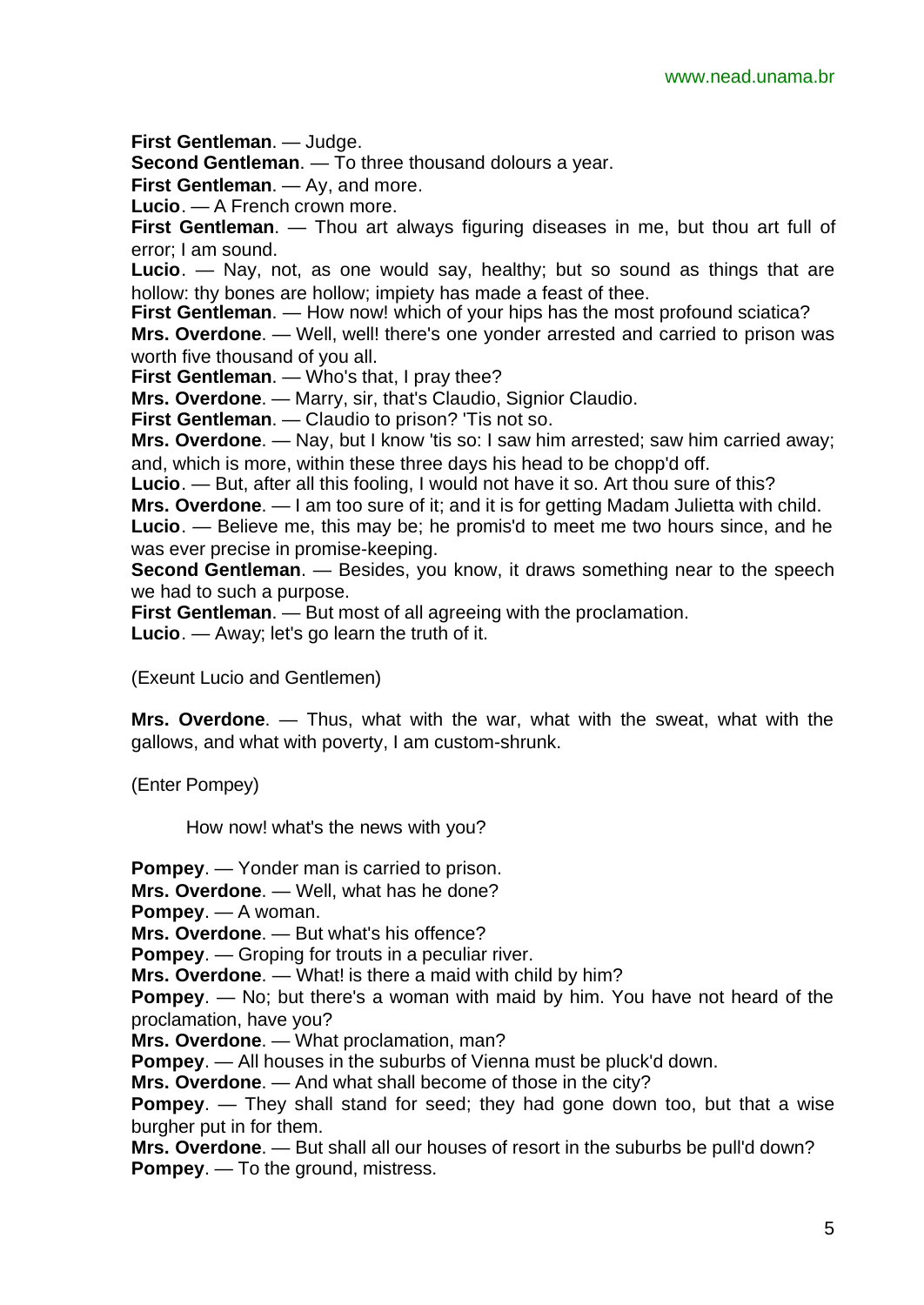**Mrs. Overdone**. — Why, here's a change indeed in the commonwealth! What shall become of me?

**Pompey.** — Come, fear not you: good counsellors lack no clients. Though you change your place you need not change your trade; I'll be your tapster still. Courage, there will be pity taken on you; you that have worn your eyes almost out in the service, you will be considered.

**Mrs. Overdone**. — What's to do here, Thomas Tapster? Let's withdraw.

**Pompey**. — Here comes Signior Claudio, led by the provost to prison; and there's Madam Juliet.

(Exeunt)

(Enter Provost, Claudio, Juliet, and Officers; Lucio following)

**Claudio**. — Fellow, why dost thou show me thus to th' world? Bear me to prison, where I am committed.

**Provost**. — I do it not in evil disposition, but from Lord Angelo by special charge.

**Claudio**. — Thus can the demigod Authority make us pay down for our offence by weight the words of heaven: on whom it will, it will; on whom it will not, so; yet still 'tis just.

**Lucio**. — Why, how now, Claudio, whence comes this restraint?

**Claudio**. — From too much liberty, my Lucio, liberty; as surfeit is the father of much fast, so every scope by the immoderate use turns to restraint. Our natures do pursue, Like rats that ravin down their proper bane, a thirsty evil; and when we drink we die.

**Lucio**. — If I could speak so wisely under an arrest, I would send for certain of my creditors; and yet, to say the truth, I had as lief have the foppery of freedom as the morality of imprisonment. What's thy offence, Claudio?

**Claudio**. — What but to speak of would offend again.

**Lucio**. — What, is't murder?

**Claudio**. — No.

**Lucio**. — Lechery?

**Claudio**. — Call it so.

**Provost**. — Away, sir; you must go.

**Claudio**. — One word, good friend. Lucio, a word with you.

**Lucio**. — A hundred, if they'll do you any good. Is lechery so look'd after?

**Claudio**. — Thus stands it with me: upon a true contract I got possession of Julietta's bed. You know the lady; she is fast my wife, save that we do the denunciation lack of outward order; this we came not to, only for propagation of a dow'r Remaining in the coffer of her friends. From whom we thought it meet to hide our love till time had made them for us. But it chances the stealth of our most mutual entertainment, with character too gross, is writ on Juliet.

**Lucio**. — With child, perhaps?

**Claudio**. — Unhappily, even so. And the new deputy now for the Duke- Whether it be the fault and glimpse of newness, or whether that the body public be a horse whereon the governor doth ride, who, newly in the seat, that it may know he can command, lets it straight feel the spur; whether the tyranny be in his place, or in his eminence that fills it up, I stagger in. But this new governor Awakes me all the enrolled penalties which have, like unscour'd armour, hung by th' wall so long that nineteen zodiacs have gone round and none of them been worn; and, for a name, now puts the drowsy and neglected act freshly on me. 'Tis surely for a name.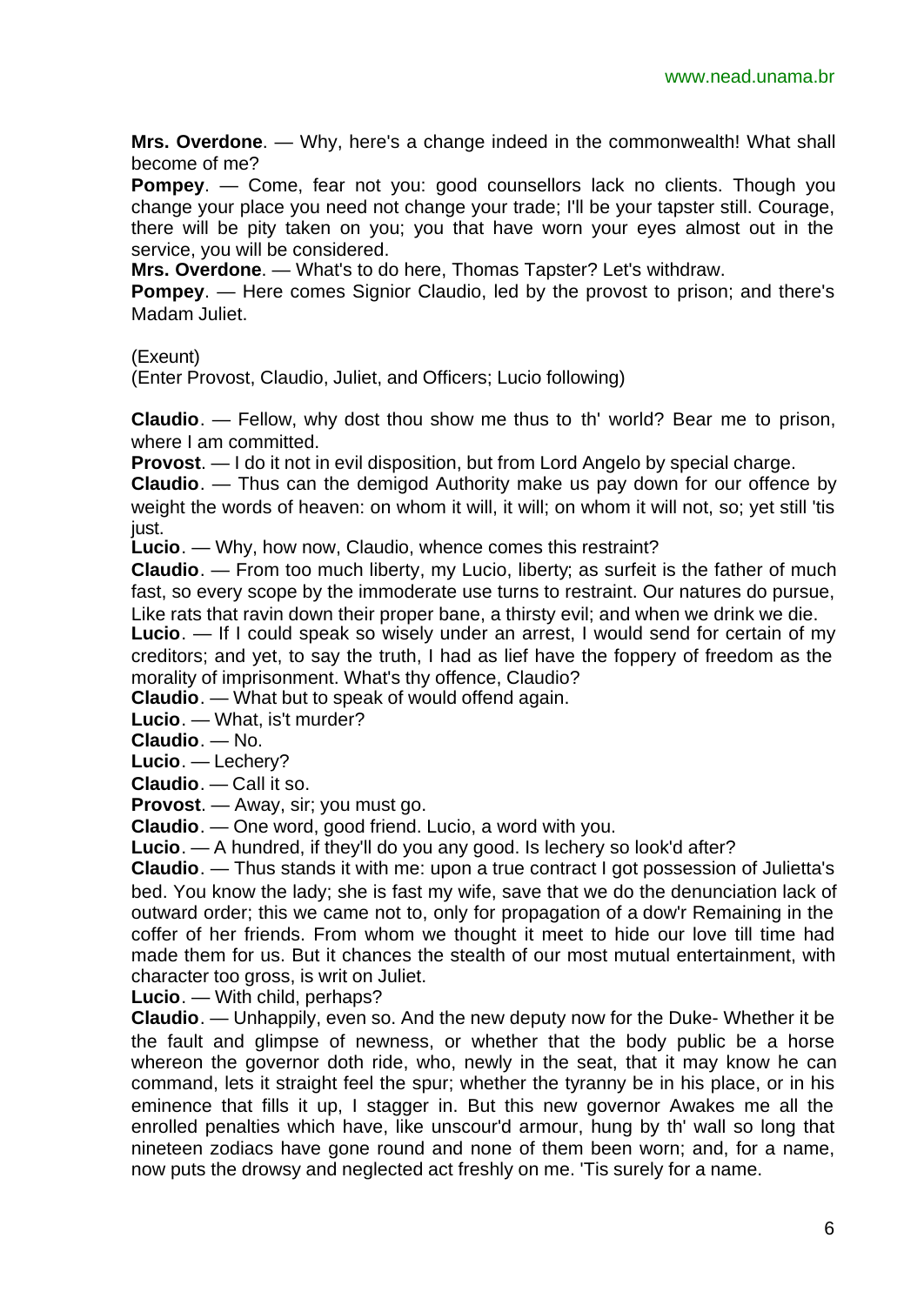**Lucio**. — I warrant it is; and thy head stands so tickle on thy shoulders that a milkmaid, if she be in love, may sigh it off. Send after the Duke, and appeal to him.

**Claudio**. — I have done so, but he's not to be found. I prithee, Lucio, do me this kind service: This day my sister should the cloister enter, and there receive her approbation; Acquaint her with the danger of my state; implore her, in my voice, that she make friends to the strict deputy; bid herself assay him. I have great hope in that; for in her youth there is a prone and speechless dialect Such as move men; beside, she hath prosperous art when she will play with reason and discourse, and well she can persuade.

**Lucio**. — I pray she may; as well for the encouragement of the like, which else would stand under grievous imposition, as for the enjoying of thy life, who I would be sorry should be thus foolishly lost at a game of tick-tack. I'll to her.

**Claudio**. — I thank you, good friend Lucio.

**Lucio**. — Within two hours.

**Claudio**. — Come, officer, away.

(Exeunt)

SCENE III. A monastery

(Enter Duke and Friar Thomas)

**Duke**. — No, holy father; throw away that thought; believe not that the dribbling dart of love can pierce a complete bosom. Why I desire thee to give me secret harbour hath a purpose more grave and wrinkled than the aims and ends of burning youth. **Friar**. — May your Grace speak of it?

**Duke**. — My holy sir, none better knows than you how I have ever lov'd the life removed, and held in idle price to haunt assemblies where youth, and cost, a witless bravery keeps. I have deliver'd to Lord Angelo, a man of stricture and firm abstinence, my absolute power and place here in Vienna, and he supposes me travell'd to Poland; for so I have strew'd it in the common ear, and so it is received. Now, pious sir, you will demand of me why I do this.

**Friar**. — Gladly, my lord.

**Duke**. — We have strict statutes and most biting laws, the needful bits and curbs to headstrong steeds, which for this fourteen years we have let slip; even like an o'ergrown lion in a cave, that goes not out to prey. Now, as fond fathers, having bound up the threat'ning twigs of birch, only to stick it in their children's sight for terror, not to use, in time the rod becomes more mock'd than fear'd; so our decrees, dead to infliction, to themselves are dead; and liberty plucks justice by the nose; the baby beats the nurse, and quite athwart goes all decorum.

**Friar.** — It rested in your Grace to unloose this tied-up justice when you pleas'd; and it in you more dreadful would have seem'd than in Lord Angelo.

**Duke**. — I do fear, too dreadful. Sith 'twas my fault to give the people scope, 'Twould be my tyranny to strike and gall them for what I bid them do; for we bid this be done, when evil deeds have their permissive pass and not the punishment. Therefore, indeed, my father, I have on Angelo impos'd the office; who may, in th' ambush of my name, strike home, and yet my nature never in the fight to do in slander. And to behold his sway, I will, as 'twere a brother of your order, visit both prince and people.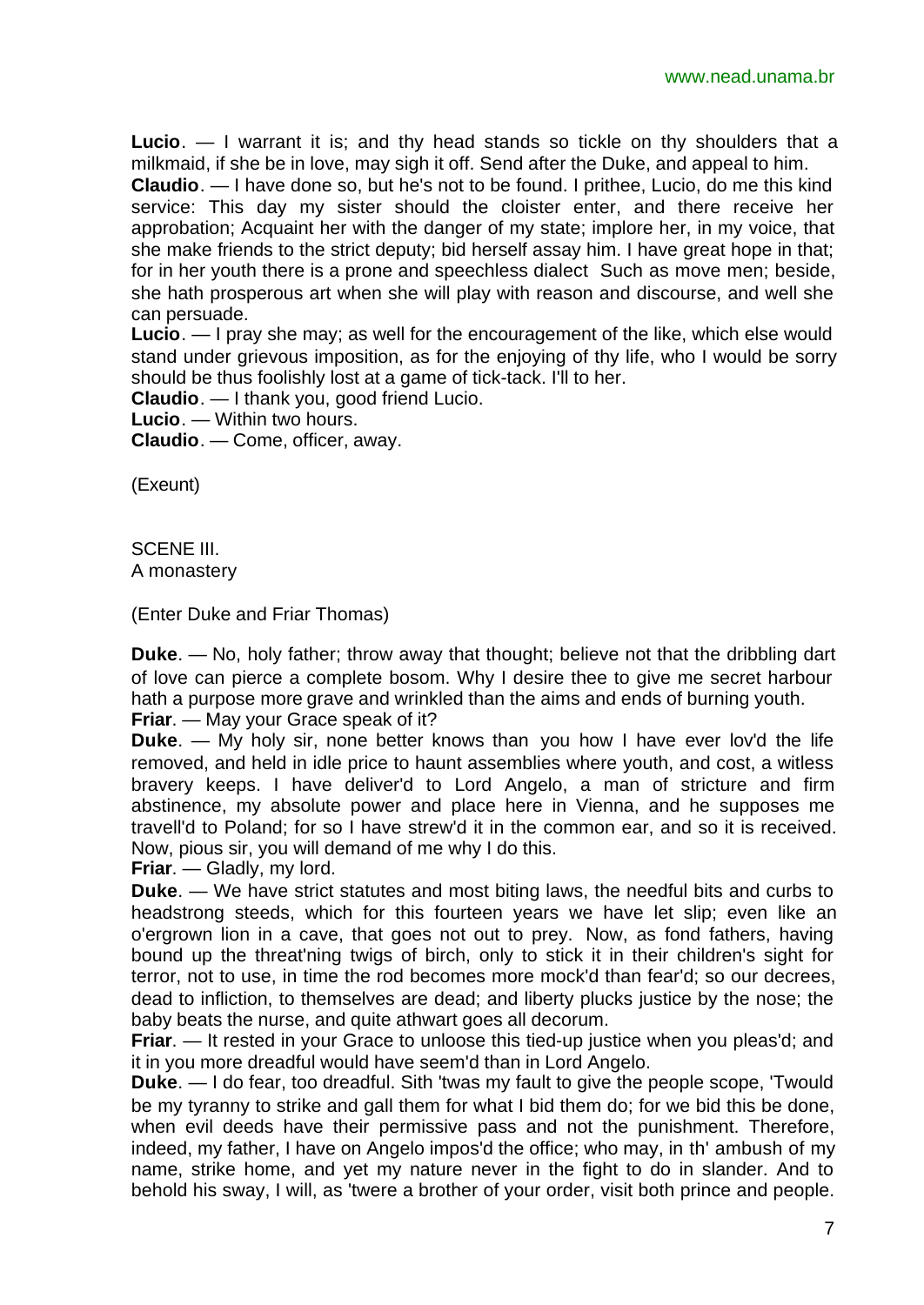Therefore, I prithee, Supply me with the habit, and instruct me how I may formally in person bear me like a true friar. Moe reasons for this action at our more leisure shall I render you. Only, this one: Lord Angelo is precise; Stands at a guard with envy; scarce confesses that his blood flows, or that his appetite is more to bread than stone. Hence shall we see, if power change purpose, what our seemers be.

(Exeunt)

SCENE IV. A nunnery

(Enter Isabella and Francisca)

**Isabella**. — And have you nuns no farther privileges?

**Francisca**. — Are not these large enough?

**Isabella**. — Yes, truly; I speak not as desiring more, but rather wishing a more strict restraint Upon the sisterhood, the votarists of Saint Clare.

**Lucio**.[ Within] — Ho! Peace be in this place!

**Isabella**. — Who's that which calls?

**Francisca.** — It is a man's voice. Gentle Isabella, turn you the key, and know his business of him: You may, I may not; you are yet unsworn; when you have vow'd, you must not speak with men but in the presence of the prioress; then, if you speak, you must not show your face, or, if you show your face, you must not speak. He calls again; I pray you answer him.

(Exit Francisca)

**Isabella**. — Peace and prosperity! Who is't that calls?

(Enter Lucio)

**Lucio**. — Hail, virgin, if you be, as those cheek-roses Proclaim you are no less. Can you so stead me as bring me to the sight of Isabella, a novice of this place, and the fair sister to her unhappy brother Claudio?

**Isabella**. — Why her 'unhappy brother'? Let me ask the rather, for I now must make you know I am that Isabella, and his sister.

**Lucio**. — Gentle and fair, your brother kindly greets you. Not to be weary with you, he's in prison.

**Isabella**. — Woe me! For what?

**Lucio**. — For that which, if myself might be his judge, he should receive his punishment in thanks: He hath got his friend with child.

**Isabella**. — Sir, make me not your story.

**Lucio**. — It is true. I would not- though 'tis my familiar sin with maids to seem the lapwing, and to jest, Tongue far from heart- play with all virgins so: I hold you as a thing enskied and sainted, by your renouncement an immortal spirit, and to be talk'd with in sincerity, as with a saint.

**Isabella**. — You do blaspheme the good in mocking me.

**Lucio**. — Do not believe it. Fewness and truth, 'tis thus: Your brother and his lover have embrac'd. As those that feed grow full, as blossoming time that from the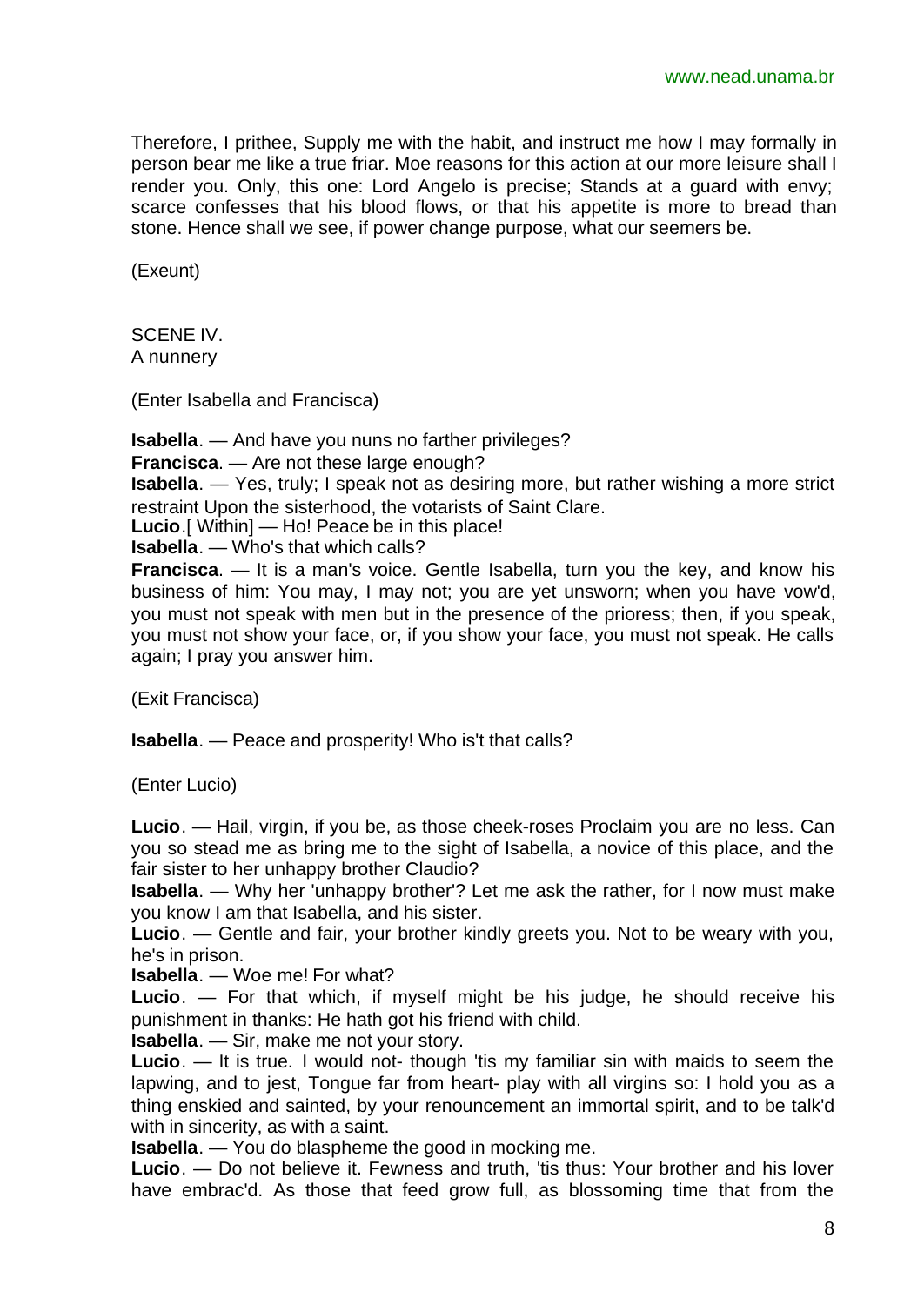seedness the bare fallow brings to teeming foison, even so her plenteous womb Expresseth his full tilth and husbandry.

**Isabella**. — Some one with child by him? My cousin Juliet?

**Lucio**. — Is she your cousin?

**Isabella**. — Adoptedly, as school-maids change their names by vain though apt affection.

**Lucio**. — She it is.

**Isabella**. — O, let him marry her!

**Lucio**. — This is the point. The Duke is very strangely gone from hence; bore many gentlemen, myself being one, in hand, and hope of action; but we do learn, by those that know the very nerves of state, his givings-out were of an infinite distance from his true-meant design. Upon his place, and with full line of his authority, Governs Lord Angelo, a man whose blood is very snow-broth, one who never feels the wanton stings and motions of the sense, but doth rebate and blunt his natural edge with profits of the mind, study and fast. He- to give fear to use and liberty, which have for long run by the hideous law, as mice by lions- hath pick'd out an act Under whose heavy sense your brother's life Falls into forfeit; he arrests him on it, and follows close the rigour of the statute to make him an example. All hope is gone, Unless you have the grace by your fair prayer to soften Angelo. And that's my pith of business 'Twixt you and your poor brother.

**Isabella**. — Doth he so seek his life?

**Lucio**. — Has censur'd him Already, and, as I hear, the Provost hath a warrant for his execution.

**Isabella**. — Alas! what poor ability's in me to do him good?

**Lucio**. — Assay the pow'r you have.

**Isabella**. — My power, alas, I doubt!

**Lucio**. — Our doubts are traitors, and make us lose the good we oft might win by fearing to attempt. Go to Lord Angelo, and let him learn to know, when maidens sue, men give like gods; but when they weep and kneel, all their petitions are as freely theirs as they themselves would owe them.

**Isabella**. — I'll see what I can do.

**Lucio**. — But speedily.

**Isabella**. — I will about it straight; no longer staying but to give the Mother Notice of my affair. I humbly thank you. Commend me to my brother; soon at night I'll send him certain word of my success.

**Lucio**. — I take my leave of you.

**Isabella**. — Good sir, adieu.

(Exeunt)

ACT II. Scene I. A hall in Angelo'S house

(Enter Angelo, Escalus, a Justice, Provost, Officers, and other Attendants)

**Angelo**. — We must not make a scarecrow of the law, Setting it up to fear the birds of prey, and let it keep one shape till custom make it teir perch, and not their terror. **Escalus**. — Ay, but yet let us be keen, and rather cut a little than fall and bruise to death. Alas! this gentleman, whom I would save, had a most noble father. Let but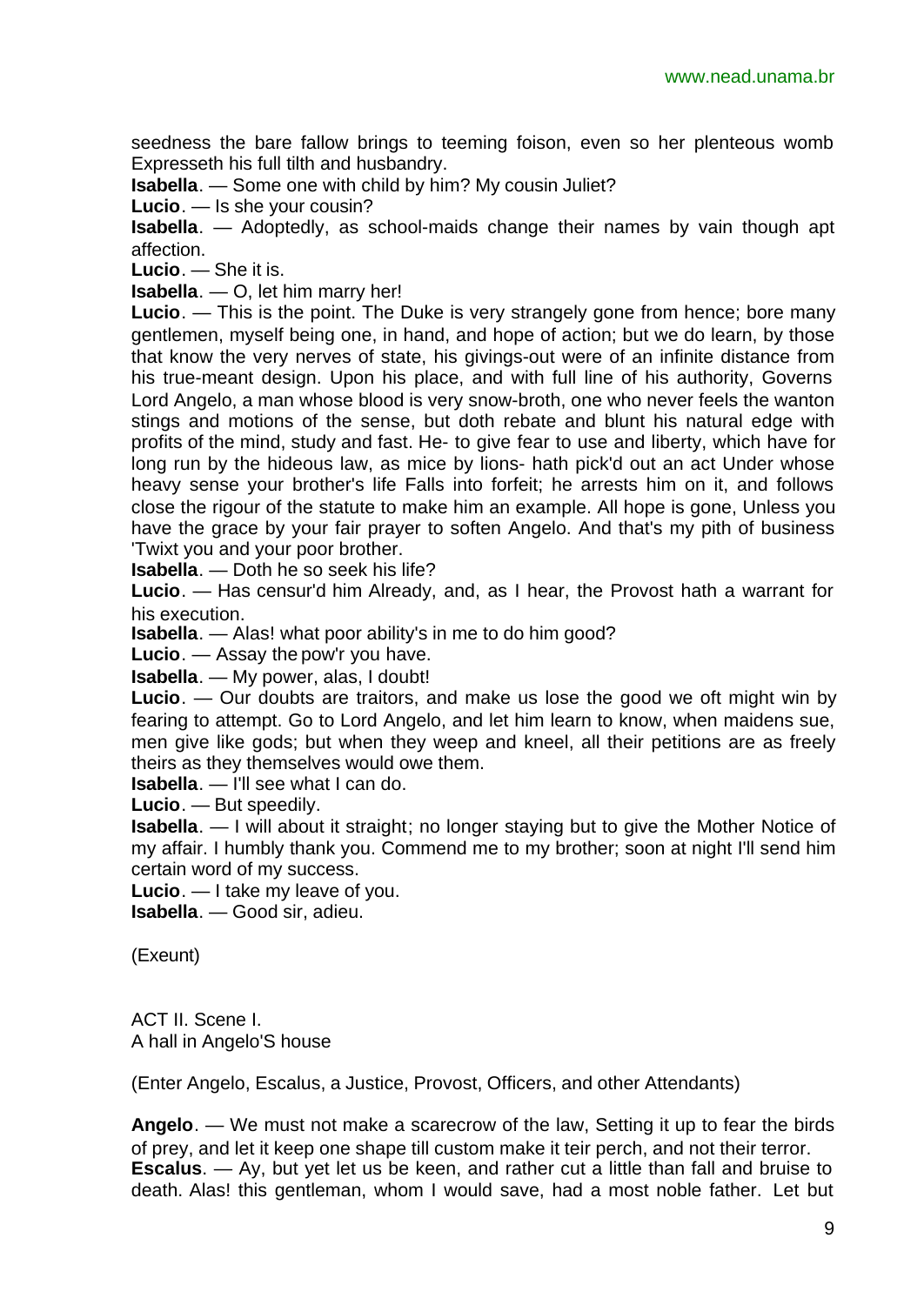your honour know, whom I believe to be most strait in virtue, that, in the working of your own affections, had time coher'd with place, or place with wishing, or that the resolute acting of our blood Could have attain'd th' effect of your own purpose whether you had not sometime in your life Err'd in this point which now you censure him, and pull'd the law upon you.

**Angelo**. — 'Tis one thing to be tempted, Escalus, another thing to fall. I not deny the jury, passing on the prisoner's life, may in the sworn twelve have a thief or two Guiltier than him they try. What's open made to justice, that justice seizes. What knows the laws that thieves do pass on thieves? 'Tis very pregnant, the jewel that we find, we stoop and take't, because we see it; but what we do not see we tread upon, and never think of it. You may not so extenuate his offence for I have had such faults; but rather tell me, when I, that censure him, do so offend, let mine own judgment pattern out my death, and nothing come in partial. Sir, he must die.

**Escalus**. — Be it as your wisdom will.

**Angelo**. — Where is the Provost?

**Provost**. — Here, if it like your honour.

**Angelo**. — See that Claudio be executed by nine to-morrow morning; Bring him his confessor; let him be prepar'd; for that's the utmost of his pilgrimage.

#### (Exit Provost)

**Escalus**.[Aside] — Well, heaven forgive him! and forgive us all! Some rise by sin, and some by virtue fall; some run from breaks of ice, and answer none, and some condemned for a fault alone.

(Enter Elbow and Officers with Froth and Pompey)

**Elbow**. — Come, bring them away; if these be good people in a commonweal that do nothing but use their abuses in common houses, I know no law; bring them away.

**Angelo**. — How now, sir! What's your name, and what's the matter?

**Elbow**. — If it please your honour, I am the poor Duke's constable, and my name is Elbow; I do lean upon justice, sir, and do bring in here before your good honour two notorious benefactors.

**Angelo**. — Benefactors! Well- what benefactors are they? Are they not malefactors?

**Elbow**. — If it please your honour, I know not well what they are; but precise villains they are, that I am sure of, and void of all profanation in the world that good Christians ought to have.

**Escalus**. — This comes off well; here's a wise officer.

**Angelo**. — Go to; what quality are they of? Elbow is your name? Why dost thou not speak, Elbow?

**Pompey**. — He cannot, sir; he's out at elbow.

**Angelo**. — What are you, sir?

**Elbow**. — He, sir? A tapster, sir; parcel-bawd; one that serves a bad woman; whose house, sir, was, as they say, pluck'd down in the suburbs; and now she professes a hot-house, which, I think, is a very ill house too.

**Escalus**. — How know you that?

**Elbow**. — My Wife, sir, whom I detest before heaven and your honour-

**Escalus**. — How! thy wife!

**Elbow**. — Ay, sir; whom I thank heaven, is an honest woman-

**Escalus**. — Dost thou detest her therefore?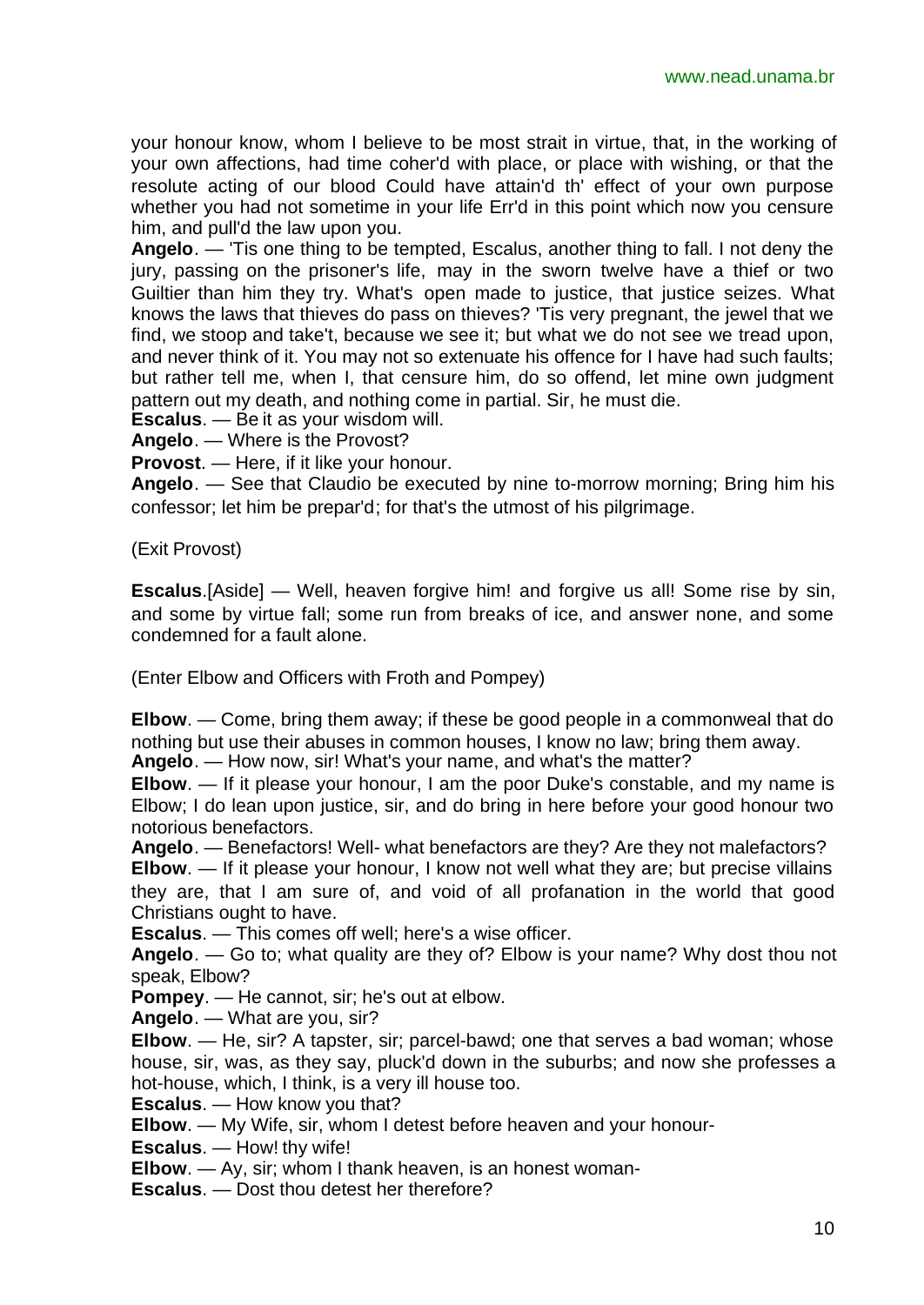**Elbow**. — I say, sir, I will detest myself also, as well as she, that this house, if it be not a bawd's house, it is pity of her life, for it is a naughty house.

**Escalus**. — How dost thou know that, constable?

**Elbow**. — Marry, sir, by my wife; who, if she had been a woman cardinally given, might have been accus'd in fornication, adultery, and all uncleanliness there.

**Escalus**. — By the woman's means?

**Elbow**. — Ay, sir, by Mistress Overdone's means; but as she spit in his face, so she defied him.

**Pompey**. — Sir, if it please your honour, this is not so.

**Elbow**. — Prove it before these varlets here, thou honourable man, prove it.

**Escalus**. — Do you hear how he misplaces?

**Pompey**. — Sir, she came in great with child; and longing, saving your honour's reverence, for stew'd prunes. Sir, we had but two in the house, which at that very distant time stood, as it were, in a fruit dish, a dish of some three pence; your honours have seen such dishes; they are not China dishes, but very good dishes. **Escalus**. — Go to, go to; no matter for the dish, sir.

**Pompey.** — No, indeed, sir, not of a pin; you are therein in the right; but to the point. As I say, this Mistress Elbow, being, as I say, with child, and being great-bellied, and longing, as I said, for prunes; and having but two in the dish, as I said, Master Froth here, this very man, having eaten the rest, as I said, and, as I say, paying for them very honestly; for, as you know, Master Froth, I could not give you three pence again-**Froth**. — No, indeed.

**Pompey.** — Very well; you being then, if you be rememb'red, cracking the stones of the foresaid prunes-

**Froth**. — Ay, so I did indeed.

**Pompey.** — Why, very well; I telling you then, if you be rememb'red, that such a one and such a one were past cure of the thing you wot of, unless they kept very good diet, as I told you-

**Froth**. — All this is true.

**Pompey**. — Why, very well then-

**Escalus**. — Come, you are a tedious fool. To the purpose: what was done to Elbow's wife that he hath cause to complain of? Come me to what was done to her.

**Pompey**. — Sir, your honour cannot come to that yet.

**Escalus**. — No, sir, nor I mean it not.

**Pompey**. — Sir, but you shall come to it, by your honour's leave. And, I beseech you, look into Master Froth here, sir, a man of fourscore pound a year; whose father died at Hallowmas- was't not at Hallowmas, Master Froth?

**Froth**. — All-hallond eve.

**Pompey**. — Why, very well; I hope here be truths. He, sir, sitting, as I say, in a lower chair, sir; 'twas in the Bunch of Grapes, where, indeed, you have a delight to sit, have you not?

**Froth**. — I have so; because it is an open room, and good for winter.

**Pompey**. — Why, very well then; I hope here be truths.

**Angelo**. — This will last out a night in Russia, when nights are longest there; I'll take my leave, and leave you to the hearing of the cause, Hoping you'll find good cause to whip them all.

**Escalus**. — I think no less. Good morrow to your lordship.

[Exit Angelo]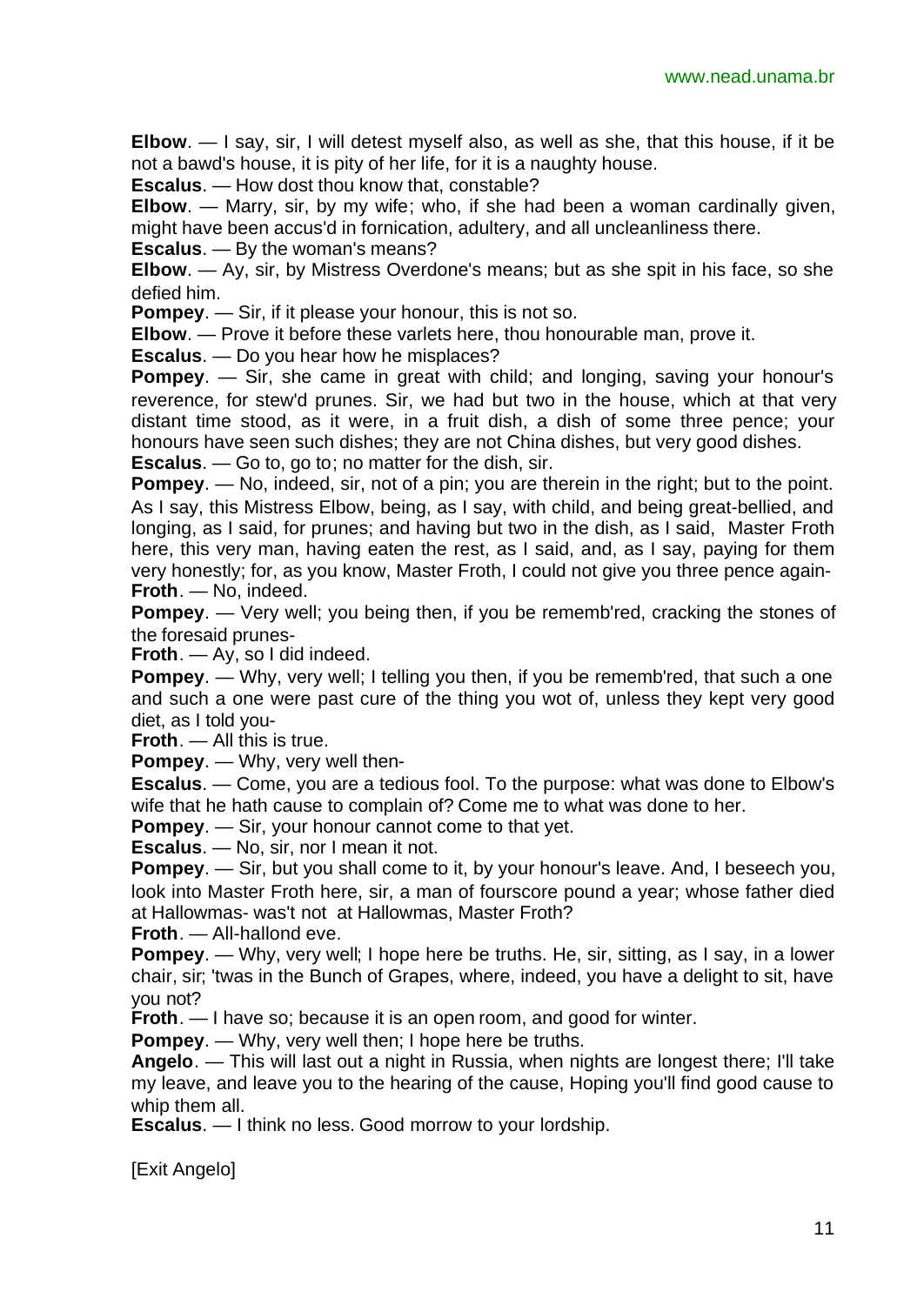Now, sir, come on; what was done to Elbow's wife, once more?

**Pompey**. — Once? Sir. There was nothing done to her once.

**Elbow**. — I beseech you, sir, ask him what this man did to my wife.

**Pompey**. — I beseech your honour, ask me.

**Escalus**. — Well, sir, what did this gentleman to her?

**Pompey**. — I beseech you, sir, look in this gentleman's face. Good Master Froth, look upon his honour; 'tis for a good purpose. Doth your honour mark his face?

**Escalus**. — Ay, sir, very well.

**Pompey**. — Nay, I beseech you, mark it well.

**Escalus**. — Well, I do so.

**Pompey**. — Doth your honour see any harm in his face?

**Escalus**. — Why, no.

**Pompey.** — I'll be suppos'd upon a book his face is the worst thing about him. Good then; if his face be the worst thing about him, how could Master Froth do the constable's wife any harm? I would know that of your honour.

**Escalus**. — He's in the right, constable; what say you to it?

**Elbow**. — First, an it like you, the house is a respected house; next, this is a respected fellow; and his mistress is a respected woman.

**Pompey**. — By this hand, sir, his wife is a more respected person than any of us all.

**Elbow.** — Varlet, thou liest; thou liest, wicket varlet; the time is yet to come that she was ever respected with man, woman, or child.

**Pompey**. — Sir, she was respected with him before he married with her.

**Escalus**. — Which is the wiser here, Justice or Iniquity? Is this true?

**Elbow.** — O thou caitiff! O thou varlet! O thou wicked Hannibal! I respected with her before I was married to her! If ever I was respected with her, or she with me, let not your worship think me the poor Duke's officer. Prove this, thou wicked Hannibal, or I'll have mine action of batt'ry on thee.

**Escalus**. — If he took you a box o' th' ear, you might have your action of slander too. **Elbow**. — Marry, I thank your good worship for it. What is't your worship's pleasure I

shall do with this wicked caitiff?

**Escalus**. — Truly, officer, because he hath some offences in him that thou wouldst discover if thou couldst, let him continue in his courses till thou know'st what they are.

**Elbow**. — Marry, I thank your worship for it. Thou seest, thou wicked varlet, now, what's come upon thee: thou art to continue now, thou varlet; thou art to continue.

**Escalus**. — Where were you born, friend?

**Froth**. — Here in Vienna, sir.

**Escalus**. — Are you of fourscore pounds a year?

**Froth**. — Yes, an't please you, sir.

**Escalus**. — So. What trade are you of, sir?

**Pompey**. — A tapster, a poor widow's tapster.

**Escalus**. — Your mistress' name?

**Pompey**. — Mistress Overdone.

**Escalus**. — Hath she had any more than one husband?

**Pompey**. — Nine, sir; Overdone by the last.

**Escalus**. — Nine! Come hither to me, Master Froth. Master Froth, I would not have you acquainted with tapsters: they will draw you, Master Froth, and you will hang them. Get you gone, and let me hear no more of you.

**Froth**. — I thank your worship. For mine own part, I never come into any room in a taphouse but I am drawn in.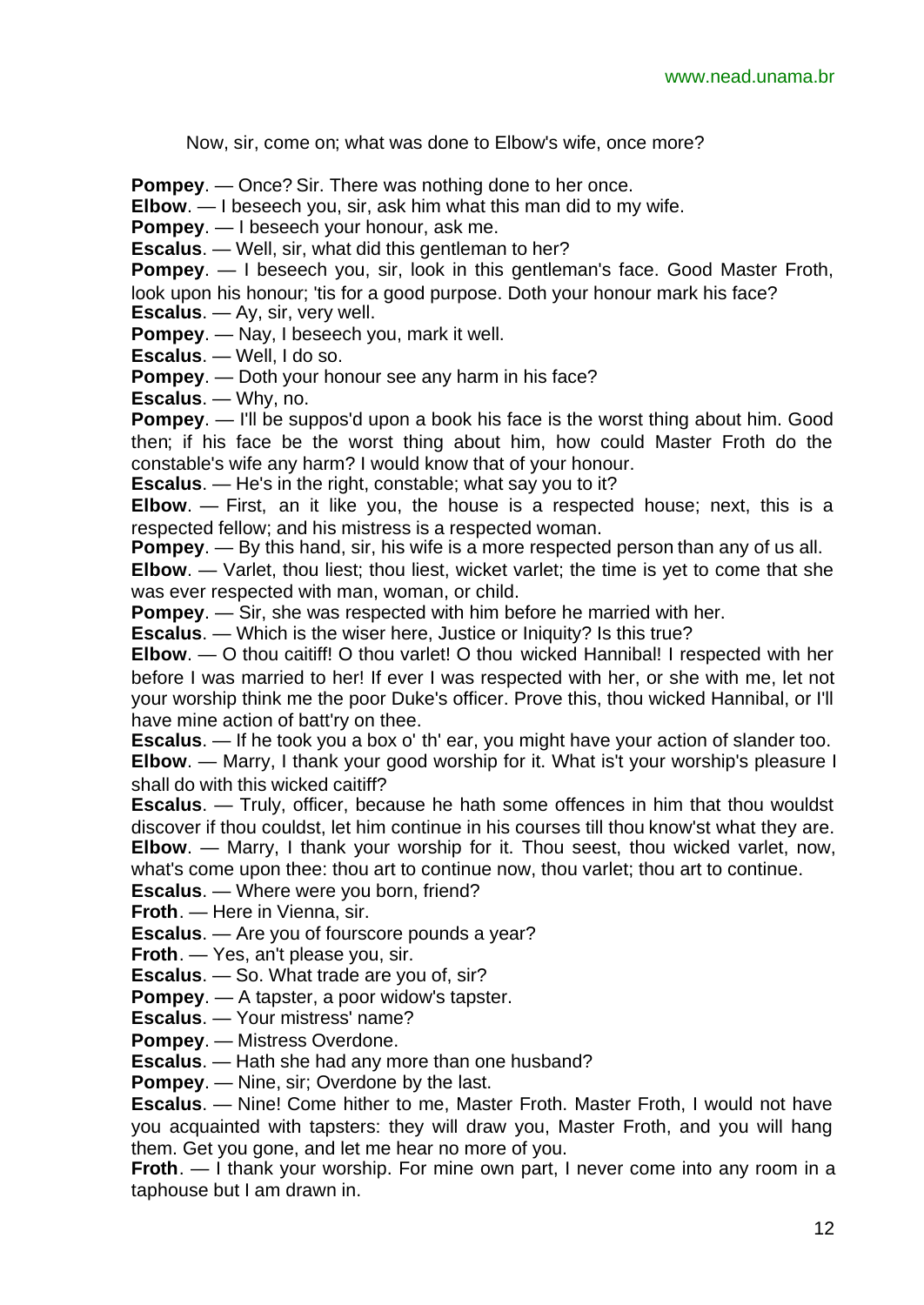**Escalus**. — Well, no more of it, Master Froth; farewell.

[Exit Froth]

Come you hither to me, Master Tapster; what's your name, Master Tapster?

**Pompey**. — Pompey.

**Escalus**. — What else?

**Pompey**. — Bum, sir.

**Escalus**. — Troth, and your bum is the greatest thing about you; so that, in the beastliest sense, you are Pompey the Great. Pompey, you are partly a bawd, Pompey, howsoever you colour it in being a tapster. Are you not? Come, tell me true; it shall be the better for you.

**Pompey**. — Truly, sir, I am a poor fellow that would live.

**Escalus**. — How would you live, Pompey- by being a bawd? What do you think of the trade, Pompey? Is it a lawful trade?

**Pompey**. — If the law would allow it, sir.

**Escalus**. — But the law will not allow it, Pompey; nor it shall not be allowed in Vienna.

**Pompey**. — Does your worship mean to geld and splay all the youth of the city?

**Escalus**. — No, Pompey.

**Pompey.** — Truly, sir, in my poor opinion, they will to't then. If your worship will take order for the drabs and the knaves, you need not to fear the bawds.

**Escalus**. — There is pretty orders beginning, I can tell you: but it is but heading and hanging.

**Pompey**. — If you head and hang all that offend that way but for tem year together, you'll be glad to give out a commission for more heads; if this law hold in Vienna ten year, I'll rent the fairest house in it, after threepence a bay. If you live to see this come to pass, say Pompey told you so.

**Escalus**. — Thank you, good Pompey; and, in requital of your prophecy, hark you: I advise you, let me not find you before me again upon any complaint whatsoever- no, not for dwelling where you do; if I do, Pompey, I shall beat you to your tent, and prove a shrewd Caesar to you; in plain dealing, Pompey, I shall have you whipt. So for this time, Pompey, fare you well.

**Pompey**. — I thank your worship for your good counsel; [Aside] but I shall follow it as the flesh and fortune shall better determine. Whip me? No, no; let carman whip his jade; the valiant heart's not whipt out of his trade.

(Exit)

**Escalus**. — Come hither to me, Master Elbow; come hither, Master Constable. How long have you been in this place of constable?

**Elbow**. — Seven year and a half, sir.

**Escalus**. — I thought, by the readiness in the office, you had continued in it some time. You say seven years together?

**Elbow**. — And a half, sir.

**Escalus**. — Alas, it hath been great pains to you! They do you wrong to put you so oft upon't. Are there not men in your ward sufficient to serve it?

**Elbow**. — Faith, sir, few of any wit in such matters; as they are chosen, they are glad to choose me for them; I do it for some piece of money, and go through with all.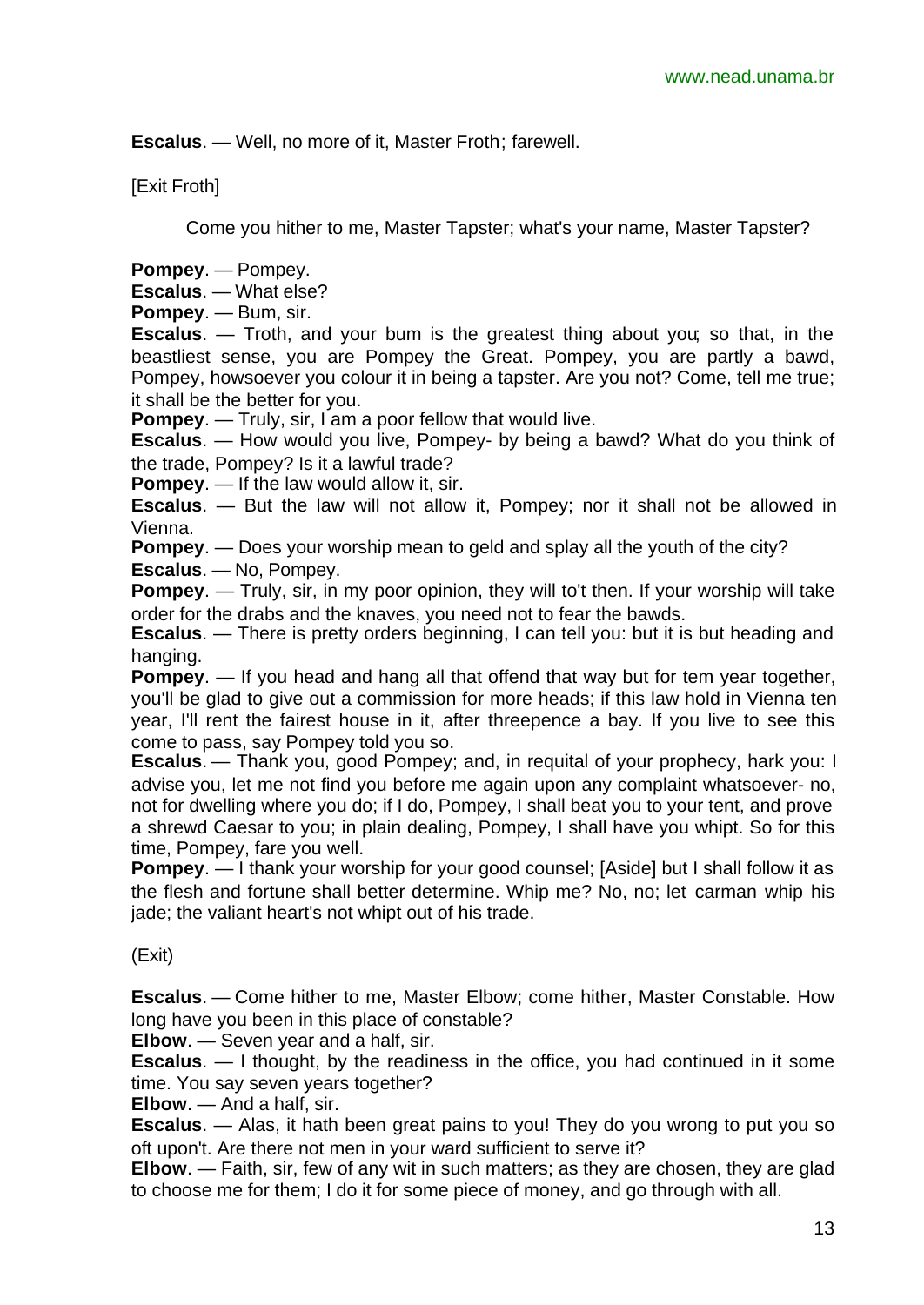**Escalus**. — Look you, bring me in the names of some six or seven, the most sufficient of your parish.

**Elbow**. — To your worship's house, sir? **Escalus**.— To my house. Fare you well.

[Exit Elbow]

What's o'clock, think you?

**Justice**. — Eleven, sir.

**Escalus**. — I pray you home to dinner with me.

**Justice**. — I humbly thank you.

**Escalus**. — It grieves me for the death of Claudio; but there's no remedy.

**Justice**. — Lord Angelo is severe.

**Escalus**. — It is but needful: Mercy is not itself that oft looks so; pardon is still the nurse of second woe. But yet, poor Claudio! There is no remedy. Come, sir.

(Exeunt)

SCENE II. Another room in Angelo's house

(Enter Provost and a Servant)

**Servant**. — He's hearing of a cause; he will come straight. I'll tell him of you. **Provost**. — Pray you do.

[Exit Servant]

I'll know his pleasure; may be he will relent. Alas, he hath but as offended in a dream! All sects, all ages, smack of this vice; and he to die for 't!

(Enter Angelo)

**Angelo**. — Now, what's the matter, Provost?

**Provost**. — Is it your will Claudio shall die to-morrow?

**Angelo**. — Did not I tell thee yea? Hadst thou not order? Why dost thou ask again?

**Provost**. — Lest I might be too rash; Under your good correction, I have seen when, after execution, judgment hath repented o'er his doom.

**Angelo**. — Go to; let that be mine. Do you your office, or give up your place, and you shall well be spar'd.

**Provost**. — I crave your honour's pardon. What shall be done, sir, with the groaning Juliet? She's very near her hour.

**Angelo**. — Dispose of her to some more fitter place, and that with speed.

(Re-enter Servant)

**Servant**. — Here is the sister of the man condemn'd Desires access to you. **Angelo**. — Hath he a sister?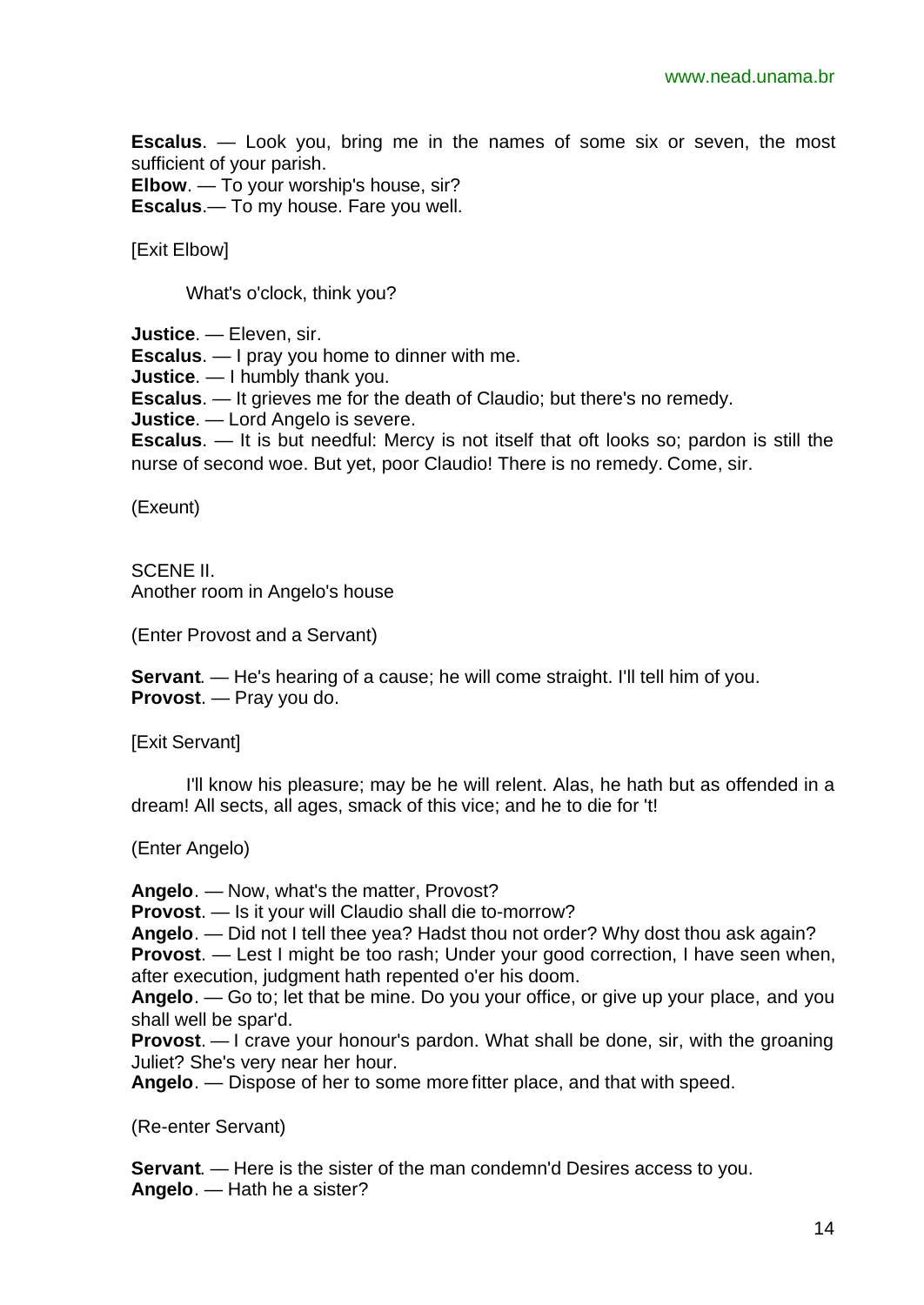**Provost**. — Ay, my good lord; a very virtuous maid, and to be shortly of a sisterhood, if not already.

**Angelo**. — Well, let her be admitted.

(Exit Servant)

See you the fornicatress be remov'd; let her have needful but not lavish means; there shall be order for't.

(Enter Lucio and Isabella)

**Provost**. [Going] — Save your honour!

**Angelo**. — Stay a little while. [To Isabella] Y'are welcome; what's your will?

**Isabella**. — I am a woeful suitor to your honour, please but your honour hear me.

**Angelo**. — Well; what's your suit?

**Isabella**. — There is a vice that most I do abhor, and most desire should meet the blow of justice; for which I would not plead, but that I must; for which I must not plead, but that I am at war 'twixt will and will not.

**Angelo**. — Well; the matter?

**Isabella**. — I have a brother is condemn'd to die; I do beseech you, let it be his fault, and not my brother.

**Provost**. [Aside] — Heaven give thee moving graces.

**Angelo**. — Condemn the fault and not the actor of it! Why, every fault's condemn'd ere it be done; mine were the very cipher of a function, to fine the faults whose fine stands in record, and let go by the actor.

**Isabella**. — O just but severe law! I had a brother, then. Heaven keep your honour! **Lucio**. [To Isabella] — Give't not o'er so; to him again, entreat him, Kneel down before him, hang upon his gown; you are too cold: if you should need a pin, you could not with more tame a tongue desire it. To him, I say.

**Isabella**. — Must he needs die?

**Angelo**. — Maiden, no remedy.

**Isabella**. —Yes; I do think that you might pardon him. And neither heaven nor man grieve at the mercy.

**Angelo**. — I will not do't.

**Isabella**. — But can you, if you would?

**Angelo**. — Look, what I will not, that I cannot do.

**Isabella**. — But might you do't, and do the world no wrong, if so your heart were touch'd with that remorse as mine is to him?

Angelo. — He's sentenc'd; 'tis too late.

**Lucio**. [To Isabella] — You are too cold.

**Isabella**. — Too late? Why, no; I, that do speak a word, May call it back again. Well, believe this: No ceremony that to great ones longs, not the king's crown nor the deputed sword, the marshal's truncheon nor the judge's robe, become them with one half so good a grace as mercy does. If he had been as you, and you as he, you would have slipp'd like him; but he, like you, would not have been so stern.

**Angelo**. — Pray you be gone.

**Isabella**. — I would to heaven I had your potency, and you were Isabel! Should it then be thus? No; I would tell what 'twere to be a judge and what a prisoner.

**Lucio**. [To Isabella] — Ay, touch him; there's the vein.

**Angelo**. — Your brother is a forfeit of the law, and you but waste your words.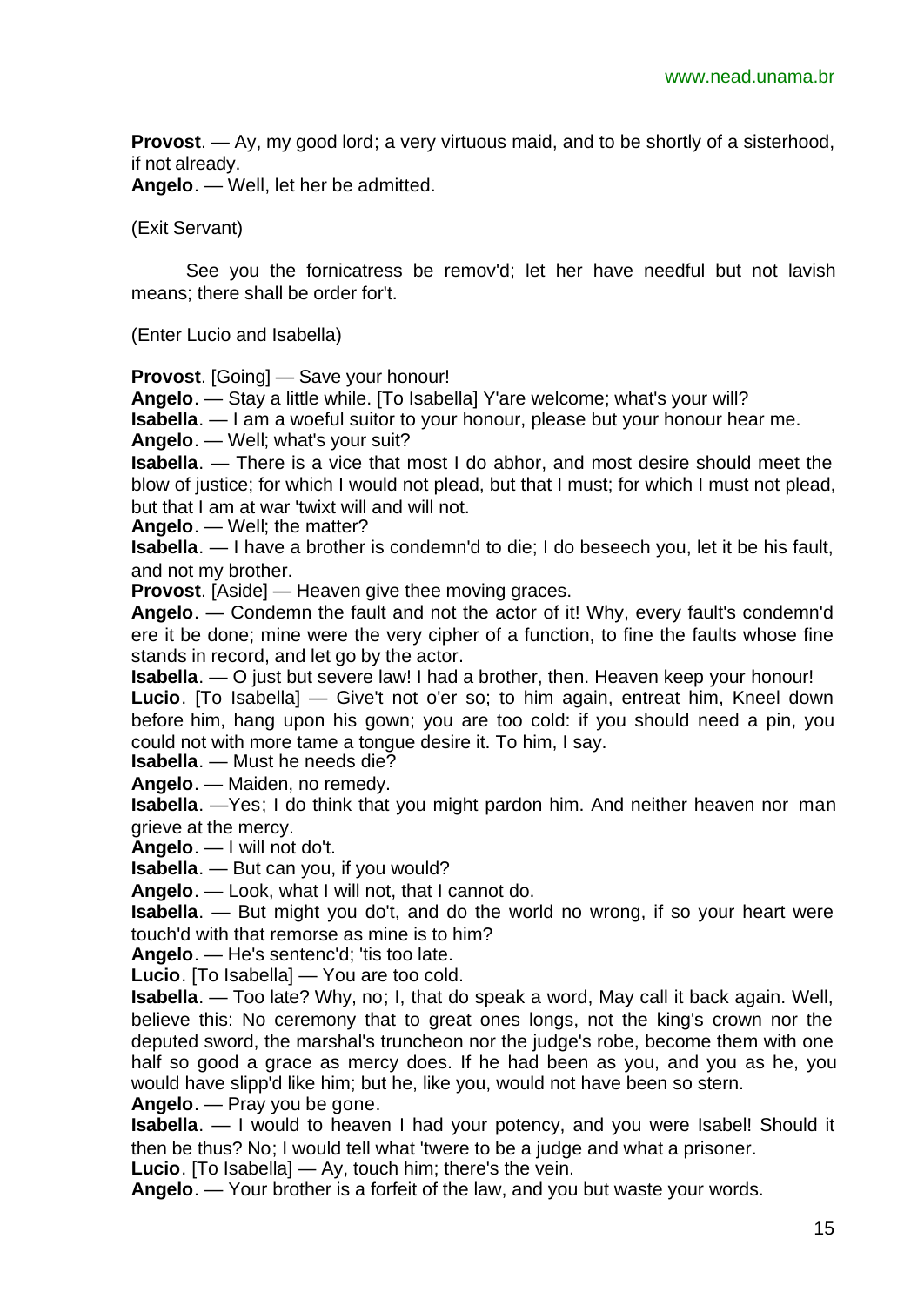**Isabella**. — Alas! Alas! Why, all the souls that were were forfeit once; and He that might the vantage best have took found out the remedy. How would you be if he, which is the top of judgment, should but judge you as you are? O, think on that; and mercy then will breathe within your lips, like man new made.

**Angelo**. — Be you content, fair maid. It is the law, not I condemn your brother. Were he my kinsman, brother, or my son, it should be thus with him. He must die tomorrow.

**Isabella**. —To-morrow! O, that's sudden! Spare him, spare him. He's not prepar'd for death. Even for our kitchens we kill the fowl of season; shall we serve heaven with less respect than we do minister to our gross selves? Good, good my lord, bethink you. Who is it that hath died for this offence? There's many have committed it.

**Lucio**. [Aside] — Ay, well said.

**Angelo**. — The law hath not been dead, though it hath slept. Those many had not dar'd to do that evil if the first that did th' edict infringe had answer'd for his deed. Now 'tis awake, takes note of what is done, and, like a prophet, looks in a glass that shows what future evils-Either now or by remissness new conceiv'd, and so in progress to be hatch'd and born-are now to have no successive degrees, but here they live to end.

**Isabella**. —Yet show some pity.

**Angelo**. — I show it most of all when I show justice; for then I pity those I do not know, which a dismiss'd offence would after gall, and do him right that, answering one foul wrong, lives not to act another. Be satisfied; your brother dies to-morrow; be content.

**Isabella**. — So you must be the first that gives this sentence, and he that suffers. O, it is excellent to have a giant's strength! But it is tyrannous to use it like a giant.

**Lucio**. [To Isabella] — That's well said.

**Isabella**. — Could great men thunder as Jove himself does, Jove would never be quiet, for every pelting petty officer would use his heaven for thunder, nothing but thunder. Merciful Heaven, thou rather, with thy sharp and sulphurous bolt, Splits the unwedgeable and gnarled oak than the soft myrtle. But man, proud man, Dress'd in a little brief authority, most ignorant of what he's most assur'd, his glassy essence, like an angry ape, plays such fantastic tricks before high heaven as makes the angels weep; who, with our speens, would all themselves laugh mortal.

**Lucio**. [To Isabella] — O, to him, to him, wench! He will relent; he's coming; I perceive 't.

**Provost**. [Aside] — Pray heaven she win him.

**Isabella**. — We cannot weigh our brother with ourself. Great men may jest with saints: 'tis wit in them; but in the less foul profanation.

**Lucio**. [To Isabella] — Thou'rt i' th' right, girl; more o' that.

**Isabella**. — That in the captain's but a choleric word which in the soldier is flat blasphemy.

**Lucio**. [To Isabella] — Art avis'd o' that? More on't.

**Angelo**. — Why do you put these sayings upon me?

**Isabella**. — Because authority, though it err like others, hath yet a kind of medicine in itself that skins the vice o' th' top. Go to your bosom, knock there, and ask your heart what it doth know that's like my brother's fault. If it confess a natural guiltiness such as is his, let it not sound a thought upon your tongue against my brother's life.

**Angelo**. [Aside] — She speaks, and 'tis Such sense that my sense breeds with it. Fare you well.

**Isabella**. — Gentle my lord, turn back.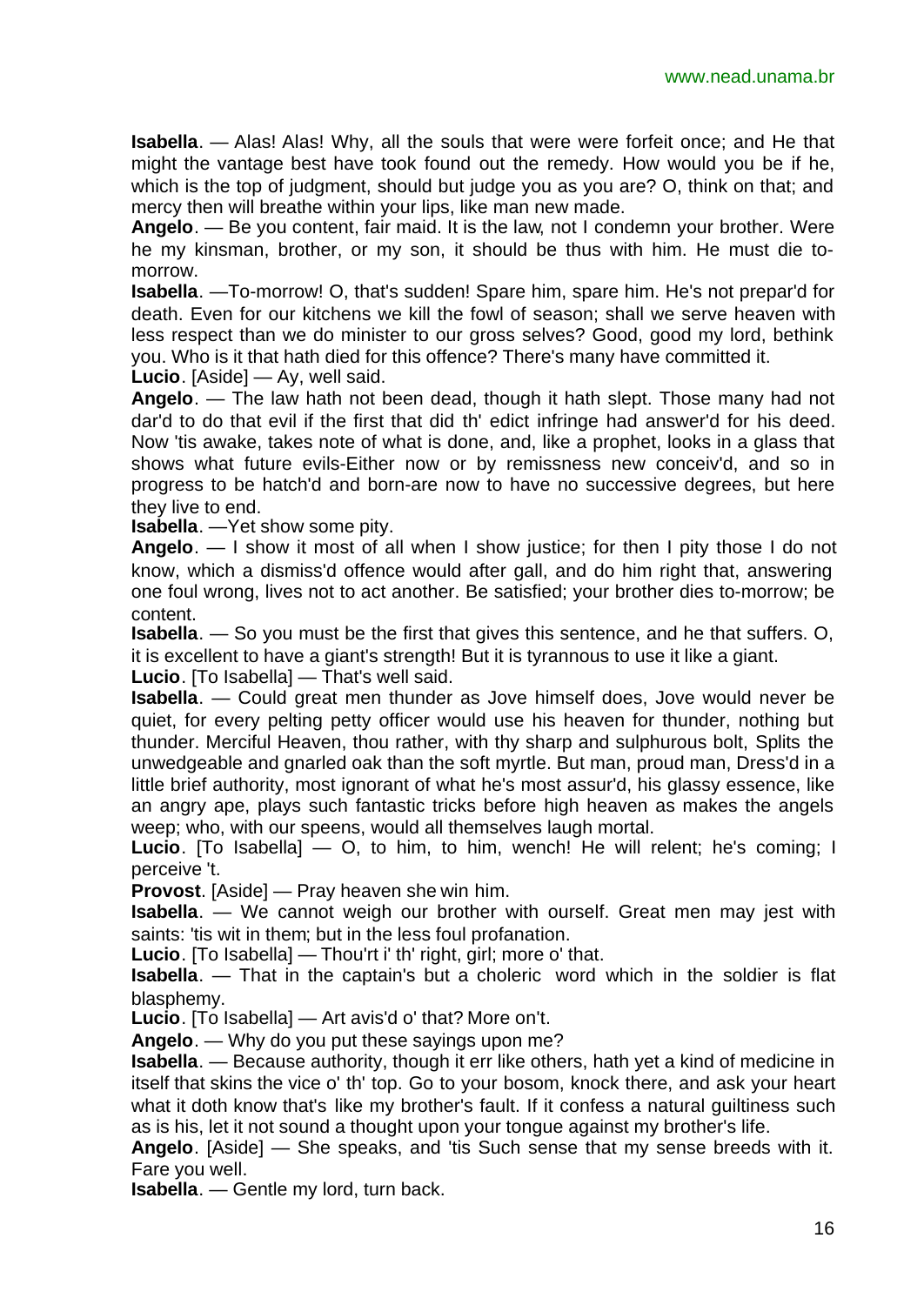**Angelo**. — I will bethink me. Come again to-morrow.

**Isabella**. — Hark how I'll bribe you; good my lord, turn back.

**Angelo**. — How, bribe me?

**Isabella**. — Ay, with such gifts that heaven shall share with you.

**Lucio**.[To Isabella) — You had marr'd all else.

**Isabella**. — Not with fond sicles of the tested gold, or stones, whose rate are either rich or poor as fancy values them; but with true prayers that shall be up at heaven and enter there ere sun-rise, prayers from preserved souls, from fasting maids, whose minds are dedicate to nothing temporal.

**Angelo**. — Well; come to me to-morrow.

**Lucio**. [To Isabella] — Go to; 'tis well; away.

**Isabella**. — Heaven keep your honour safe!

**Angelo**. [Aside] — Amen; for I am that way going to temptation where prayers cross.

**Isabella**. — At what hour to-morrow shall I attend your lordship?

**Angelo**. — At any time 'fore noon.

**Isabella**. — Save your honour!

(Exeunt all but Angelo)

**Angelo**. — From thee; even from thy virtue! What's this, what's this? Is this her fault or mine? The tempter or the tempted, who sins most? Ha! Not she; nor doth she tempt; but it is I that, lying by the violet in the sun, do as the carrion does, not as the flow'r, Corrupt with virtuous season. Can it be that modesty may more betray our sense than woman's lightness? Having waste ground enough, shall we desire to raze the sanctuary, and pitch our evils there? O, fie, fie, fie! What dost thou, or what art thou, Angelo? Dost thou desire her foully for those things that make her good? O, let her brother live! Thieves for their robbery have authority when judges steal themselves. What, do I love her, that I desire to hear her speak again, and feast upon her eyes? What is't I dream on? O cunning enemy, that, to catch a saint, with saints dost bait thy hook! Most dangerous is that temptation that doth goad us on to sin in loving virtue. Never could the strumpet, with all her double vigour, art and nature, once stir my temper; but this virtuous maid subdues me quite. Ever till now, when men were fond, I smil'd and wond'red how.

(Exit)

SCENE III. A prison

(Enter, severally, Duke, disguised as a Friar, and Provost)

**Duke**. — Hail to you, Provost! so I think you are.

**Provost**. — I am the Provost. What's your will, good friar?

**Duke**. — Bound by my charity and my blest order, I come to visit the afflicted spirits here in the prison. Do me the common right to let me see them, and to make me know the nature of their crimes, that I may minister to them accordingly.

**Provost**. — I would do more than that, if more were needful.

(Enter Juliet)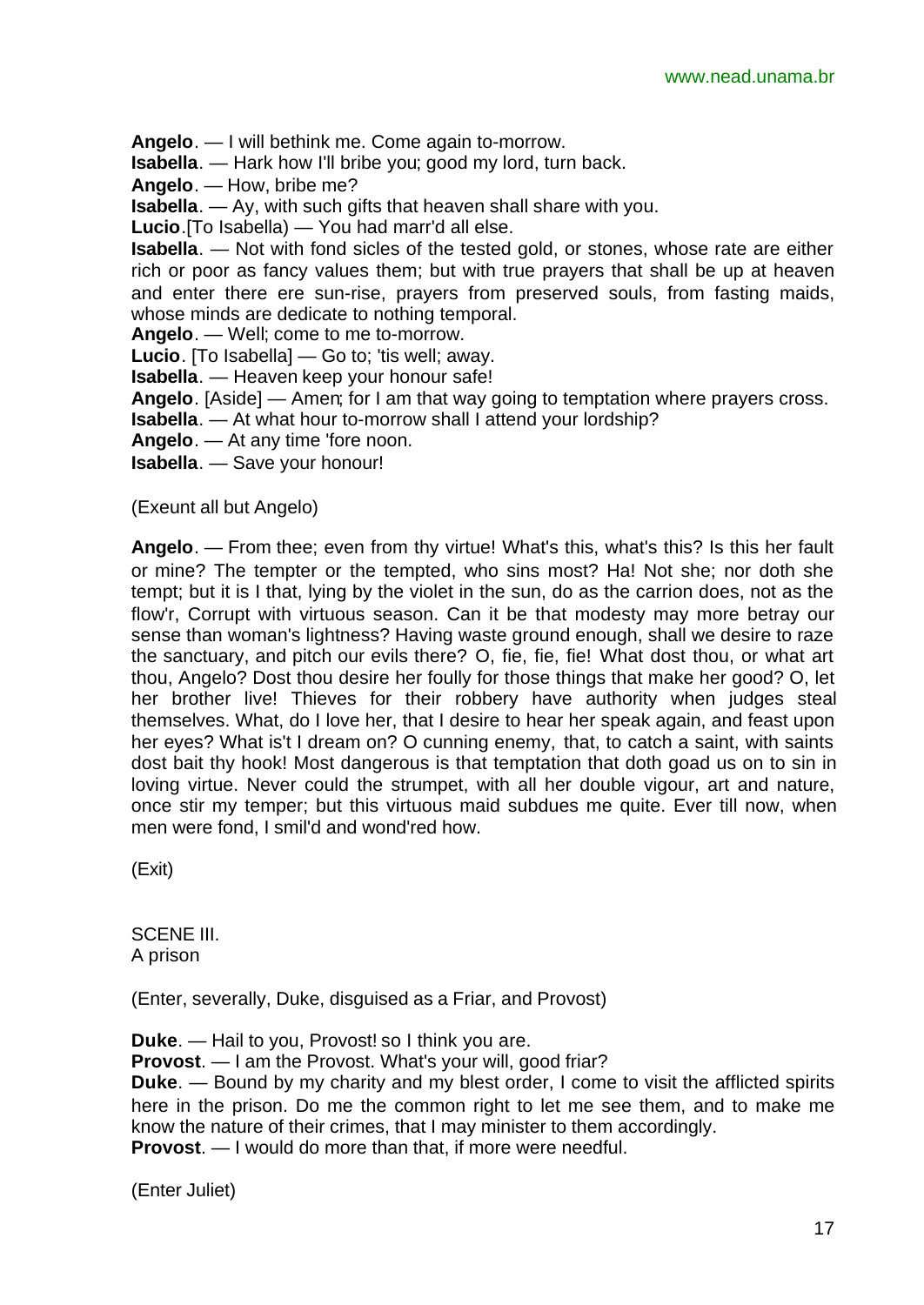Look, here comes one; a gentlewoman of mine, who, falling in the flaws of her own youth, hath blister'd her report. She is with child; and he that got it, sentenc'd- a young man more fit to do another such offence than die for this.

**Duke**. — When must he die?

**Provost**. — As I do think, to-morrow. [To Juliet] I have provided for you; stay awhile and you shall be conducted.

**Duke**. — Repent you, fair one, of the sin you carry?

**Juliet**. — I do; and bear the shame most patiently.

**Duke**. — I'll teach you how you shall arraign your conscience, and try your penitence, if it be sound or hollowly put on.

**Juliet**. — I'll gladly learn.

**Duke**. — Love you the man that wrong'd you?

**Juliet**. — Yes, as I love the woman that wrong'd him.

**Duke**. — So then, it seems, your most offenceful act was mutually committed.

**Juliet**. — Mutually.

**Duke**. — Then was your sin of heavier kind than his.

**Juliet**. — I do confess it, and repent it, father.

**Duke**. — 'Tis meet so, daughter; but lest you do repent as that the sin hath brought you to this shame, which sorrow is always toward ourselves, not heaven, showing we would not spare heaven as we love it, but as we stand in fear-

**Juliet**. — I do repent me as it is an evil, and take the shame with joy.

**Duke**. — There rest. Your partner, as I hear, must die to-morrow, and I am going with instruction to him. Grace go with you! Benedicite!

(Exit)

**Juliet**. — Must die to-morrow! O, injurious law, that respites me a life whose very comfort is still a dying horror! **Provost**. — 'Tis pity of him.

(Exeunt)

SCENE IV. Angelo's house

(Enter Angelo)

**Angelo**. — When I would pray and think, I think and pray to several subjects. Heaven hath my empty words, whilst my invention, hearing not my tongue, Anchors on Isabel. Heaven in my mouth, as if I did but only chew his name, and in my heart the strong and swelling evil of my conception. The state whereon I studied is, like a good thing being often read, grown sere and tedious; yea, my gravity, wherein- let no man hear me- I take pride, could I with boot change for an idle plume which the air beats for vain. O place, O form, how often dost thou with thy case, thy habit, wrench awe from fools, and tie the wiser souls to thy false seeming! Blood, thou art blood. Let's write 'good angel' on the devil's horn; 'Tis not the devil's crest.

(Enter Servant)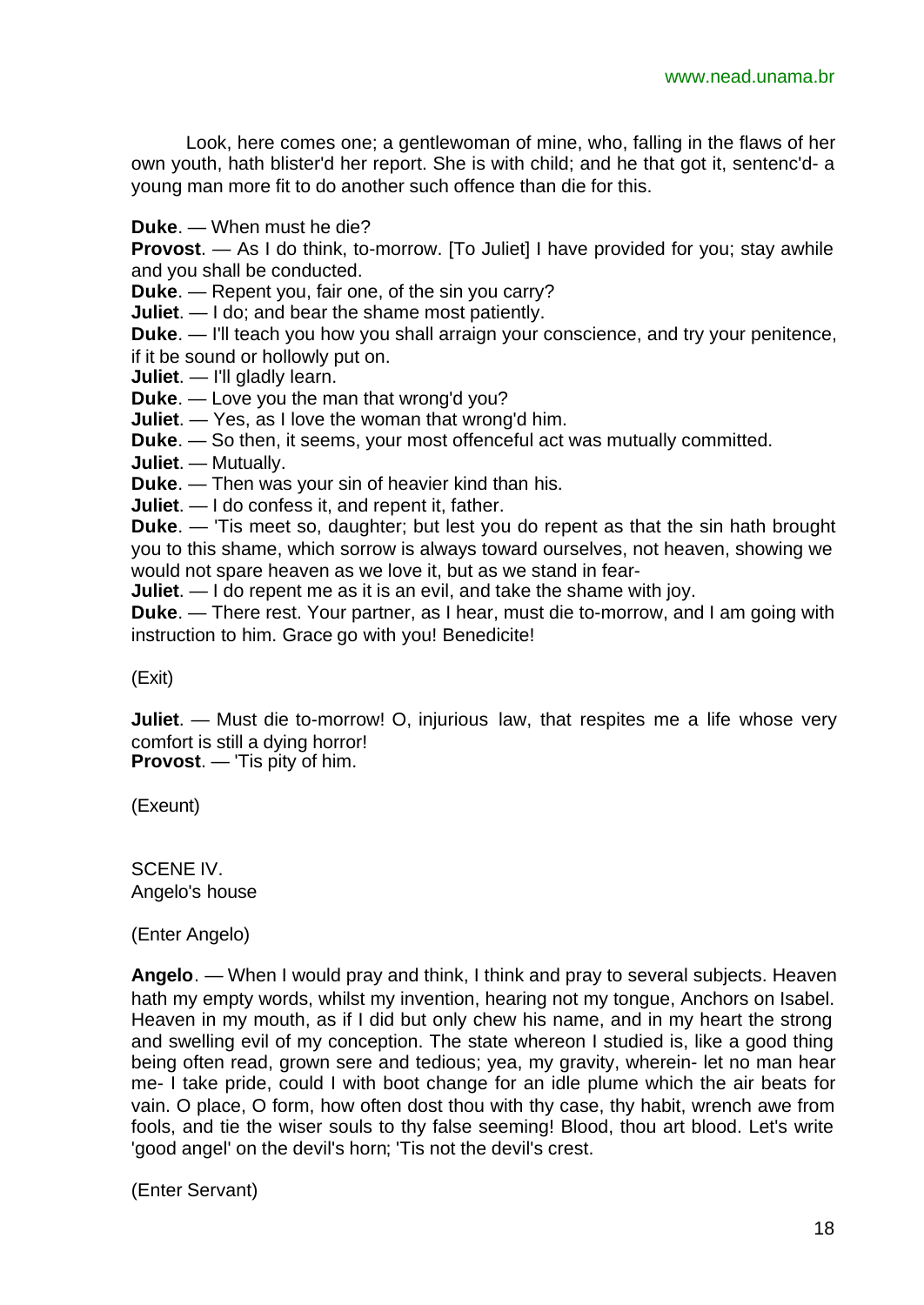How now, who's there?

**Servant**. — One Isabel, a sister, desires access to you.

**Angelo**. — Teach her the way. [Exit Servant] O heavens! Why does my blood thus muster to my heart, making both it unable for itself and dispossessing all my other parts of necessary fitness? So play the foolish throngs with one that swoons; come all to help him, and so stop the air by which he should revive; and even so the general subject to a well-wish'd king quit their own part, and in obsequious fondness Crowd to his presence, where their untaught love must needs appear offence.

(Enter Isabella)

How now, fair maid?

**Isabella**. — I am come to know your pleasure.

**Angelo**. — That you might know it would much better please me than to demand what 'tis. Your brother cannot live.

**Isabella**. — Even so! Heaven keep your honour!

**Angelo**. — Yet may he live awhile, and, it may be, as long as you or I; yet he must die.

**Isabella**. — Under your sentence?

**Angelo**. — Yea.

**Isabella**. — When? I beseech you; that in his reprieve, longer or shorter, he may be so fitted that his soul sicken not.

**Angelo**. — Ha! Fie, these filthy vices! It were as good to pardon him that hath from nature stol'n a man already made, as to remit their saucy sweetness that do coin heaven's image in stamps that are forbid; 'tis all as easy alsely to take away a life true made as to put metal in restrained means to make a false one.

**Isabella**. — 'Tis set down so in heaven, but not in earth.

**Angelo**. — Say you so? Then I shall pose you quickly. Which had you rather- that the most just law now took your brother's life; or, to redeem him, give up your body to such sweet uncleanness as she that he hath stain'd?

**Isabella**. — Sir, believe this: I had rather give my body than my soul.

**Angelo**. — I talk not of your soul; our compell'd sins stand more for number than for accompt.

**Isabella**. — How say you?

**Angelo**. — Nay, I'll not warrant that; for I can speak Against the thing I say. Answer to this: I, now the voice of the recorded law, pronounce a sentence on your brother's life; might there not be a charity in sin to save this brother's life?

**Isabella**. — Please you to do't, I'll take it as a peril to my soul it is no sin at all, but charity.

**Angelo**. — Pleas'd you to do't at peril of your soul, were equal poise of sin and charity.

**Isabella**. — That I do beg his life, if it be sin, heaven let me bear it! You granting of my suit, if that be sin, I'll make it my morn prayer to have it added to the faults of mine, and nothing of your answer.

**Angelo**. — Nay, but hear me; your sense pursues not mine; either you are ignorant or seem so, craftily; and that's not good.

**Isabella**. — Let me be ignorant, and in nothing good but graciously to know I am no better.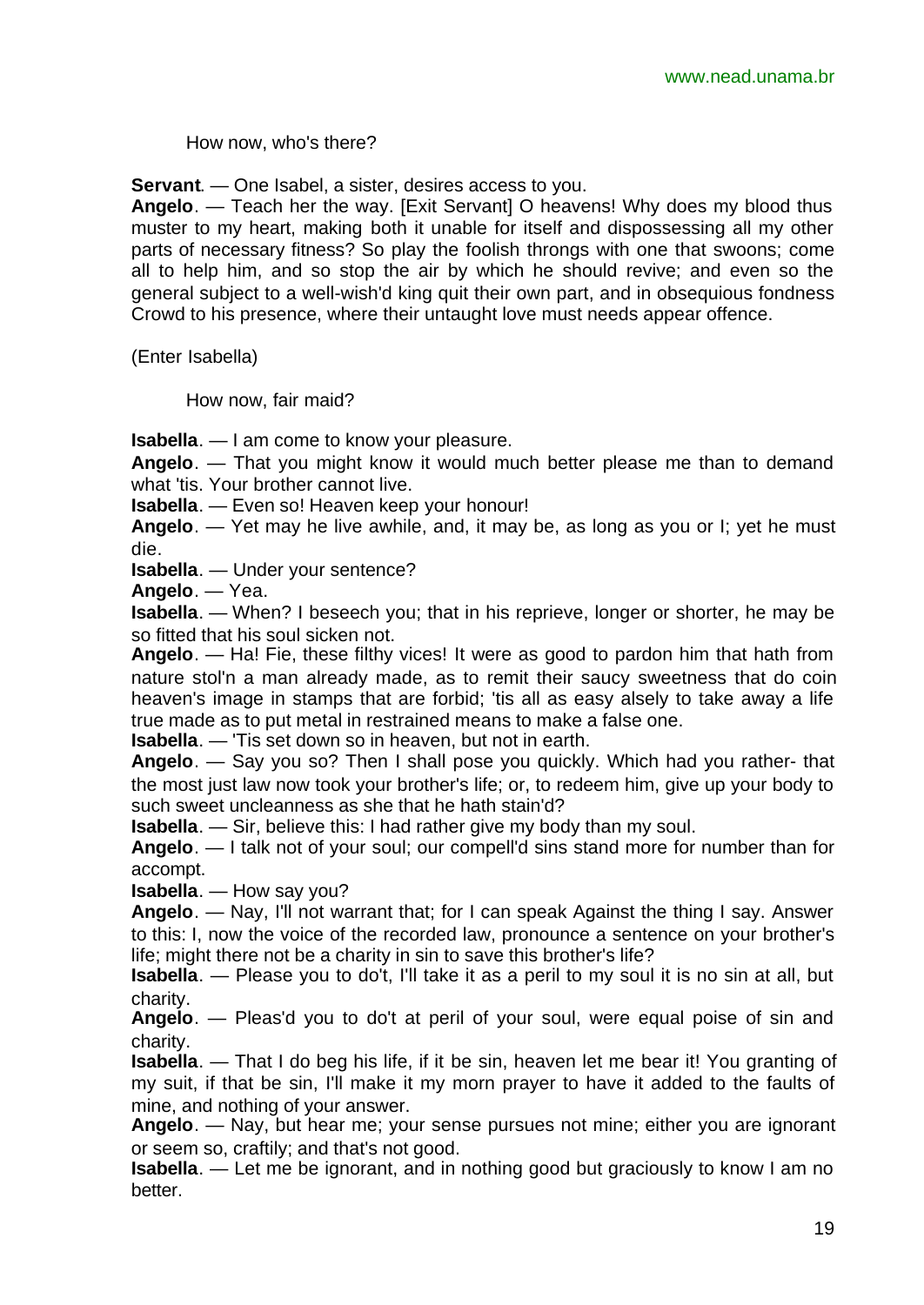**Angelo**. — Thus wisdom wishes to appear most bright when it doth tax itself; as these black masks proclaim an enshielded beauty ten times louder than beauty could, display'd. But mark me: To be received plain, I'll speak more gross-your brother is to die.

**Isabella**. — So.

**Angelo**. — And his offence is so, as it appears, Accountant to the law upon that pain. **Isabella**. — True.

**Angelo**. – Admit no other way to save his life, as I subscribe not that, nor any other, but, in the loss of question, that you, his sister, finding yourself desir'd of such a person whose credit with the judge, or own great place, could fetch your brother from the manacles of the all-binding law; and that there were no earthly mean to save him but that either you must lay down the treasures of your body to this supposed, or else to let him suffer-What would you do?

**Isabella**. — As much for my poor brother as myself; that is, were I under the terms of death, Th' impression of keen whips I'd wear as rubies, and strip myself to death as to a bed that longing have been sick for, ere I'd yield my body up to shame.

**Angelo**. — Then must your brother die.

**Isabella**. — And 'twere the cheaper way: Better it were a brother died at once than that a sister, by redeeming him, should die for ever.

**Angelo**. — Were not you, then, as cruel as the sentence that you have slander'd so? **Isabella**. — Ignominy in ransom and free pardon are of two houses: lawful mercy is nothing kin to foul redemption.

**Angelo**. — You seem'd of late to make the law a tyrant; and rather prov'd the sliding of your brother a merriment than a vice.

**Isabella**. — O, pardon me, my lord! It oft falls out, to have what we would have, we speak not what we mean: I something do excuse the thing I hate for his advantage that I dearly love.

**Angelo**. — We are all frail.

**Isabella**. — Else let my brother die, if not a fedary but only he owe and succeed thy weakness.

**Angelo**. — Nay, women are frail too.

**Isabella**. — Ay, as the glasses where they view themselves, which are as easy broke as they make forms. Women, help heaven! Men their creation mar in profiting by them. Nay, call us ten times frail; for we are soft as our complexions are, and credulous to false prints.

**Angelo**. — I think it well; and from this testimony of your own sex, Since I suppose we are made to be no stronger than faults may shake our frames, let me be bold. I do arrest your words. Be that you are, that is, a woman; if you be more, you're none; if you be one, as you are well express'd by all external warrants, show it now by putting on the destin'd livery.

**Isabella**. — I have no tongue but one; gentle, my lord, let me intreat you speak the former language.

**Angelo**. — Plainly conceive, I love you.

**Isabella**. — My brother did love Juliet, and you tell me that he shall die for't.

**Angelo**. — He shall not, Isabel, if you give me love.

**Isabella**. — I know your virtue hath a license in't, which seems a little fouler than it is, to pluck on others.

**Angelo**. — Believe me, on mine honour, my words express my purpose.

**Isabella**. — Ha! little honour to be much believ'd, and most pernicious purpose! Seeming, seeming! I will proclaim thee, Angelo, look for't. Sign me a present pardon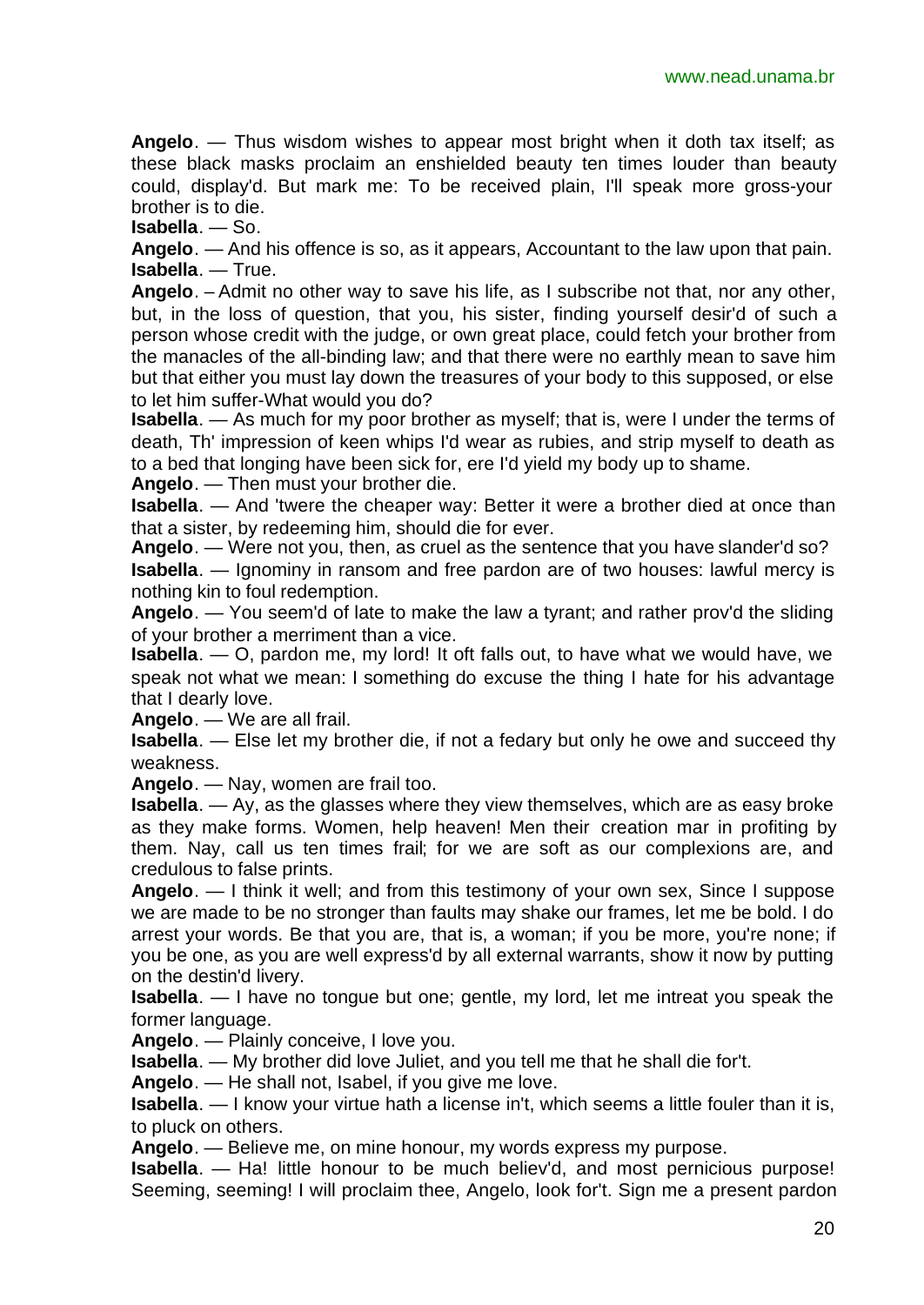for my brother or, with an outstretch'd throat, I'll tell the world aloud what man thou art.

**Angelo**. — Who will believe thee, Isabel? My unsoil'd name, th' austereness of my life, my vouch against you, and my place i' th' state, will so your accusation overweigh that you shall stifle in your own report, and smell of calumny. I have begun, and now I give my sensual race the rein: Fit thy consent to my sharp appetite; Lay by all nicety and prolixious blushes that banish what they sue for; redeem thy brother by yielding up thy body to my will; or else he must not only die the death, but thy unkindness shall his death draw out to ling'ring sufferance. Answer me tomorrow, or, by the affection that now guides me most, I'll prove a tyrant to him. As for you, say what you can: my false o'erweighs your true.

(Exit)

**Isabella**. — To whom should I complain? Did I tell this, who would believe me? O perilous mouths that bear in them one and the self-same tongue Either of condemnation or approof, Bidding the law make curtsy to their will; Hooking both right and wrong to th' appetite, to follow as it draws! I'll to my brother. Though he hath fall'n by prompture of the blood, yet hath he in him such a mind of honour that, had he twenty heads to tender down on twenty bloody blocks, he'd yield them up before his sister should her body stoop to such abhorr'd pollution. Then, Isabel, live chaste, and, brother, die: More than our brother is our chastity. I'll tell him yet of Angelo's request, and fit his mind to death, for his soul's rest.

(Exit)

ACT III. SCENE I. The prison

(Enter Duke, disguised as before, Claudio, and Provost)

**Duke**. — So, then you hope of pardon from Lord Angelo?

**Claudio**. — The miserable have no other medicine but only hope: I have hope to Eve, and am prepar'd to die.

**Duke**. — Be absolute for death; either death or life Shall thereby be the sweeter. Reason thus with life. If I do lose thee, I do lose a thing that none but fools would keep. A breath thou art, Servile to all the skyey influences, that dost this habitation where thou keep'st Hourly afflict. Merely, thou art Death's fool; for him thou labour'st by thy flight to shun and yet run'st toward him still. Thou art not noble; for all th' accommodations that thou bear'st are nurs'd by baseness. Thou It by no means valiant; for thou dost fear the soft and tender fork of a poor worm. Thy best of rest is sleep, and that thou oft provok'st; yet grossly fear'st thy death, which is no more. Thou art not thyself; for thou exists on many a thousand grains that issue out of dust. Happy thou art not; for what thou hast not, still thou striv'st to get, and what thou hast, forget'st. Thou art not certain; for thy complexion shifts to strange effects, After the moon. If thou art rich, thou'rt poor; for, like an ass whose back with ingots bows, Thou bear'st thy heavy riches but a journey, and Death unloads thee. Friend hast thou none; for thine own bowels which do call thee sire, the mere effusion of thy proper loins, do curse the gout, serpigo, and the rheum, for ending thee no sooner. Thou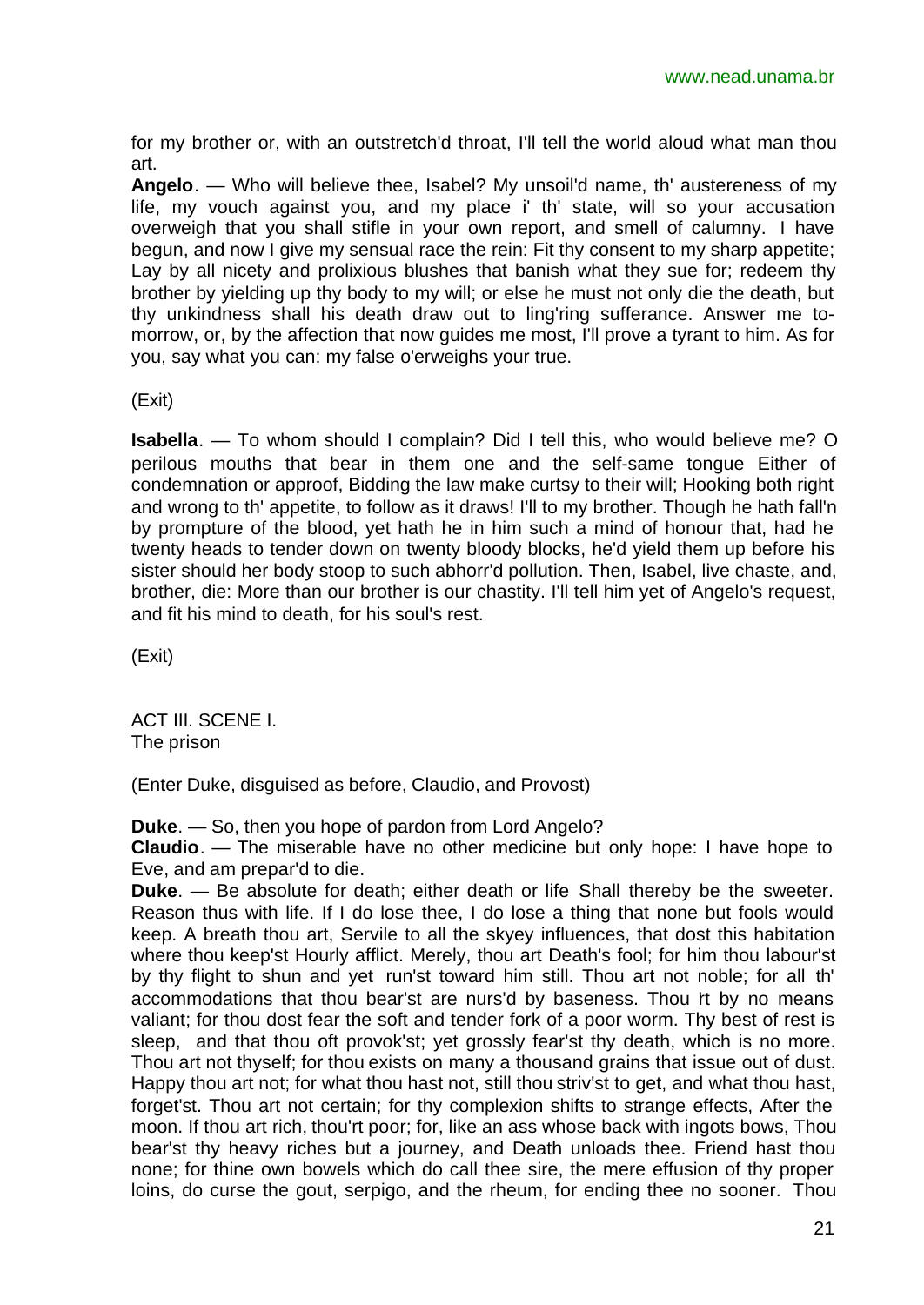hast nor youth nor age, but, as it were, an after-dinner's sleep, Dreaming on both; for all thy blessed youth becomes as aged, and doth beg the alms of palsied eld; and when thou art old and rich, thou hast neither heat, affection, limb, nor beauty, to make thy riches pleasant. What's yet in this that bears the name of life? Yet in this life Lie hid moe thousand deaths; yet death we fear, that makes these odds all even.

**Claudio**. — I humbly thank you. To sue to live, I find I seek to die; and, seeking death, find life. Let it come on.

**Isabella**.[Within] — What, ho! Peace here; grace and good company!

**Provost**. — Who's there? Come in; the wish deserves a welcome.

**Duke**. — Dear sir, ere long I'll visit you again.

**Claudio**. — Most holy sir, I thank you.

(Enter Isabella)

**Isabella**. — My business is a word or two with Claudio.

**Provost**. — And very welcome. Look, signior, here's your sister.

**Duke**. — Provost, a word with you.

**Provost**. — As many as you please.

**Duke**. — Bring me to hear them speak, where I may be conceal'd.

(Exeunt Duke and Provost)

**Claudio**. — Now, sister, what's the comfort?

**Isabella**. — Why, as all comforts are; most good, most good, indeed. Lord Angelo, having affairs to heaven, Intends you for his swift ambassador, where you shall be an everlasting leiger. Therefore, your best appointment make with speed; to-morrow you set on.

**Claudio**. — Is there no remedy?

**Isabella**. — None, but such remedy as, to save a head, to cleave a heart in twain.

**Claudio**. — But is there any?

**Isabella**. — Yes, brother, you may live: There is a devilish mercy in the judge, If you'll implore it, that will free your life, but fetter you till death.

**Claudio**. — Perpetual durance?

**Isabella**. — Ay, just; perpetual durance, a restraint, though all the world's vastidity you had, to a determin'd scope.

**Claudio**. — But in what nature?

**Isabella**. — In such a one as, you consenting to't, would bark your honour from that trunk you bear, and leave you naked.

**Claudio**. — Let me know the point.

**Isabella**. — O, I do fear thee, Claudio; and I quake, lest thou a feverous life shouldst entertain, and six or seven winters more respect than a perpetual honour. Dar'st thou die? The sense of death is most in apprehension; and the poor beetle that we tread upon in corporal sufferance finds a pang as great as when a giant dies.

**Claudio**. — Why give you me this shame? Think you I can a resolution fetch from flow'ry tenderness? If I must die, I will encounter darkness as a bride and hug it in mine arms.

**Isabella**. — There spake my brother; there my father's grave did utter forth a voice. Yes, thou must die: Thou art too noble to conserve a life in base appliances. This outward-sainted deputy, whose settled visage and deliberate word Nips youth i' th'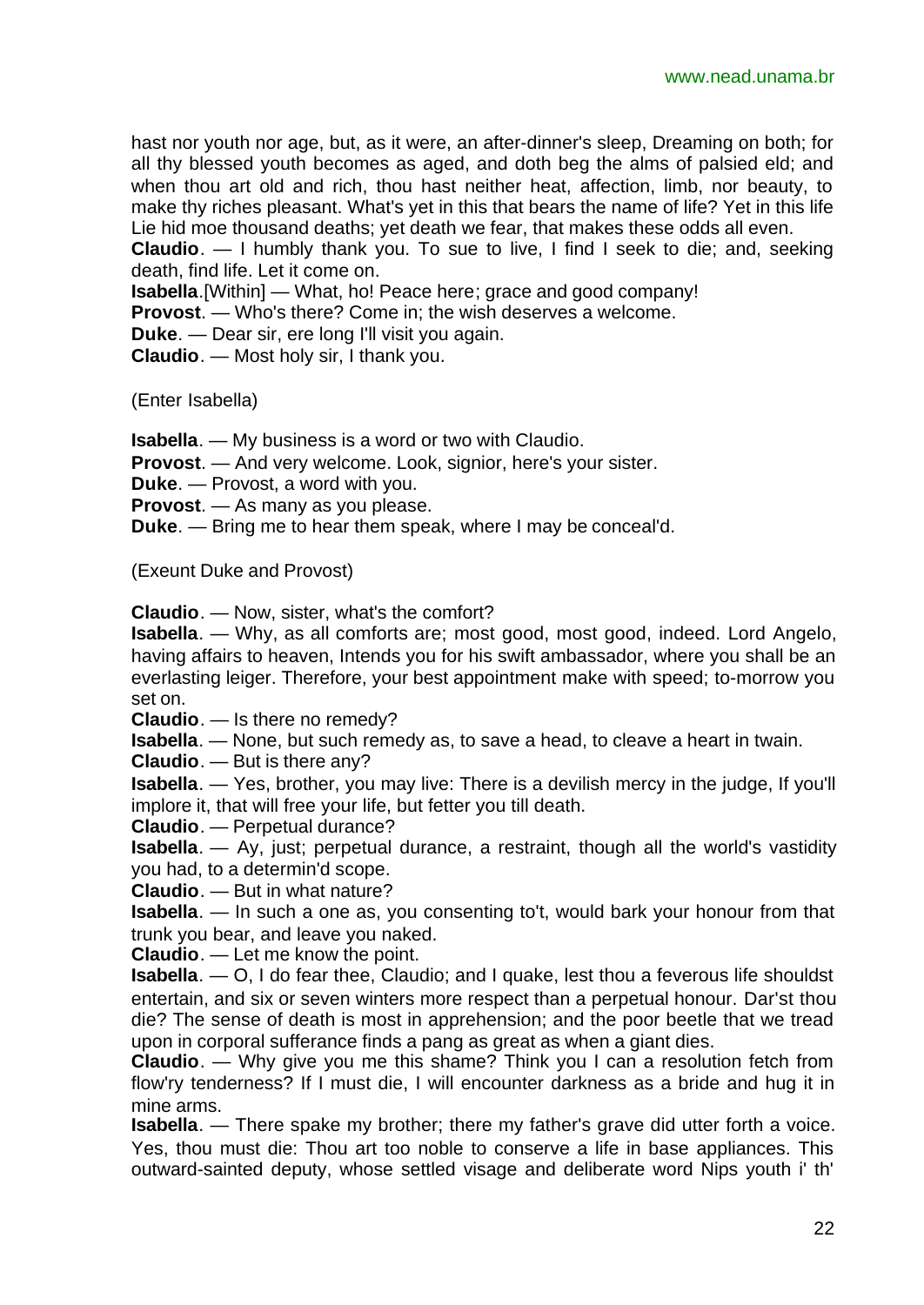head, and follies doth enew as falcon doth the fowl, is yet a devil; his filth within being cast, he would appear a pond as deep as hell.

**Claudio**. — The precise Angelo!

**Isabella**. — O, 'tis the cunning livery of hell the damned'st body to invest and cover in precise guards! Dost thou think, Claudio, if I would yield him my virginity thou mightst be freed?

**Claudio**. — O heavens! it cannot be.

**Isabella**. — Yes, he would give't thee, from this rank offence, so to offend him still. This night's the time that I should do what I abhor to name, or else thou diest tomorrow.

**Claudio**. — Thou shalt not do't.

**Isabella**. — O, were it but my life! I'd throw it down for your deliverance as frankly as a pin.

**Claudio**. — Thanks, dear Isabel.

**Isabella**. — Be ready, Claudio, for your death to-morrow.

**Claudio**. — Yes. Has he affections in him that thus can make him bite the law by th' nose when he would force it? Sure it is no sin; or of the deadly seven it is the least.

**Isabella**. — Which is the least?

**Claudio**. — If it were damnable, he being so wise, why would he for the momentary trick be perdurably fin'd? O Isabel!

**Isabella**. — What says my brother?

**Claudio**. — Death is a fearful thing.

**Isabella**. — And shamed life a hateful.

**Claudio**. — Ay, but to die, and go we know not where; to lie in cold obstruction, and to rot; this sensible warm motion to become a kneaded clod; and the delighted spirit to bathe in fiery floods or to reside in thrilling region of thick-ribbed ice; to be imprison'd in the viewless winds, and blown with restless violence round about the pendent world; or to be worse than worst of those that lawless and incertain thought imagine howling- 'tis too horrible. The weariest and most loathed worldly life that age, ache, penury, and imprisonment, can lay on nature is a paradise to what we fear of death.

**Isabella**. — Alas, alas!

**Claudio**. — Sweet sister, let me live. What sin you do to save a brother's life, Nature dispenses with the deed so far that it becomes a virtue.

**Isabella**. — O you beast! O faithless coward! O dishonest wretch! Wilt thou be made a man out of my vice? Is't not a kind of incest to take life from thine own sister's shame? What should I think? Heaven shield my mother play'd my father fair! For such a warped slip of wilderness Ne'er issu'd from his blood. Take my defiance; Die; perish. Might but my bending down Reprieve thee from thy fate, it should proceed. I'll pray a thousand prayers for thy death, no word to save thee.

**Claudio**. — Nay, hear me, Isabel.

**Isabella**. — O fie, fie, fie! Thy sin's not accidental, but a trade. Mercy to thee would prove itself a bawd; 'Tis best that thou diest quickly.

**Claudio**. — O, hear me, Isabella.

(Re-enter Duke)

**Duke**. — Vouchsafe a word, young sister, but one word. **Isabella**. — What is your will?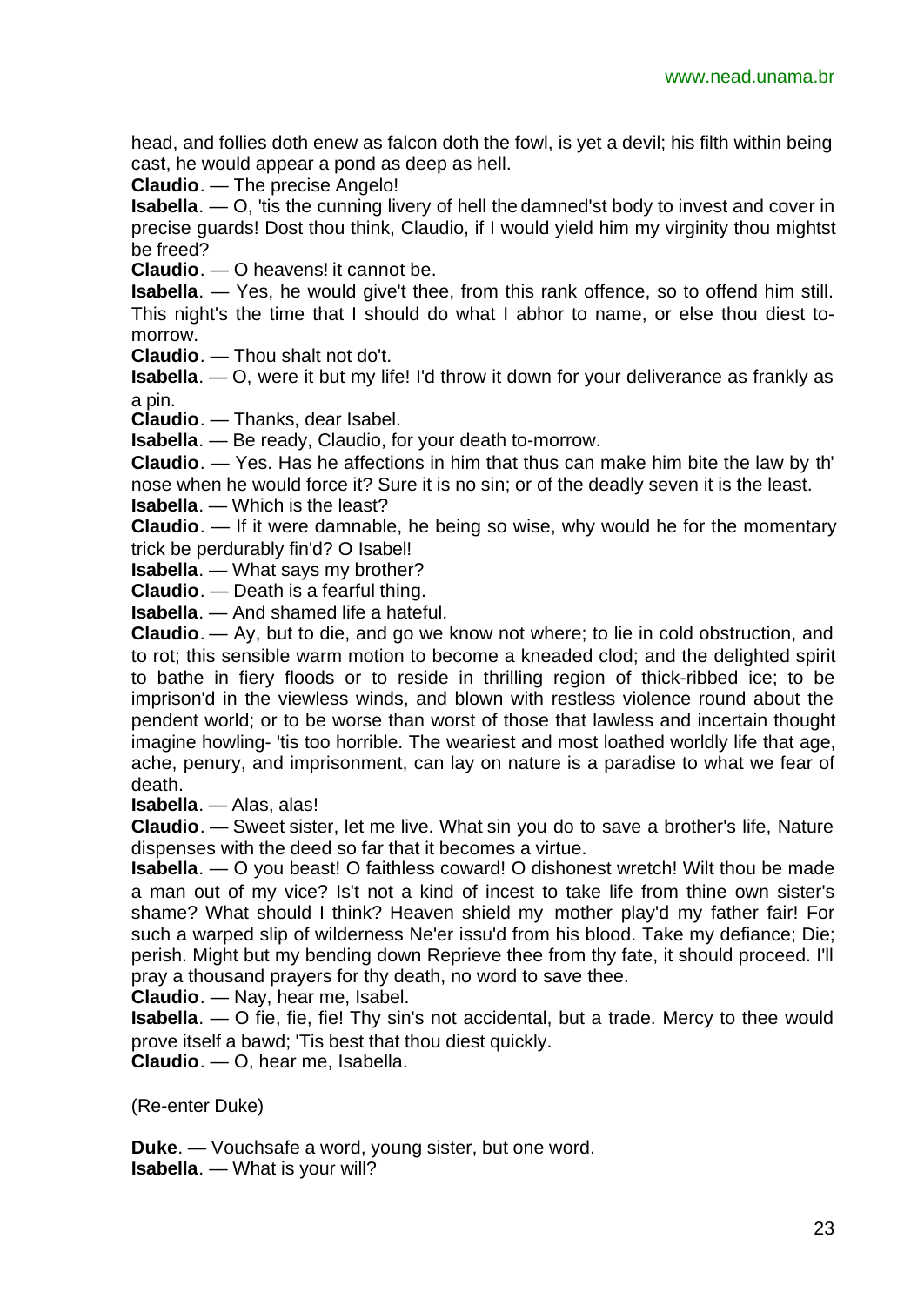**Duke**. — Might you dispense with your leisure, I would by and by have some speech with you; the satisfaction I would require is likewise your own benefit.

**Isabella**. — I have no superfluous leisure; my stay must be stolen out of other affairs; but I will attend you awhile.

[Walks apart]

**Duke**. — Son, I have overheard what hath pass'd between you and your sister. Angelo had never the purpose to corrupt her; only he hath made an assay of her virtue to practise his judgment with the disposition of natures. She, having the truth of honour in her, hath made him that gracious denial which he is most glad to receive. I am confessor to Angelo, and I know this to be true; therefore prepare yourself to death. Do not satisfy your resolution with hopes that are fallible; to-morrow you must die; go to your knees and make ready.

**Claudio**. — Let me ask my sister pardon. I am so out of love with life that I will sue to be rid of it.

**Duke**. — Hold you there. Farewell.

[Exit Claudio]

Provost, a word with you.

(Re-enter Provost)

**Provost**. — What's your will, father?

**Duke**. — That, now you are come, you will be gone. Leave me a while with the maid; my mind promises with my habit no loss shall touch her by my company. **Provost**. — In good time.

(Exit Provost)

**Duke**. — The hand that hath made you fair hath made you good; the goodness that is cheap in beauty makes beauty brief in goodness; but grace, being the soul of your complexion, shall keep the body of it ever fair. The assault that Angelo hath made to you, fortune hath convey'd to my understanding; and, but that frailty hath examples for his falling, I should wonder at Angelo. How will you do to content this substitute, and to save your brother?

**Isabella**. — I am now going to resolve him; I had rather my brother die by the law than my son should be unlawfully born. But, O, how much is the good Duke deceiv'd in Angelo! If ever he return, and I can speak to him, I will open my lips in vain, or discover his government.

**Duke**. — That shall not be much amiss; yet, as the matter now stands, he will avoid your accusation: he made trial of you only. Therefore fasten your ear on my advisings; to the love I have in doing good a remedy presents itself. I do make myself believe that you may most uprighteously do a poor wronged lady a merited benefit; redeem your brother from the angry law; do no stain to your own gracious person; and much please the absent Duke, if peradventure he shall ever return to have hearing of this business.

**Isabella**. — Let me hear you speak farther; I have spirit to do anything that appears not foul in the truth of my spirit.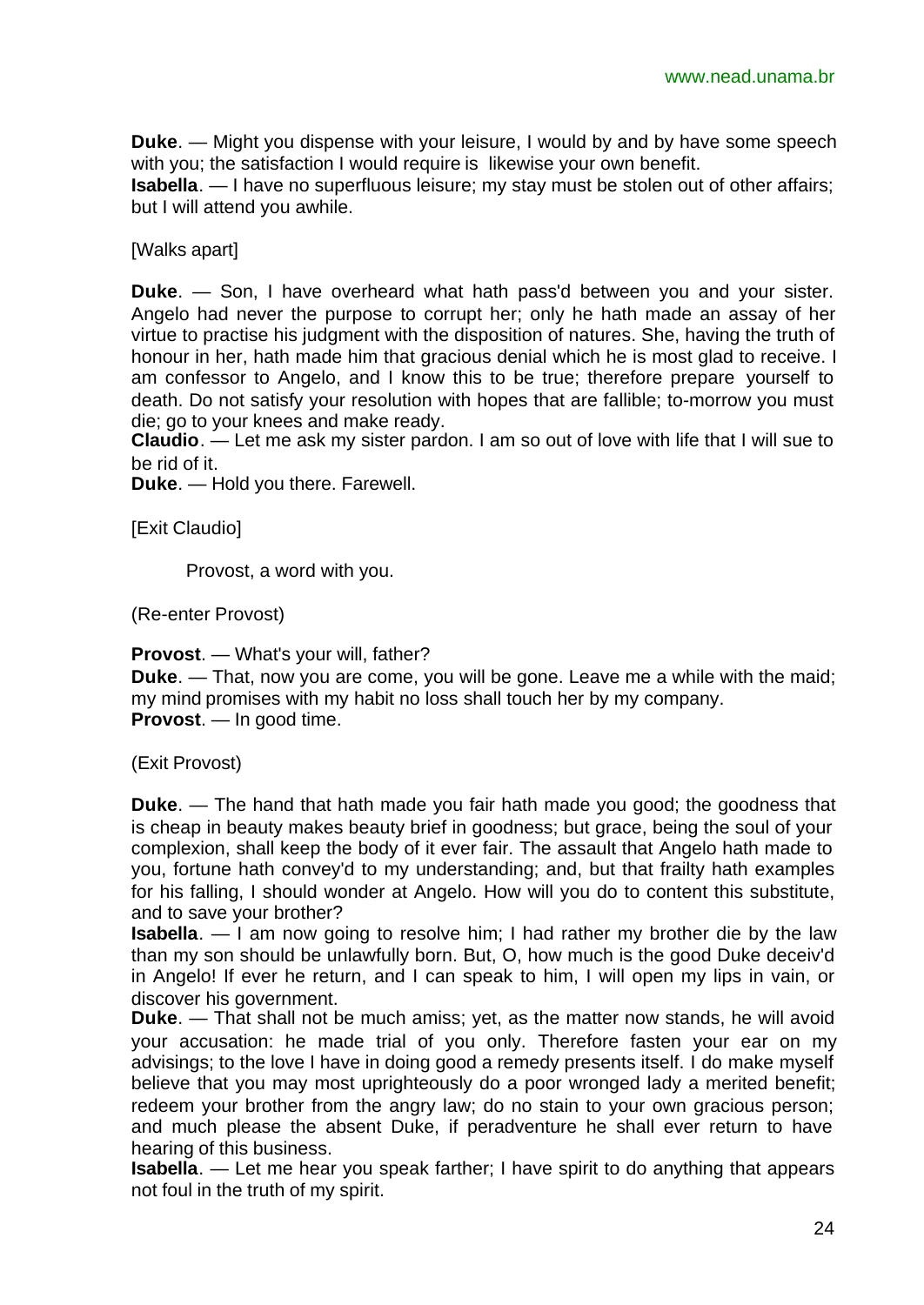**Duke**. — Virtue is bold, and goodness never fearful. Have you not heard speak of Mariana, the sister of Frederick, the great soldier who miscarried at sea?

**Isabella**. — I have heard of the lady, and good words went with her name.

**Duke**. — She should this Angelo have married; was affianced to her by oath, and the nuptial appointed; between which time of the contract and limit of the solemnity her brother Frederick was wreck'd at sea, having in that perished vessel the dowry of his sister. But mark how heavily this befell to the poor gentlewoman: there she lost a noble and renowned brother, in his love toward her ever most kind and natural; with him the portion and sinew of her fortune, her marriage-dowry; with both, her combinate husband, this well-seeming Angelo.

**Isabella**. — Can this be so? Did Angelo so leave her?

**Duke**. — Left her in her tears, and dried not one of them with his comfort; swallowed his vows whole, pretending in her discoveries of dishonour; in few, bestow'd her on her own lamentation, which she yet wears for his sake; and he, a marble to her tears, is washed with them, but relents not.

**Isabella**. — What a merit were it in death to take this poor maid from the world! What corruption in this life that it will let this man live! But how out of this can she avail?

**Duke**. — It is a rupture that you may easily heal; and the cure of it not only saves your brother, but keeps you from dishonour in doing it.

**Isabella**. — Show me how, good father.

**Duke**. — This forenamed maid hath yet in her the continuance of her first affection; his unjust unkindness, that in all reason should have quenched her love, hath, like an impediment in the current, made it more violent and unruly. Go you to Angelo; answer his requiring with a plausible obedience; agree with his demands to the point; only refer yourself to this advantage: first, that your stay with him may not be long; that the time may have all shadow and silence in it; and the place answer to convenience. This being granted in course- and now follows all: we shall advise this wronged maid to stead up your appointment, go in your place. If the encounter acknowledge itself hereafter, it may compel him to her recompense; and here, by this, is your brother saved, your honour untainted, the poor Mariana advantaged, and the corrupt deputy scaled. The maid will I frame and make fit for his attempt. If you think well to carry this as you may, the doubleness of the benefit defends the deceit from reproof. What think you of it?

**Isabella**. — The image of it gives me content already; and I trust it will grow to a most prosperous perfection.

**Duke**. — It lies much in your holding up. Haste you speedily to Angelo; if for this night he entreat you to his bed, give him promise of satisfaction. I will presently to Saint Luke's; there, at the moated grange, resides this dejected Mariana. At that place call upon me; and dispatch with Angelo, that it may be quickly.

**Isabella**. — I thank you for this comfort. Fare you well, good father.

(Exeunt severally)

Scene II. The street before the prison

(Enter, on one side, Duke disguised as before; on the other, Elbow, and Officers with Pompey)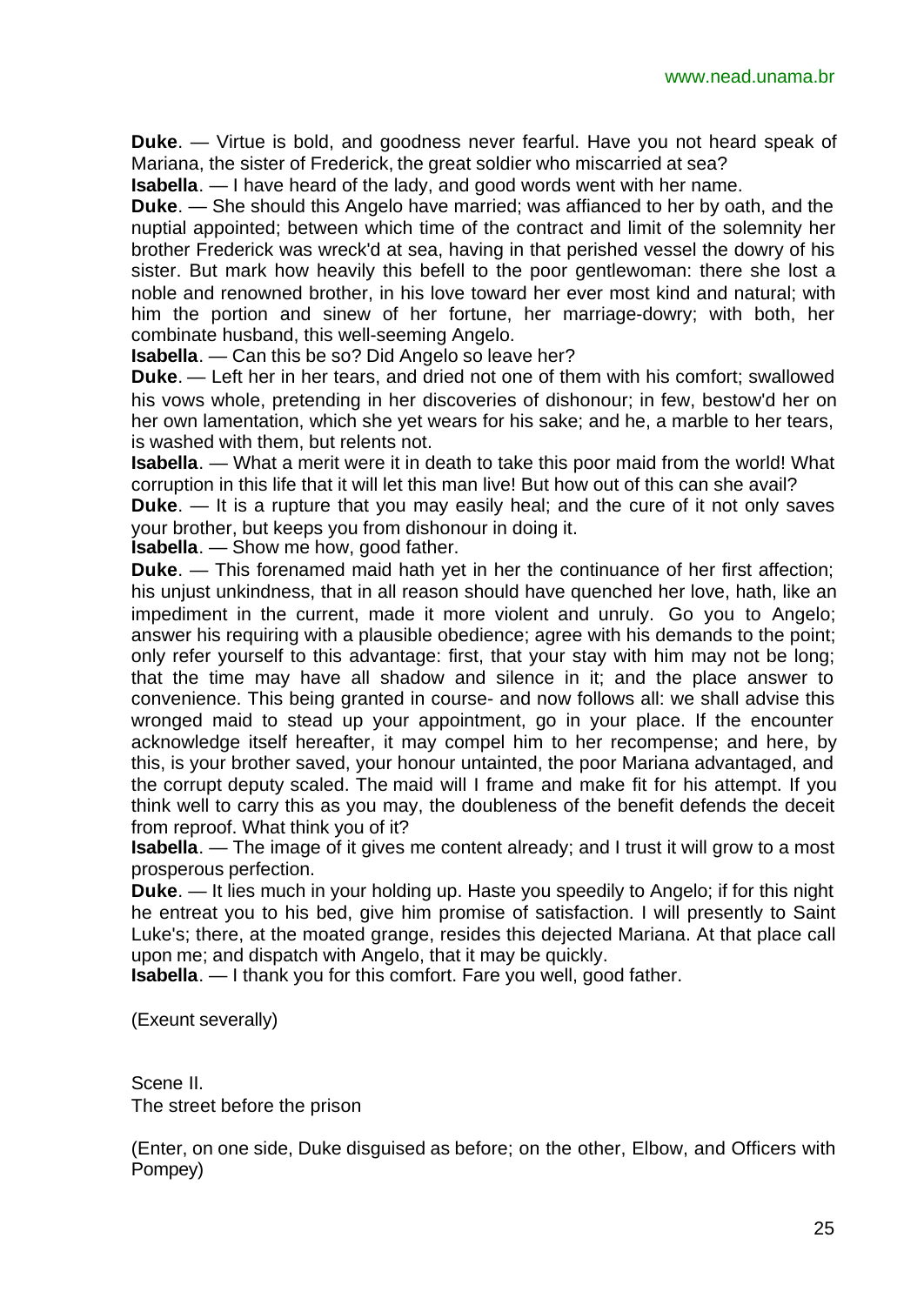**Elbow**. — Nay, if there be no remedy for it, but that you will needs buy and sell men and women like beasts, we shall have all the world drink brown and white bastard. **Duke**. — O heavens! What stuff is here?

**Pompey**. — 'Twas never merry world since, of two usuries, the merriest was put down, and the worser allow'd by order of law a furr'd gown to keep him warm; and furr'd with fox on lamb-skins too, to signify that craft, being richer than innocency, stands for the facing.

**Elbow**. — Come your way, sir. Bless you, good father friar.

**Duke**. — And you, good brother father. What offence hath this man made you, sir?

**Elbow**. — Marry, sir, he hath offended the law; and, sir, we take him to be a thief too, sir, for we have found upon him, sir, a strange picklock, which we have sent to the deputy.

**Duke**. — Fie, sirrah, a bawd, a wicked bawd! The evil that thou causest to be done, that is thy means to live. Do thou but think what 'tis to cram a maw or clothe a back from such a filthy vice; say to thyself 'From their abominable and beastly touches I drink, I eat, array myself, and live.' Canst thou believe thy living is a life, so stinkingly depending? Go mend, go mend.

**Pompey**. — Indeed, it does stink in some sort, sir; but yet, sir, I would prove-

**Duke**. — Nay, if the devil have given thee proofs for sin, thou wilt prove his. Take him to prison, officer; correction and instruction must both work ere this rude beast will profit.

**Elbow**. — He must before the deputy, sir; he has given him warning. The deputy cannot abide a whoremaster; if he be a whoremonger, and comes before him, he were as good go a mile on his errand.

**Duke**. — That we were all, as some would seem to be, from our faults, as his faults from seeming, free.

**Elbow**. — His neck will come to your waist- a cord, sir.

(Enter Lucio)

**Pompey.** — I spy comfort; I cry bail. Here's a gentleman, and a friend of mine.

**Lucio**. — How now, noble Pompey! What, at the wheels of Caesar? Art thou led in triumph? What, is there none of Pygmalion's images, newly made woman, to be had now for putting the hand in the pocket and extracting it clutch'd? What reply, ha? What say'st thou to this tune, matter, and method? Is't not drown'd i' th' last rain, ha? What say'st thou, trot? Is the world as it was, man? Which is the way? Is it sad, and few words? or how? The trick of it?

**Duke**. — Still thus, and thus; still worse!

**Lucio**. — How doth my dear morsel, thy mistress? Procures she still, ha?

**Pompey**. — Troth, sir, she hath eaten up all her beef, and she is herself in the tub.

**Lucio**. — Why, 'tis good; it is the right of it; it must be so; ever your fresh whore and your powder'd bawd- an unshunn'd consequence; it must be so. Art going to prison, Pompey?

**Pompey**. — Yes, faith, sir.

**Lucio**. — Why, 'tis not amiss, Pompey. Farewell; go, say I sent thee thither. For debt, Pompey- or how?

**Elbow**. — For being a bawd, for being a bawd.

**Lucio**. — Well, then, imprison him. If imprisonment be the due of a bawd, why, 'tis his right. Bawd is he doubtless, and of antiquity, too; bawd-born. Farewell, good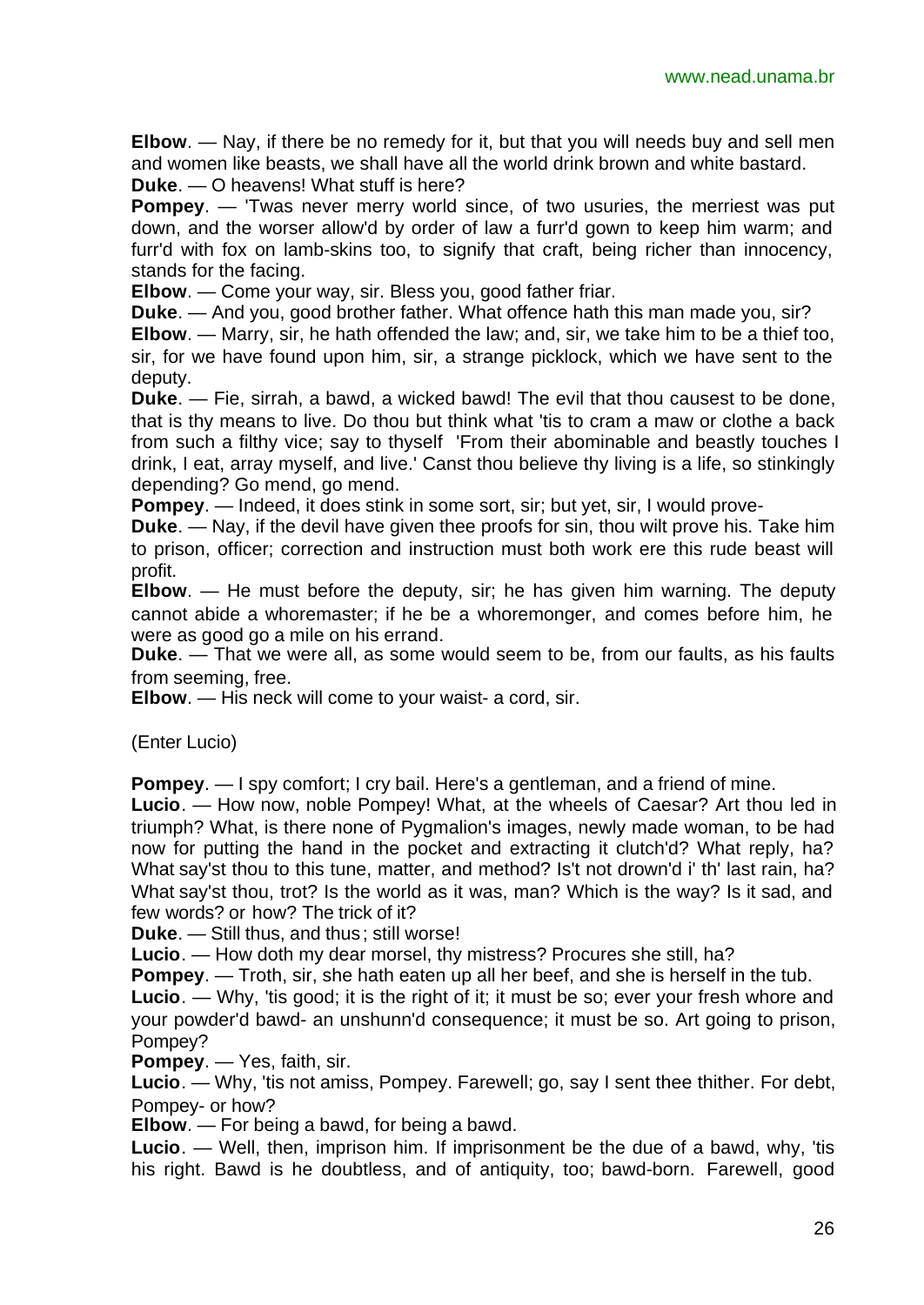Pompey. Commend me to the prison, Pompey. You will turn good husband now, Pompey; you will keep the house.

**Pompey**. — I hope, sir, your good worship will be my bail.

**Lucio**. — No, indeed, will I not, Pompey; it is not the wear. I will pray, Pompey, to increase your bondage. If you take it not patiently, why, your mettle is the more. Adieu trusty Pompey. Bless you, friar.

**Duke**. — And you.

**Lucio**. — Does Bridget paint still, Pompey, ha?

**Elbow**. — Come your ways, sir; come.

**Pompey**. — You will not bail me then, sir?

**Lucio**. — Then, Pompey, nor now. What news abroad, friar? what news?

**Elbow**. — Come your ways, sir; come.

**Lucio**. — Go to kennel, Pompey, go.

(Exeunt Elbow, Pompey and Officers)

What news, friar, of the Duke?

**Duke**. — I know none. Can you tell me of any?

**Lucio**. — Some say he is with the Emperor of Russia; other some, he is in Rome; but where is he, think you?

**Duke**. — I know not where; but wheresoever, I wish him well.

**Lucio**. — It was a mad fantastical trick of him to steal from the state and usurp the beggary he was never born to. Lord Angelo dukes it well in his absence; he puts transgression to't.

**Duke**. — He does well in't.

**Lucio**. — A little more lenity to lechery would do no harm in him; something too crabbed that way, friar.

**Duke**. — It is too general a vice, and severity must cure it.

**Lucio**. — Yes, in good sooth, the vice is of a great kindred; it is well allied; but it is impossible to extirp it quite, friar, till eating and drinking be put down. They say this Angelo was not made by man and woman after this downright way of creation. Is it true, think you?

**Duke**. — How should he be made, then?

**Lucio**. — Some report a sea-maid spawn'd him; some, that he was begot between two stock-fishes. But it is certain that when he makes water his urine is congeal'd ice; that I know to be true. And he is a motion generative; that's infallible.

**Duke**. — You are pleasant, sir, and speak apace.

**Lucio**. — Why, what a ruthless thing is this in him, for the rebellion of a codpiece to take away the life of a man! Would the Duke that is absent have done this? Ere he would have hang'd a man for the getting a hundred bastards, he would have paid for the nursing a thousand. He had some feeling of the sport; he knew the service, and that instructed him to mercy.

**Duke**. — I never heard the absent Duke much detected for women; he was not inclin'd that way.

**Lucio**. — O, sir, you are deceiv'd.

**Duke**. — 'Tis not possible.

**Lucio**. — Who- not the Duke? Yes, your beggar of fifty; and his use was to put a ducat in her clack-dish. The Duke had crotchets in him. He would be drunk too; that let me inform you.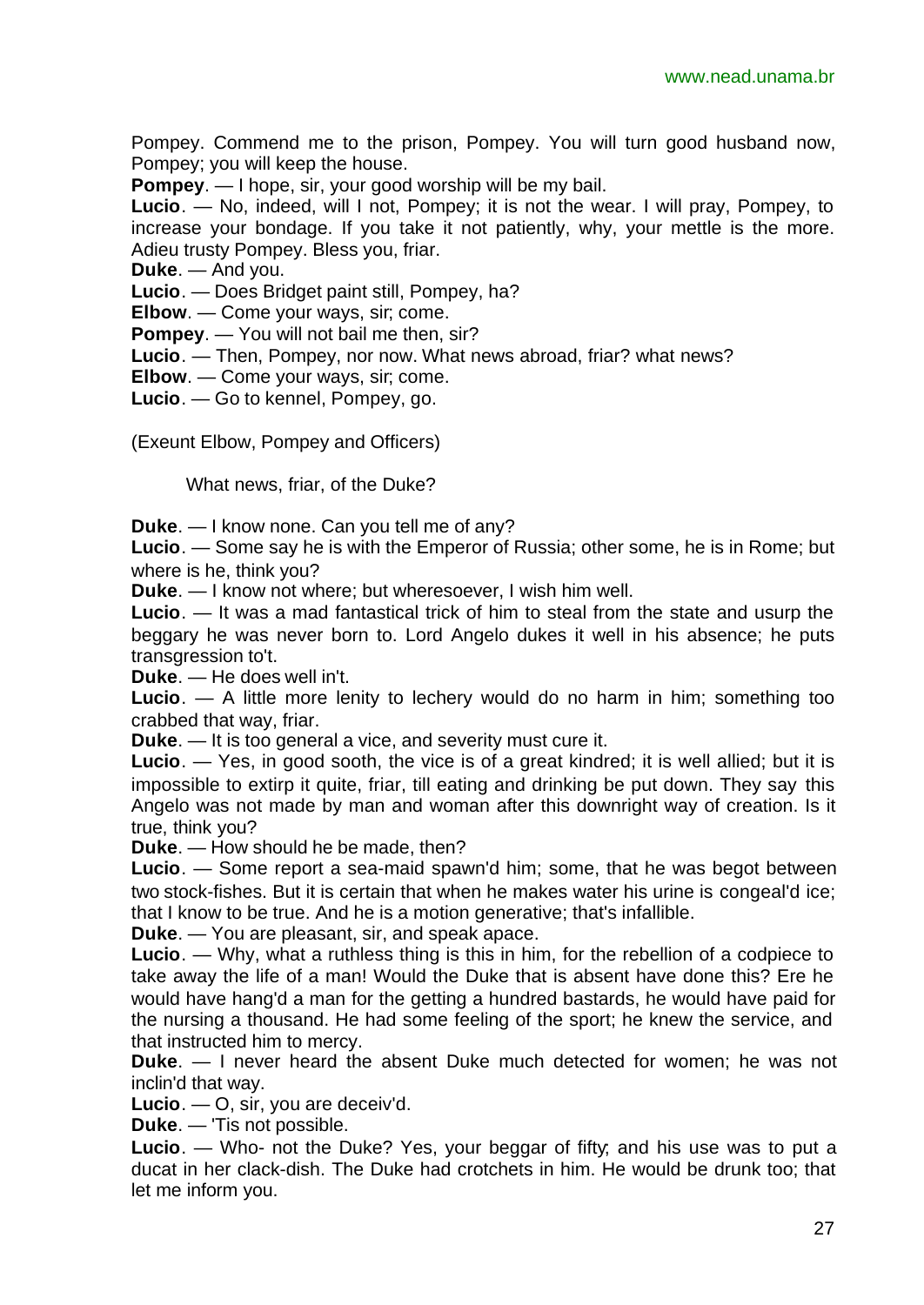**Duke**. — You do him wrong, surely.

**Lucio**. — Sir, I was an inward of his. A shy fellow was the Duke; and I believe I know the cause of his withdrawing.

**Duke**. — What, I prithee, might be the cause?

Lucio. — No, pardon; 'tis a secret must be lock'd within the teeth and the lips; but this I can let you understand: the greater file of the subject held the Duke to be wise. **Duke**. — Wise? Why, no question but he was.

**Lucio**. — A very superficial, ignorant, unweighing fellow.

**Duke**. — Either this is envy in you, folly, or mistaking; the very stream of his life, and the business he hath helmed, must, upon a warranted need, give him a better proclamation. Let him be but testimonied in his own bringings-forth, and he shall appear to the envious a scholar, a statesman, and a soldier. Therefore you speak unskilfully; or, if your knowledge be more, it is much dark'ned in your malice.

**Lucio**. — Sir, I know him, and I love him.

**Duke**. — Love talks with better knowledge, and knowledge with dearer love.

**Lucio**. — Come, sir, I know what I know.

**Duke**. — I can hardly believe that, since you know not what you speak. But, if ever the Duke return, as our prayers are he may, let me desire you to make your answer before him. If it be honest you have spoke, you have courage to maintain it; I am bound to call upon you; and I pray you your name?

**Lucio**. — Sir, my name is Lucio, well known to the Duke.

**Duke**. — He shall know you better, sir, if I may live to report you.

**Lucio**. — I fear you not.

**Duke**. — O, you hope the Duke will return no more; or you imagine me too unhurtful an opposite. But, indeed, I can do you little harm: you'll forswear this again.

**Lucio**. — I'll be hang'd first. Thou art deceiv'd in me, friar. But no more of this. Canst thou tell if Claudio die to-morrow or no?

**Duke**. — Why should he die, sir?

**Lucio**. — Why? For filling a bottle with a tun-dish. I would the Duke we talk of were return'd again. This ungenitur'd agent will unpeople the province with continency; sparrows must not build in his house-eaves because they are lecherous. The Duke yet would have dark deeds darkly answered; he would never bring them to light. Would he were return'd! Marry, this Claudio is condemned for untrussing. Farewell, good friar; I prithee pray for me. The Duke, I say to thee again, would eat mutton on Fridays. He's not past it yet; and, I say to thee, he would mouth with a beggar though she smelt brown bread and garlic. Say that I said so. Farewell.

(Exit)

**Duke**. — No might nor greatness in mortality can censure scape; back-wounding calumny the whitest virtue strikes. What king so strong can tie the gall up in the slanderous tongue? But who comes here?

(Enter Escalus, Provost, and Officers with Mistress Overdone)

**Escalus**. — Go, away with her to prison.

**Mrs. Overdone**. — Good my lord, be good to me; your honour is accounted a merciful man; good my lord.

**Escalus**. — Double and treble admonition, and still forfeit in the same kind! This would make mercy swear and play the tyrant.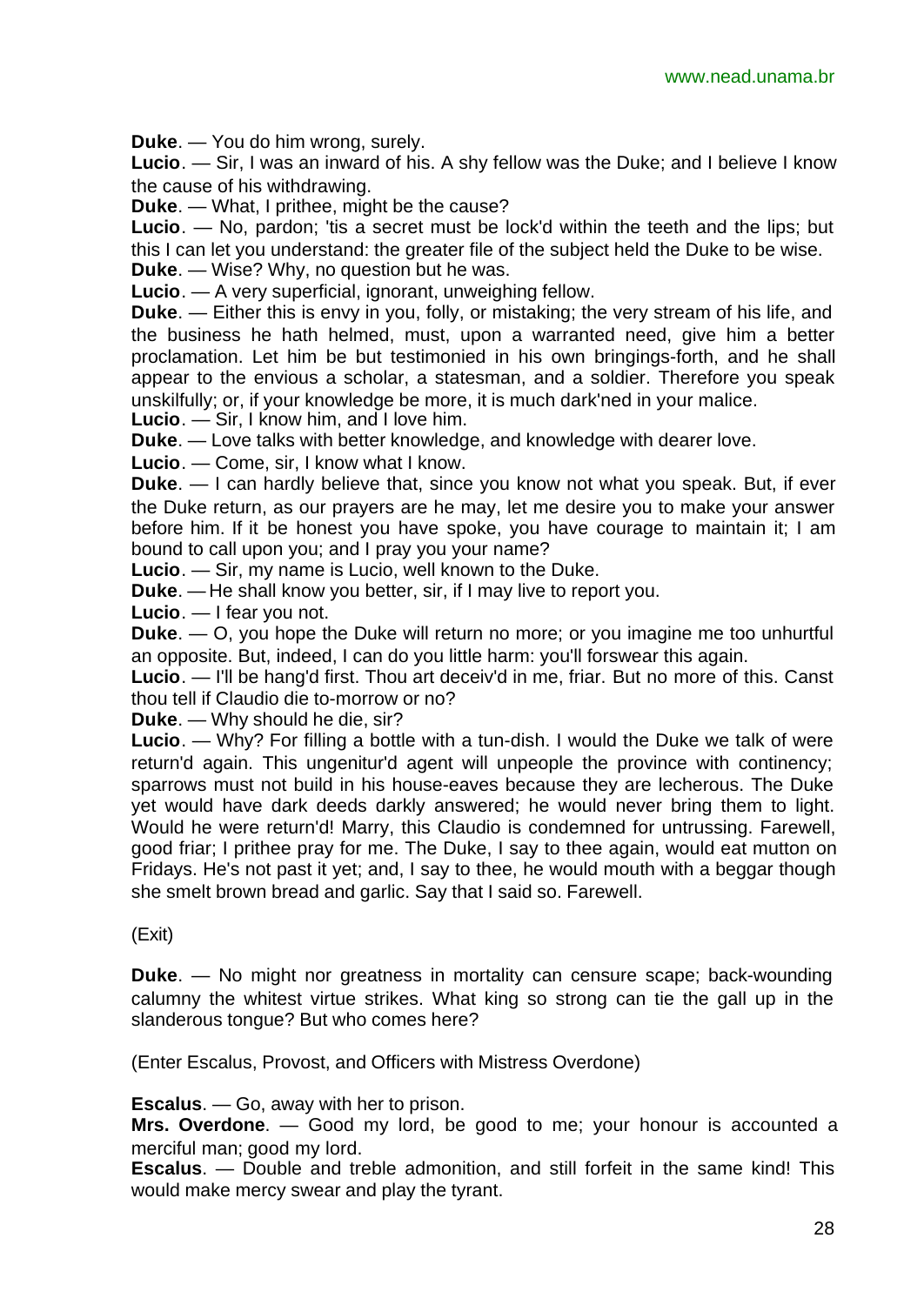**Provost**. — A bawd of eleven years' continuance, may it please your honour.

**Mrs. Overdone**. — My lord, this is one Lucio's information against me. Mistress Kate Keepdown was with child by him in the Duke's time; he promis'd her marriage. His child is a year and a quarter old come Philip and Jacob; I have kept it myself; and see how he goes about to abuse me.

**Escalus**. — That fellow is a fellow of much license. Let him be call'd before us. Away with her to prison. Go to; no more words.

[Exeunt Officers with Mistress Overdone]

Provost, my brother Angelo will not be alter'd: Claudio must die to-morrow. Let him be furnish'd with divines, and have all charitable preparation. If my brother wrought by my pity, it should not be so with him.

**Provost**. — So please you, this friar hath been with him, and advis'd him for th' entertainment of death.

**Escalus**. — Good even, good father.

**Duke**. — Bliss and goodness on you!

**Escalus**. — Of whence are you?

**Duke**. — Not of this country, though my chance is now to use it for my time. I am a brother of gracious order, late come from the See in special business from his Holiness.

**Escalus**. — What news abroad i' th' world?

**Duke**. — None, but that there is so great a fever on goodness that the dissolution of it must cure it. Novelty is only in request; and, as it is, as dangerous to be aged in any kind of course as it is virtuous to be constant in any undertakeing. There is scarce truth enough alive to make societies secure; but security enough to make fellowships accurst. Much upon this riddle runs the wisdom of the world. This news is old enough, yet it is every day's news. I pray you, sir, of what disposition was the Duke? **Escalus**. — One that, above all other strifes, contended especially to know himself.

**Duke**. — What pleasure was he given to?

**Escalus**. — Rather rejoicing to see another merry than merry at anything which profess'd to make him rejoice; a gentleman of all temperance. But leave we him to his events, with a prayer they may prove prosperous; and let me desire to know how you find Claudio prepar'd. I am made to understand that you have lent him visitation.

**Duke**. — He professes to have received no sinister measure from his judge, but most willingly humbles himself to the determination of justice. Yet had he framed to himself, by the instruction of his frailty, many deceiving promises of life; which I, by my good leisure, have discredited to him, and now he is resolv'd to die.

**Escalus**. — You have paid the heavens your function, and the prisoner the very debt of your calling. I have labour'd for the poor gentleman to the extremest shore of my modesty; but my brother justice have I found so severe that he hath forc'd me to tell him he is indeed Justice.

**Duke**. — If his own life answer the straitness of his proceeding, it shall become him well; wherein if he chance to fail, he hath sentenc'd himself.

**Escalus**. — I am going to visit the prisoner. Fare you well.

**Duke**. — Peace be with you!

(Exeunt Escalus and Provost)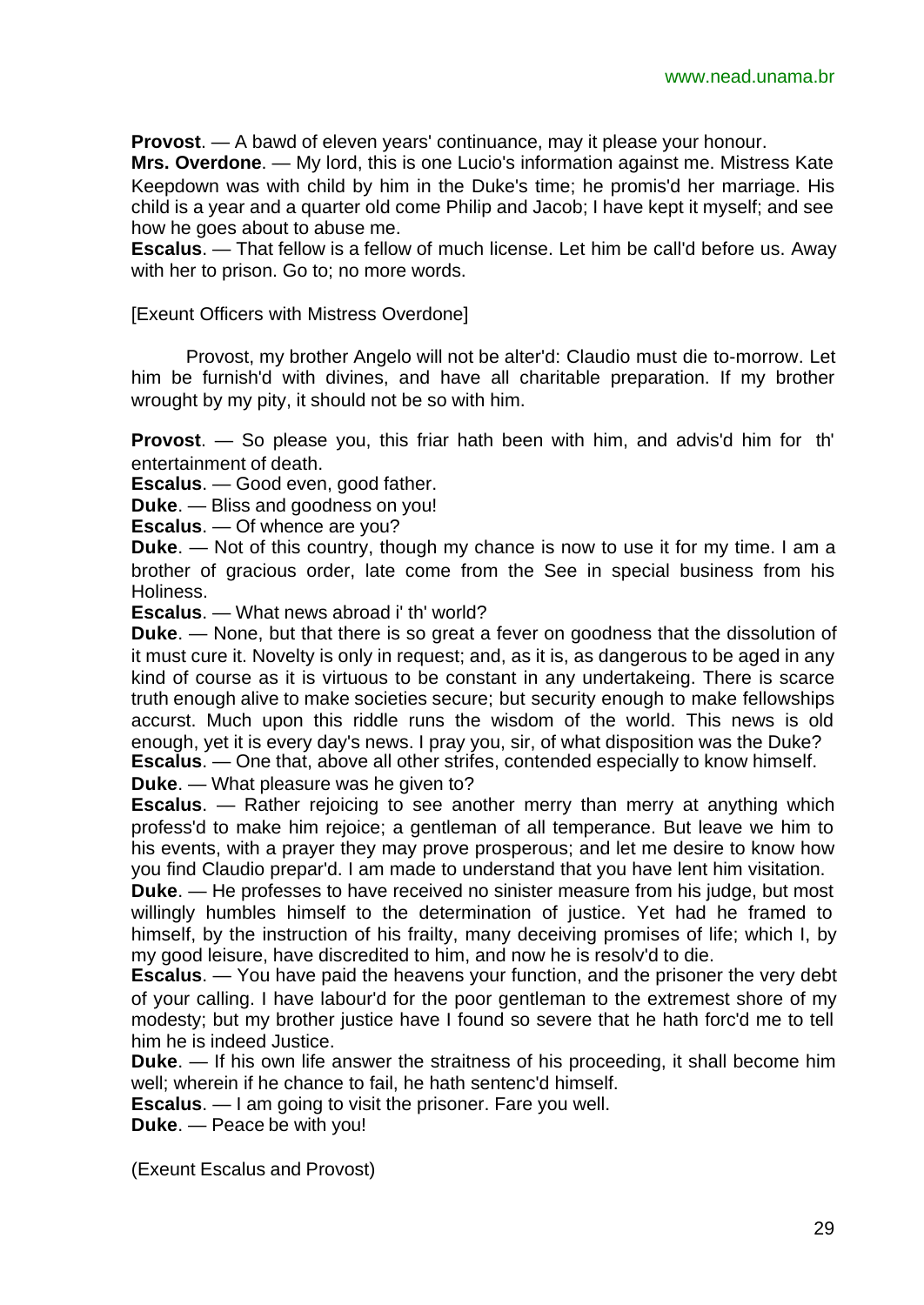He who the sword of heaven will bear should be as holy as severe; Pattern in himself to know, Grace to stand, and virtue go; More nor le ss to others paying Than by self-offences weighing. Shame to him whose cruel striking Kills for faults of his own liking! Twice treble shame on Angelo, to weed my vice and let his grow! O, what may man within him hide, though angel on the outward side! How may likeness, made in crimes, make a practice on the times, to draw with idle spiders' strings most ponderous and substantial things! Craft against vice I must apply. With Angelo tonight shall lie his old betrothed but despised; so disguise shall, by th' disguised, Pay with falsehood false exacting, and perform an old contracting.

(Exit)

Act IV. Scene I. The moated grange at Saint Duke's

(Enter Mariana; and Boy singing)

#### **SONG**

Take, O, take those lips away, that so sweetly were forsworn; and those eyes, the break of day, lights that do mislead the morn; but my kisses bring again, bring again; seals of love, but seal'd in vain, seal'd in vain.

(Enter Duke, disguised as before)

**Mariana**. — Break off thy song, and haste thee quick away; here comes a man of comfort, whose advice hath often still'd my brawling discontent.

(Exit Boy)

I cry you mercy, sir, and well could wish you had not found me here so musical. let me excuse me, and believe me so, my mirth it much displeas'd, but pleas'd my woe.

**Duke**. — 'Tis good; though music oft hath such a charm to make bad good and good provoke to harm. I pray you tell me hath anybody inquir'd for me here to-day. Much upon this time have I promis'd here to meet.

**Mariana**. — You have not been inquir'd after; I have sat here all day.

(Enter Isabella)

**Duke**. — I do constantly believe you. The time is come even now. I shall crave your forbearance a little. May be I will call upon you anon, for some advantage to yourself. **Mariana**. — I am always bound to you.

(Exit)

**Duke**. — Very well met, and well come. What is the news from this good deputy?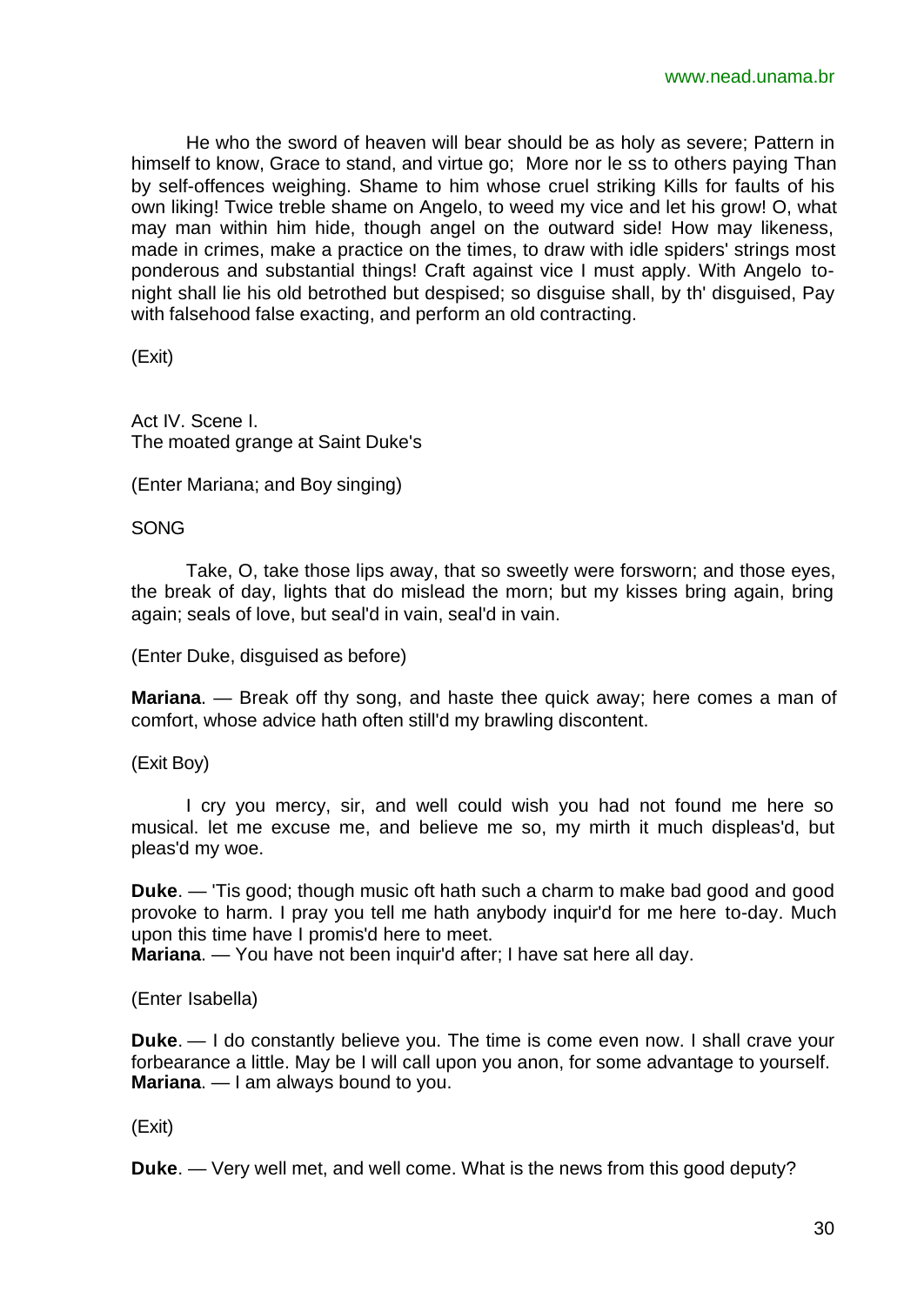**Isabella**. — He hath a garden circummur'd with brick, whose western side is with a vineyard back'd; and to that vineyard is a planched gate that makes his opening with this bigger key; this other doth command a little door which from the vineyard to the garden leads. There have I made my promise upon the heavy middle of the night to call upon him.

**Duke**. — But shall you on your knowledge find this way?

**Isabella**. — I have ta'en a due and wary note upon't; with whispering and most guilty diligence, in action all of precept, he did show me the way twice o'er.

**Duke**. — Are there no other tokens Between you 'greed concerning her observance? **Isabella**. — No, none, but only a repair i' th' dark; and that I have possess'd him my most stay can be but brief; for I have made him know I have a servant comes with me along, that stays upon me; whose persuasion is I come about my brother.

**Duke**. — 'Tis well borne up. I have not yet made known to Mariana a word of this. What ho, within! Come forth.

(Re-enter Mariana)

I pray you be acquainted with this maid; she comes to do you good.

**Isabella**. — I do desire the like.

**Duke**. — Do you persuade yourself that I respect you?

**Mariana**. — Good friar, I know you do, and have found it.

**Duke**. — Take, then, this your companion by the hand, who hath a story ready for your ear. I shall attend your leisure; but make haste; the vaporous night approaches. **Mariana**. — Will't please you walk aside?

(Exeunt Mariana and Isabella)

**Duke**. — O place and greatness! Millions of false eyes are stuck upon thee. Volumes of report Run with these false, and most contrarious quest upon thy doings. Thousand escapes of wit make thee the father of their idle dream, and rack thee in their fancies.

(Re-enter Mariana and Isabella)

Welcome, how agreed?

**Isabella**. — She'll take the enterprise upon her, father, if you advise it.

**Duke**. — It is not my consent, but my entreaty too.

**Isabella**. — Little have you to say, when you depart from him, but, soft and low, 'Remember now my brother.'

**Mariana**. — Fear me not.

**Duke**. — Nor, gentle daughter, fear you not at all. He is your husband on a precontract. To bring you thus together 'tis no sin, Sith that the justice of your title to him Doth flourish the deceit. Come, let us go; our corn's to reap, for yet our tithe's to sow.

(Exeunt)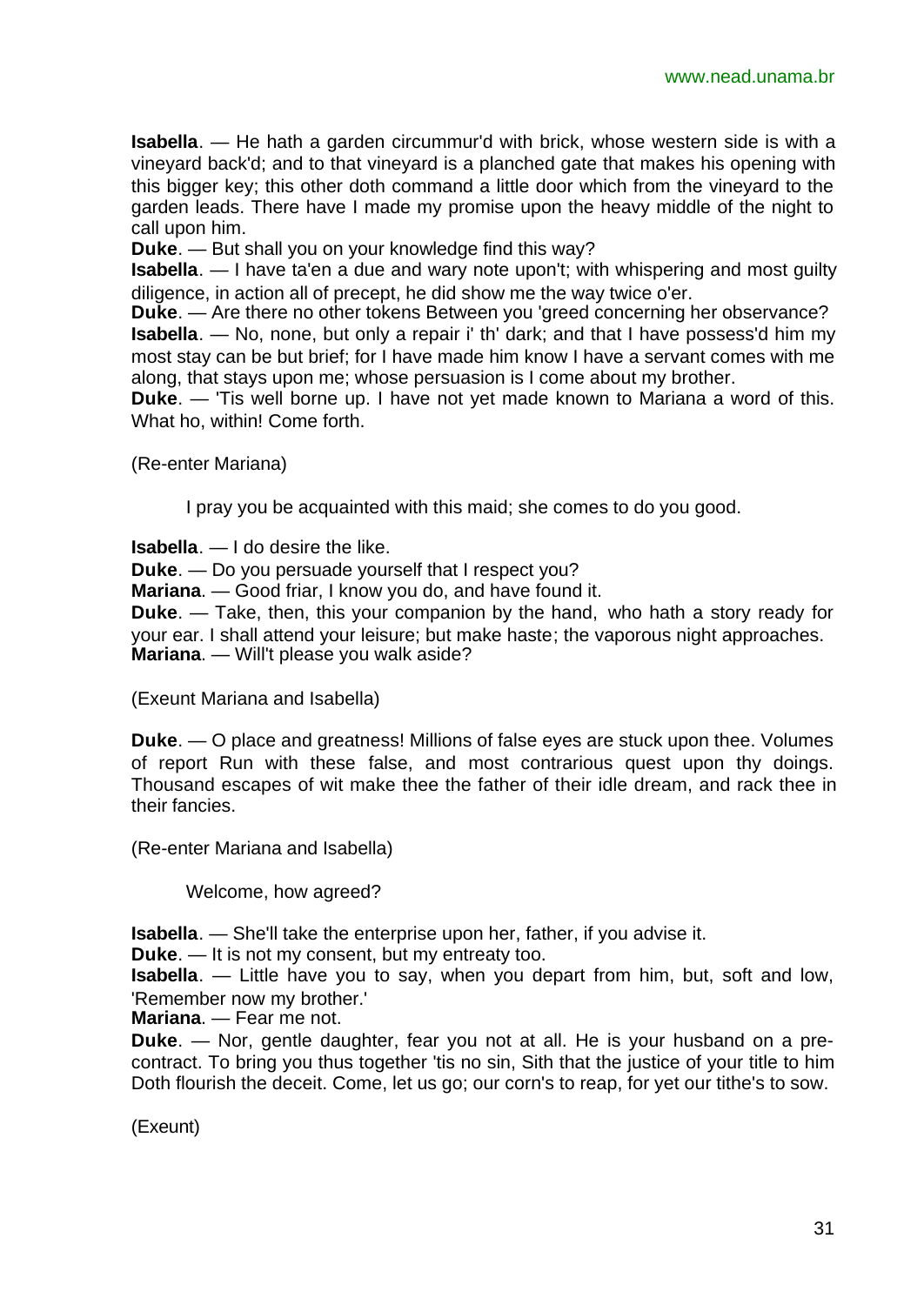SCENE II. The prison

(Enter Provost and Pompey)

**Provost**. — Come hither, sirrah. Can you cut off a man's head?

**Pompey**. — If the man be a bachelor, sir, I can; but if he be a married man, he's his wife's head, and I can never cut of a woman's head.

**Provost**. — Come, sir, leave me your snatches and yield me a direct answer. Tomorrow morning are to die Claudio and Barnardine. Here is in our prison a common executioner, who in his office lacks a helper; if you will take it on you to assist him, it shall redeem you from your gyves; if not, you shall have your full time of imprisonment, and your deliverance with an unpitied whipping, for you have been a notorious bawd.

**Pompey**. — Sir, I have been an unlawful bawd time out of mind; but yet I will be content to be a lawful hangman. I would be glad to receive some instructions from my fellow partner.

**Provost**. — What ho, Abhorson! Where's Abhorson there?

(Enter Abhorson)

**Abhorson**. — Do you call, sir?

**Provost**. — Sirrah, here's a fellow will help you to-morrow in your execution. If you think it meet, compound with him by the year, and let him abide here with you; if not, use him for the present, and dismiss him. He cannot plead his estimation with you; he hath been a bawd.

**Abhorson**. — A bawd, sir? Fie upon him! He will discredit our mystery.

**Provost**. — Go to, sir; you weigh equally; a feather will turn the scale.

(Exit)

**Pompey**. — Pray, sir, by your good favour- for surely, sir, a good favour you have but that you have a hanging look- do you call, sir, your occupation a mystery?

**Abhorson**. — Ay, sir; a mystery.

**Pompey**. — Painting, sir, I have heard say, is a mystery; and your whores, sir, being members of my occupation, using painting, do prove my occupation a mystery; but what mystery there should be in hanging, if I should be hang'd, I cannot imagine.

**Abhorson**. — Sir, it is a mystery.

**Pompey**. — Proof?

**Abhorson**. — Every true man's apparel fits your thief: if it be too little for your thief, your true man thinks it big enough; if it be too big for your thief, your thief thinks it little enough; so every true man's apparel fits your thief.

(Re-enter Provost)

#### **Provost**. — Are you agreed?

**Pompey**. — Sir, I will serve him; for I do find your hangman is a more penitent trade than your bawd; he doth oftener ask forgiveness.

**Provost**. — You, sirrah, provide your block and your axe to-morrow four o'clock. **Abhorson**. — Come on, bawd; I will instruct thee in my trade; follow.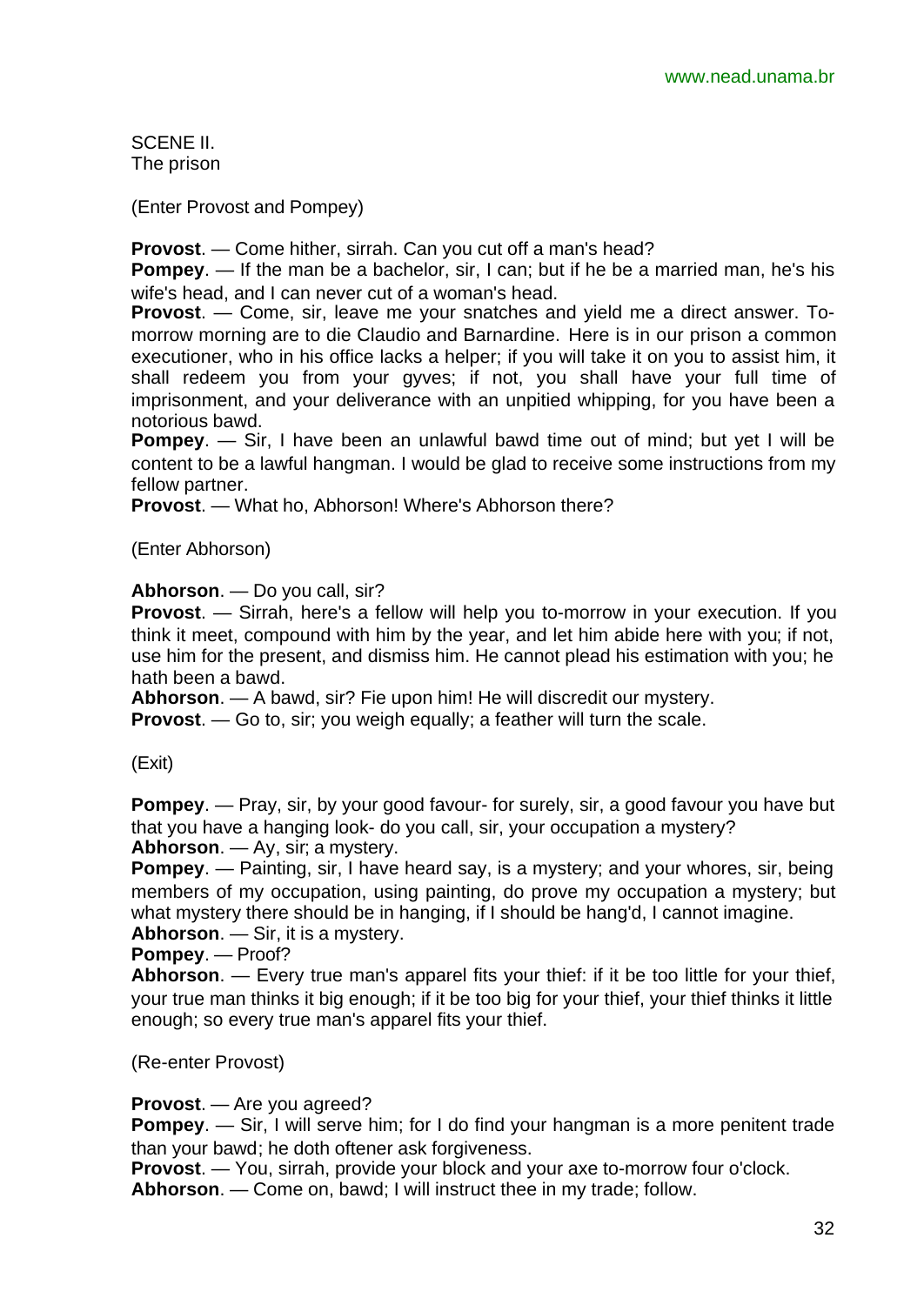**Pompey**. — I do desire to learn, sir; and I hope, if you have occasion to use me for your own turn, you shall find me yare; for truly, sir, for your kindness I owe you a good turn.

**Provost**. — Call hither Barnardine and Claudio.

(Exeunt Abhorson and Pompey)

Th' one has my pity; not a jot the other, Being a murderer, though he were my brother.

(Enter Claudio)

Look, here's the warrant, Claudio, for thy death; 'Tis now dead midnight, and by eight to-morrow thou must be made immortal. Where's Barnardine?

**Claudio**. — As fast lock'd up in sleep as guiltless labour when it lies starkly in the traveller's bones. He will not wake.

**Provost**. — Who can do good on him? Well, go, prepare yourself. [Knocking within] But hark, what noise? Heaven give your spirits comfort!

(Exit Claudio)

[Knocking continues] By and by. I hope it is some pardon or reprieve for the most gentle Claudio.

(Enter Duke, disguised as before)

Welcome, father.

**Duke**. — The best and wholesom'st spirits of the night envelop you, good Provost! Who call'd here of late?

**Provost**. — None, since the curfew rung.

**Duke**. — Not Isabel?

**Provost**. — No.

**Duke**. — They will then, ere't be long.

**Provost**. — What comfort is for Claudio?

**Duke**. — There's some in hope.

**Provost**. — It is a bitter deputy.

**Duke**. — Not so, not so; his life is parallel'd Even with the stroke and line of his great justice; he doth with holy abstinence subdue that in himself which he spurs on his pow'r to qualify in others. Were he meal'd with that which he corrects, then were he tyrannous; but this being so, he's just. [Knocking within] Now are they come.

(Exit Provost)

This is a gentle provost; seldom when the steeled gaoler is the friend of men. [Knocking within] How now, what noise! That spirit's possess'd with haste that wounds th' unsisting postern with these strokes.

(Re-enter Provost)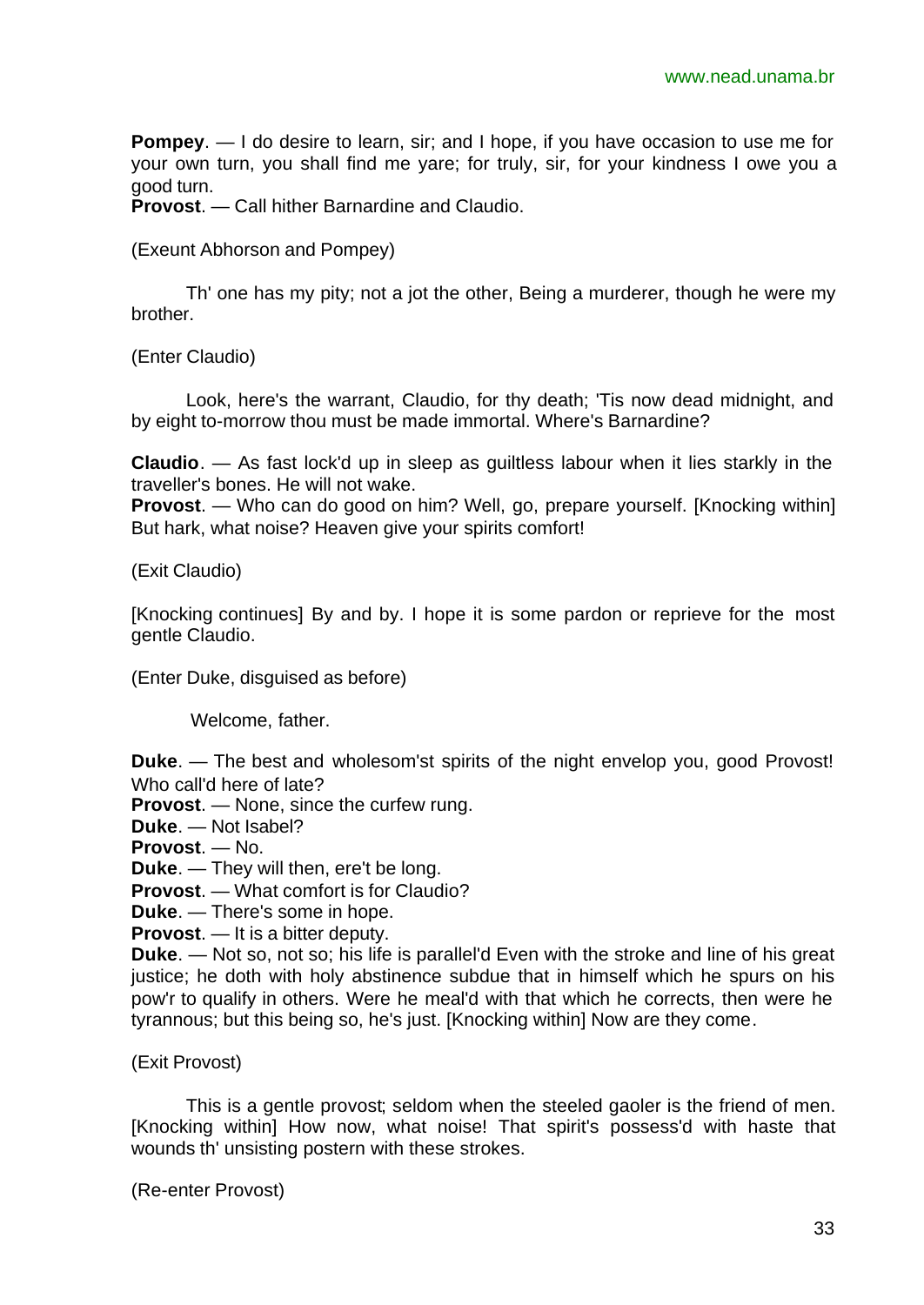**Provost**. — There he must stay until the officer arise to let him in; he is call'd up. **Duke**. — Have you no countermand for Claudio yet but he must die to-morrow? **Provost**. — None, sir, none.

**Duke**. — As near the dawning, Provost, as it is, you shall hear more ere morning.

**Provost.** — Happily you something know; yet I believe there comes no countermand; no such example have we. Besides, upon the very siege of justice, Lord Angelo hath to the public ear Profess'd the contrary.

(Enter a Messenger)

This is his lordship's man.

**Duke**. — And here comes Claudio's pardon.

**Messenger**. — My lord hath sent you this note; and by me this further charge, that you swerve not from the smallest article of it, neither in time, matter, or other circumstance. Good morrow; for as I take it, it is almost day. **Provost**. — I shall obey him.

(Exit Messenger)

**Duke**. [Aside] — This is his pardon, purchas'd by such sin for which the pardoner himself is in; hence hath offence his quick celerity, when it is borne in high authority. When vice makes mercy, mercy's so extended that for the fault's love is th' offender friended. Now, sir, what news?

**Provost**. — I told you: Lord Angelo, belike thinking me remiss in mine office, awakens me with this unwonted putting-on; methinks strangely, for he hath not us'd it before.

**Duke**. — Pray you, let's hear.

**Provost**. — [Reads] 'Whatsoever you may hear to the contrary, let Claudio be executed by four of the clock, and, in the afternoon, Barnardine. For my better satisfaction, let me have Claudio's head sent me by five. Let this be duly performed, with a thought that more depends on it than we must yet deliver. Thus fail not to do your office, as you will answer it at your peril.' What say you to this, sir?

**Duke**. — What is that Barnardine who is to be executed in th' afternoon?

**Provost**. — A Bohemian born; but here nurs'd up and bred. One that is a prisoner nine years old.

**Duke**. — How came it that the absent Duke had not either deliver'd him to his liberty or executed him? I have heard it was ever his manner to do so.

**Provost**. — His friends still wrought reprieves for him; and, indeed, his fact, till now in the government of Lord Angelo, came not to an undoubted proof.

**Duke**. — It is now apparent?

**Provost**. — Most manifest, and not denied by himself.

**Duke**. — Hath he borne himself penitently in prison? How seems he to be touch'd?

**Provost**. — A man that apprehends death no more dreadfully but as a drunken sleep; careless, reckless, and fearless, of what's past, present, or to come; insensible of mortality and desperately mortal.

**Duke**. — He wants advice.

**Provost**. — He will hear none. He hath evermore had the liberty of the prison; give him leave to escape hence, he would not; drunk many times a day, if not many days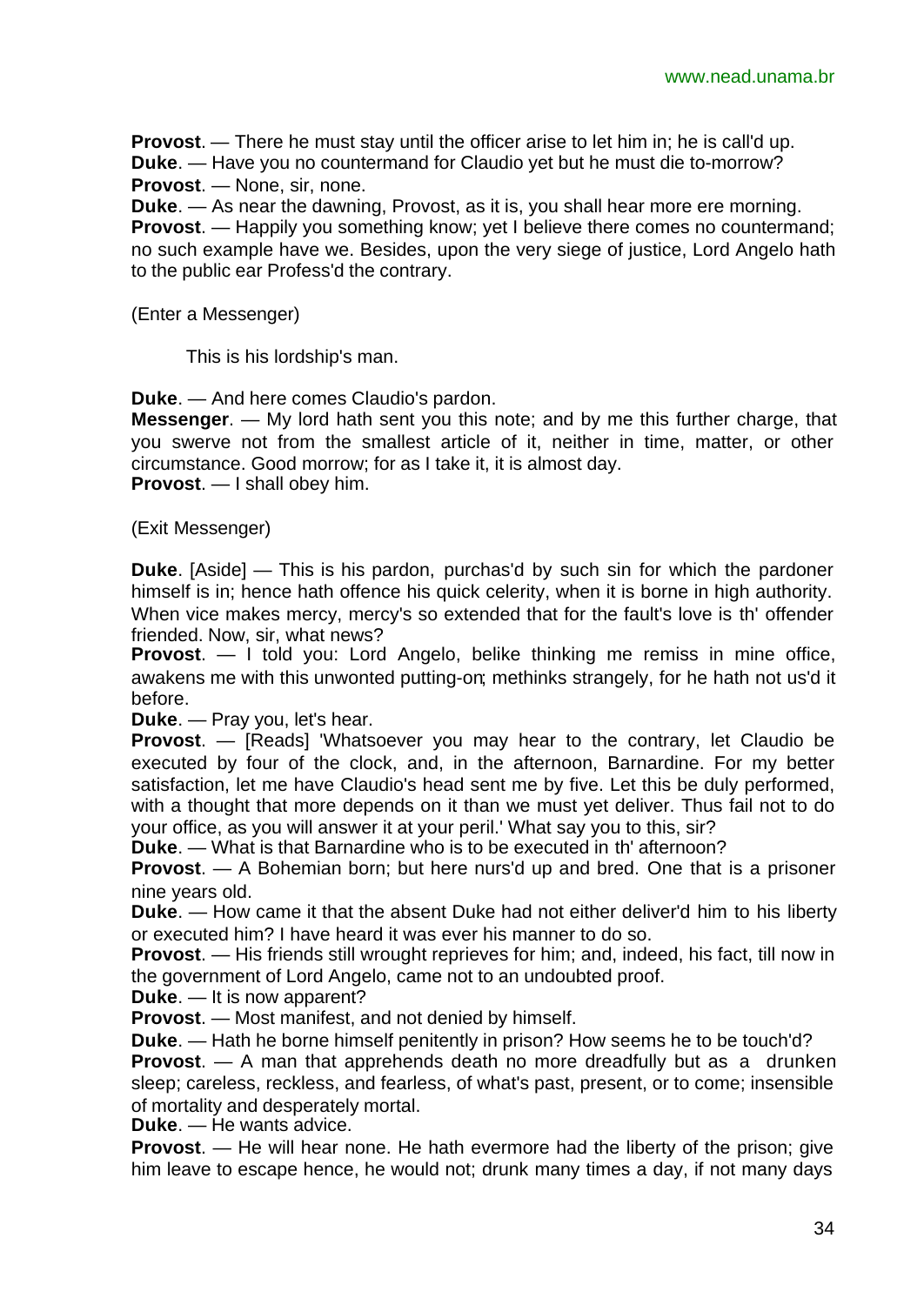entirely drunk. We have very oft awak'd him, as if to carry him to execution, and show'd him a seeming warrant for it; it hath not moved him at all.

**Duke**. — More of him anon. There is written in your brow, Provost, honesty and constancy. If I read it not truly, my ancient skill beguiles me; but in the boldness of my cunning I will lay myself in hazard. Claudio, whom here you have warrant to execute, is no greater forfeit to the law than Angelo who hath sentenc'd him. To make you understand this in a manifested effect, I crave but four days' respite; for the which you are to do me both a present and a dangerous courtesy.

**Provost**. — Pray, sir, in what?

**Duke**. — In the delaying death.

**Provost**. — Alack! How may I do it, having the hour limited, and an express command, under penalty, to deliver his head in the view of Angelo? I may make my case as Claudio's, to cross this in the smallest.

**Duke**. — By the vow of mine order, I warrant you, if my instructions may be your guide. Let this Barnardine be this morning executed, and his head borne to Angelo.

**Provost**. — Angelo hath seen them both, and will discover the favour.

**Duke**. — O, death's a great disguiser; and you may add to it. Shave the head and tie the beard; and say it was the desire of the penitent to be so bar'd before his death. You know the course is common. If anything fall to you upon this more than thanks

and good fortune, by the saint whom I profess, I will plead against it with my life.

**Provost**. — Pardon me, good father; it is against my oath.

**Duke**. — Were you sworn to the Duke, or to the deputy?

**Provost**. — To him and to his substitutes.

**Duke**. — You will think you have made no offence if the Duke avouch the justice of your dealing?

**Provost**. — But what likelihood is in that?

**Duke**. — Not a resemblance, but a certainty. Yet since I see you fearful, that neither my coat, integrity, nor persuasion, can with ease attempt you, I will go further than I meant, to pluck all fears out of you. Look you, sir, here is the hand and seal of the Duke. You know the character, I doubt not; and the signet is not strange to you.

**Provost**. — I know them both.

**Duke**. — The contents of this is the return of the Duke; you shall anon over-read it at your pleasure, where you shall find within these two days he will be here. This is a thing that Angelo knows not; for he this very day receives letters of strange tenour, perchance of the Duke's death, perchance entering into some monastery; but, by chance, nothing of what is writ. Look, th' unfolding star calls up the shepherd. Put not yourself into amazement how these things should be: all difficulties are but easy when they are known. Call your executioner, and off with Barnardine's head. I will give him a present shrift, and advise him for a better place. Yet you are amaz'd, but this shall absolutely resolve you. Come away; it is almost clear dawn.

(Exeunt)

SCENE III. The prison

(Enter Pompey)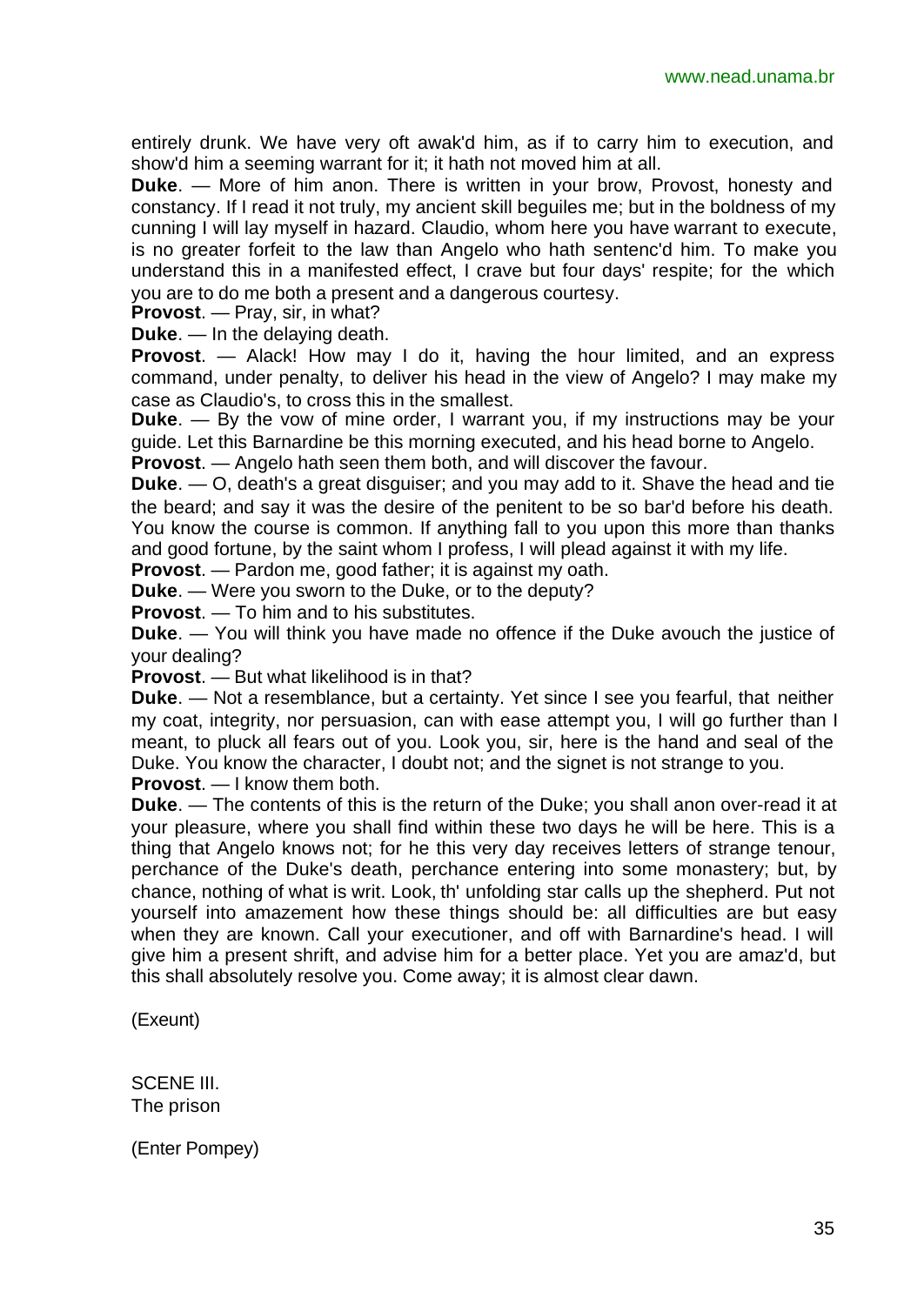**Pompey**. — I am as well acquainted here as I was in our house of profession; one would think it were Mistress Overdone's own house, for here be many of her old customers. First, here's young Master Rash; he's in for a commodity of brown paper and old ginger, nine score and seventeen pounds, of which he made five marks ready money. Marry, then ginger was not much in request, for the old women were all dead. Then is there here one Master Caper, at the suit of Master Threepile the mercer, for some four suits of peach-colour'd satin, which now peaches him a beggar. Then have we here young Dizy, and young Master Deepvow, and Master Copperspur, and Master Starvelackey, the rapier and dagger man, and young Dropheir that kill'd lusty Pudding, and Master Forthlight the tilter, and brave Master Shootie the great traveller, and wild Halfcan that stabb'd Pots, and, I think, forty more- all great doers in our trade, and are now 'for the Lord's sake.'

(Enter Abhorson)

**Abhorson**. — Sirrah, bring Barnardine hither.

**Pompey**. — Master Barnardine! You must rise and be hang'd, Master Barnardine! **Abhorson**. — What ho, Barnardine!

**Barnardine**. [Within] — A pox o' your throats! Who makes that noise there? What are you?

**Pompey**. — Your friends, sir; the hangman. You must be so good, sir, to rise and be put to death.

**Barnardine**. [ Within ] — Away, you roque, away; I am sleepy.

**Abhorson**. — Tell him he must awake, and that quickly too.

**Pompey**. — Pray, Master Barnardine, awake till you are executed, and sleep afterwards.

**Abhorson**. — Go in to him, and fetch him out.

**Pompey**. — He is coming, sir, he is coming; I hear his straw rustle.

(Enter Barnardine)

**Abhorson**. — Is the axe upon the block, sirrah?

**Pompey**. — Very ready, sir.

**Barnardine**. — How now, Abhorson, what's the news with you?

**Abhorson**. — Truly, sir, I would desire you to clap into your prayers; for, look you, the warrant's come.

**Barnardine**. — You rogue, I have been drinking all night; I am not fitted for't.

**Pompey.** — O, the better, sir! For he that drinks all night and is hanged betimes in the morning may sleep the sounder all the next day.

(Enter Duke, disguised as before)

**Abhorson**. — Look you, sir, here comes your ghostly father. Do we jest now, think you?

**Duke**. — Sir, induced by my charity, and hearing how hastily you are to depart, I am come to advise you, comfort you, and pray with you.

**Barnardine.** — Friar, not I; I have been drinking hard all night, and I will have more time to prepare me, or they shall beat out my brains with billets. I will not consent to die this day, that's certain.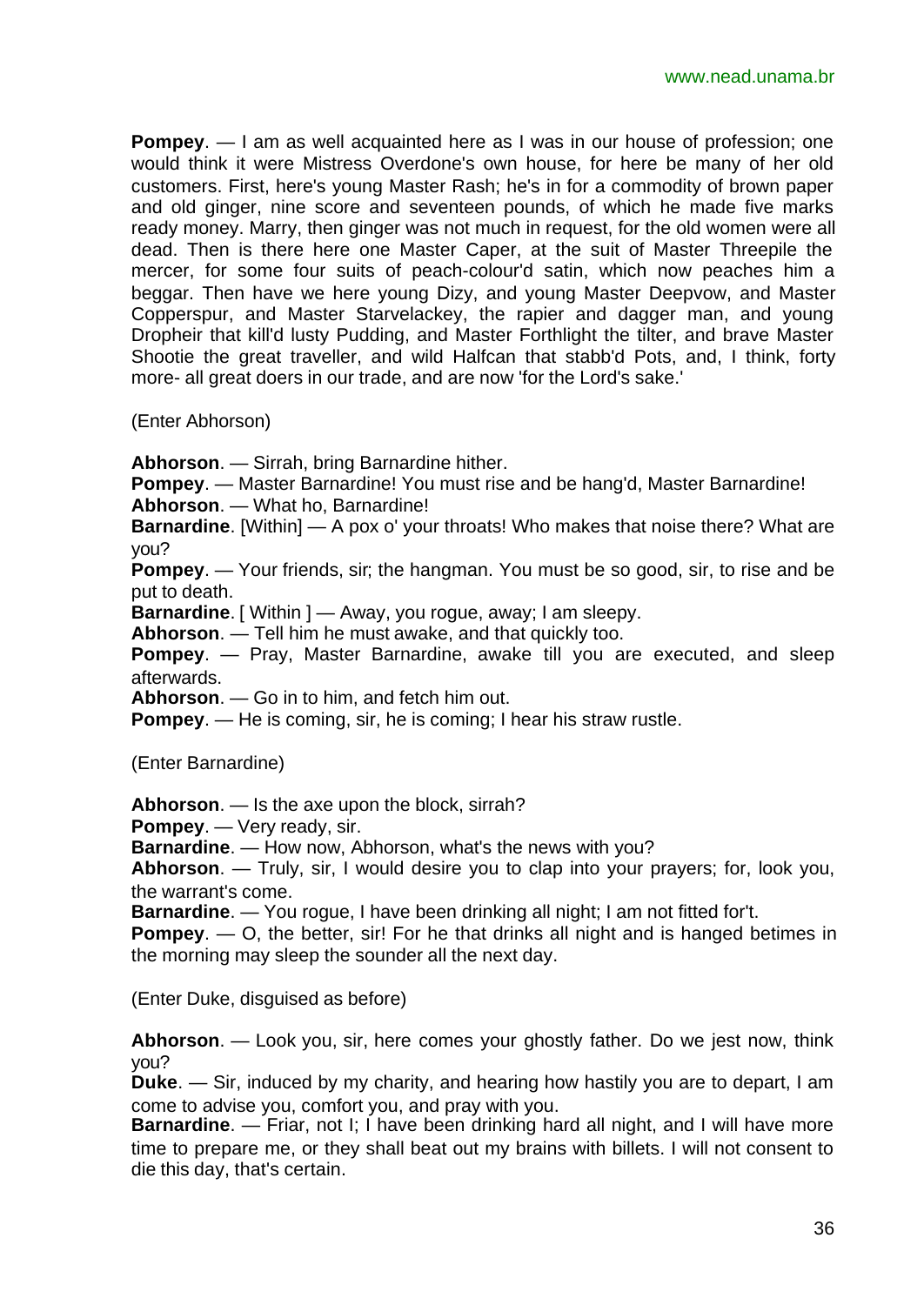**Duke**. — O, Sir, you must; and therefore I beseech you Look forward on the journey you shall go.

**Barnardine**. — I swear I will not die to-day for any man's persuasion.

**Duke**. — But hear you-

**Barnardine**. — Not a word; if you have anything to say to me, come to my ward; for thence will not I to-day.

(Exit)

**Duke**. — Unfit to live or die. O gravel heart! After him, fellows; bring him to the block.

(Exeunt Abhorson and Pompey) (Enter Provost)

**Provost**. — Now, sir, how do you find the prisoner?

**Duke**. — A creature unprepar'd, unmeet for death; and to transport him in the mind he is were damnable.

**Provost**. — Here in the prison, father, there died this morning of a cruel fever one Ragozine, a most notorious pirate, a man of Claudio's years; his beard and head Just of his colour. What if we do omit this reprobate till he were well inclin'd, and satisfy the deputy with the visage of Ragozine, more like to Claudio?

**Duke**. — O, 'tis an accident that heaven provides! Dispatch it presently; the hour draws on Prefix'd by Angelo. See this be done, and sent according to command; whiles I Persuade this rude wretch willingly to die.

**Provost**. — This shall be done, good father, presently. but Barnardine must die this afternoon; and how shall we continue Claudio, to save me from the danger that might come if he were known alive?

**Duke**. — Let this be done: put them in secret holds, both Barnardine and Claudio. Ere twice the sun hath made his journal greeting to the under generation, you shall find your safety manifested.

**Provost**. — I am your free dependant.

**Duke**. — Quick, dispatch, and send the head to Angelo.

(Exit Provost)

Now will I write letters to Angelo- The Provost, he shall bear them- whose contents Shall witness to him I am near at home, and that, by great injunctions, I am bound to enter publicly. Him I'll desire to meet me at the consecrated fount, a league below the city; and from thence, by cold gradation and well-balanc'd form. We shall proceed with Angelo.

(Re-enter Provost)

**Provost**. — Here is the head; I'll carry it myself.

**Duke**. — Convenient is it. Make a swift return; for I would commune with you of such things that want no ear but yours.

**Provost**. — I'll make all speed.

(Exit)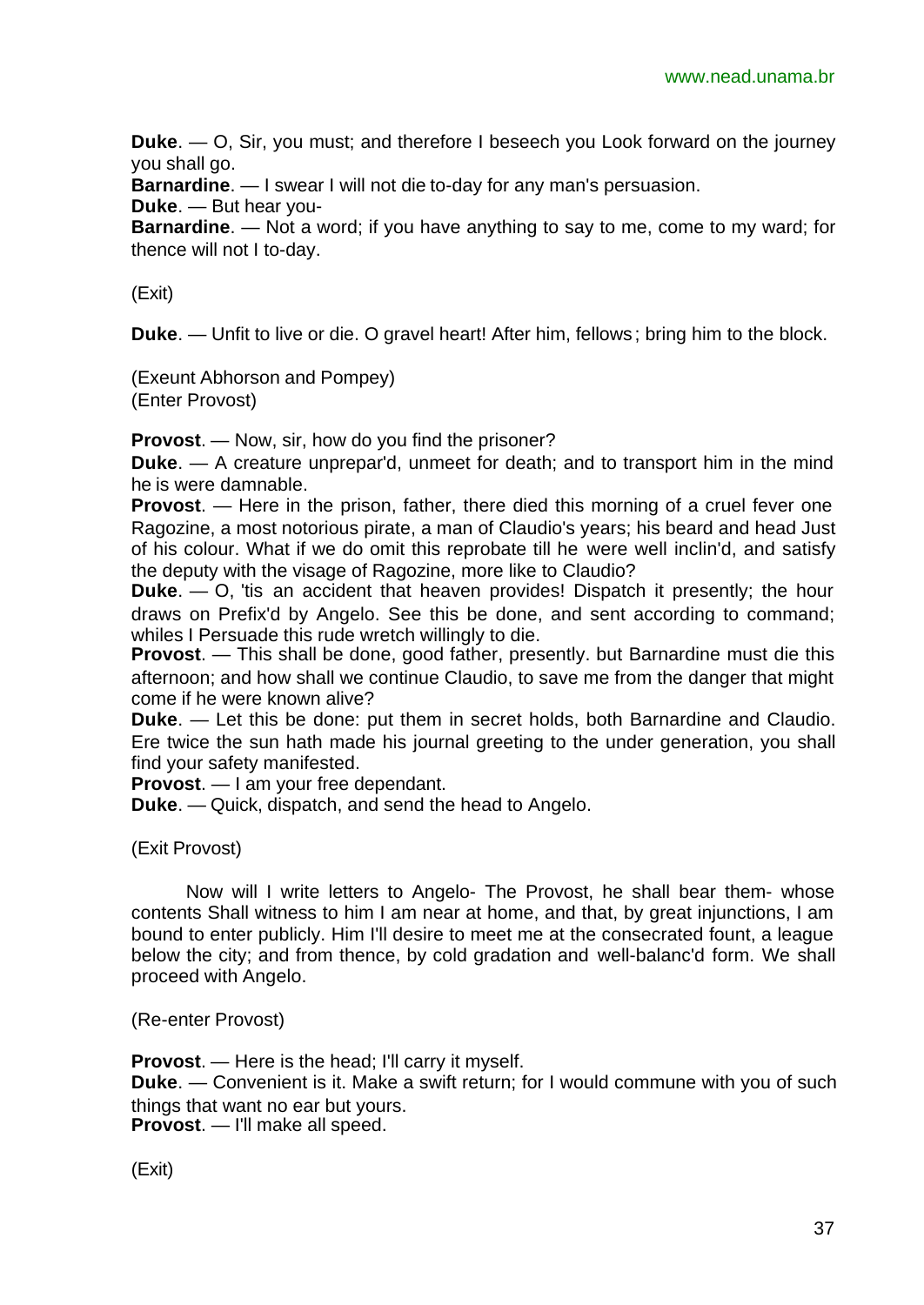**Isabella**. [ Within ] — Peace, ho, be here!

**Duke**. — The tongue of Isabel. She's come to know if yet her brother's pardon be come hither; but I will keep her ignorant of her good, to make her heavenly comforts of despair when it is least expected.

(Enter Isabella)

**Isabella**. — Ho, by your leave!

**Duke**. — Good morning to you, fair and gracious daughter.

**Isabella**. — The better, given me by so holy a man. Hath yet the deputy sent my brother's pardon?

**Duke**. — He hath releas'd him, Isabel, from the world. His head is off and sent to Angelo.

**Isabella**. — Nay, but it is not so.

**Duke**. — It is no other. Show your wisdom, daughter, in your close patience,

**Isabella**. — O, I will to him and pluck out his eyes!

**Duke**. — You shall not be admitted to his sight.

**Isabella**. — Unhappy Claudio! Wretched Isabel! Injurious world! Most damned Angelo!

**Duke**. — This nor hurts him nor profits you a jot; Forbear it, therefore; give your cause to heaven. Mark what I say, which you shall find by every syllable a faithful verity. The Duke comes home to-morrow. Nay, dry your eyes. One of our covent, and his confessor, gives me this instance. Already he hath carried notice to Escalus and Angelo, who do prepare to meet him at the gates, there to give up their pow'r. If you can, pace your wisdom in that good path that I would wish it go, and you shall have your bosom on this wretch, grace of the Duke, revenges to your heart, and general honour.

**Isabella**. — I am directed by you.

**Duke**. — This letter, then, to Friar Peter give; 'Tis that he sent me of the Duke's return. Say, by this token, I desire his company at Mariana's house to-night. Her cause and yours I'll perfect him withal; and he shall bring you before the Duke; and to the head of Angelo accuse him home and home. For my poor self, I am combined by a sacred vow, and shall be absent. Wend you with this letter. Command these fretting waters from your eyes with a light heart; trust not my holy order, if I pervert your course. Who's here?

(Enter Lucio)

**Lucio**. — Good even. Friar, where's the Provost?

**Duke**. — Not within, sir.

**Lucio**. — O pretty Isabella, I am pale at mine heart to see thine eyes so red. Thou must be patient. I am fain to dine and sup with water and bran; I dare not for my head fill my belly; one fruitful meal would set me to't. But they say the Duke will be here tomorrow. By my troth, Isabel, I lov'd thy brother. If the old fantastical Duke of dark corners had been at home, he had lived.

(Exit Isabella)

**Duke**. — Sir, the Duke is marvellous little beholding to your reports; but the best is, he lives not in them.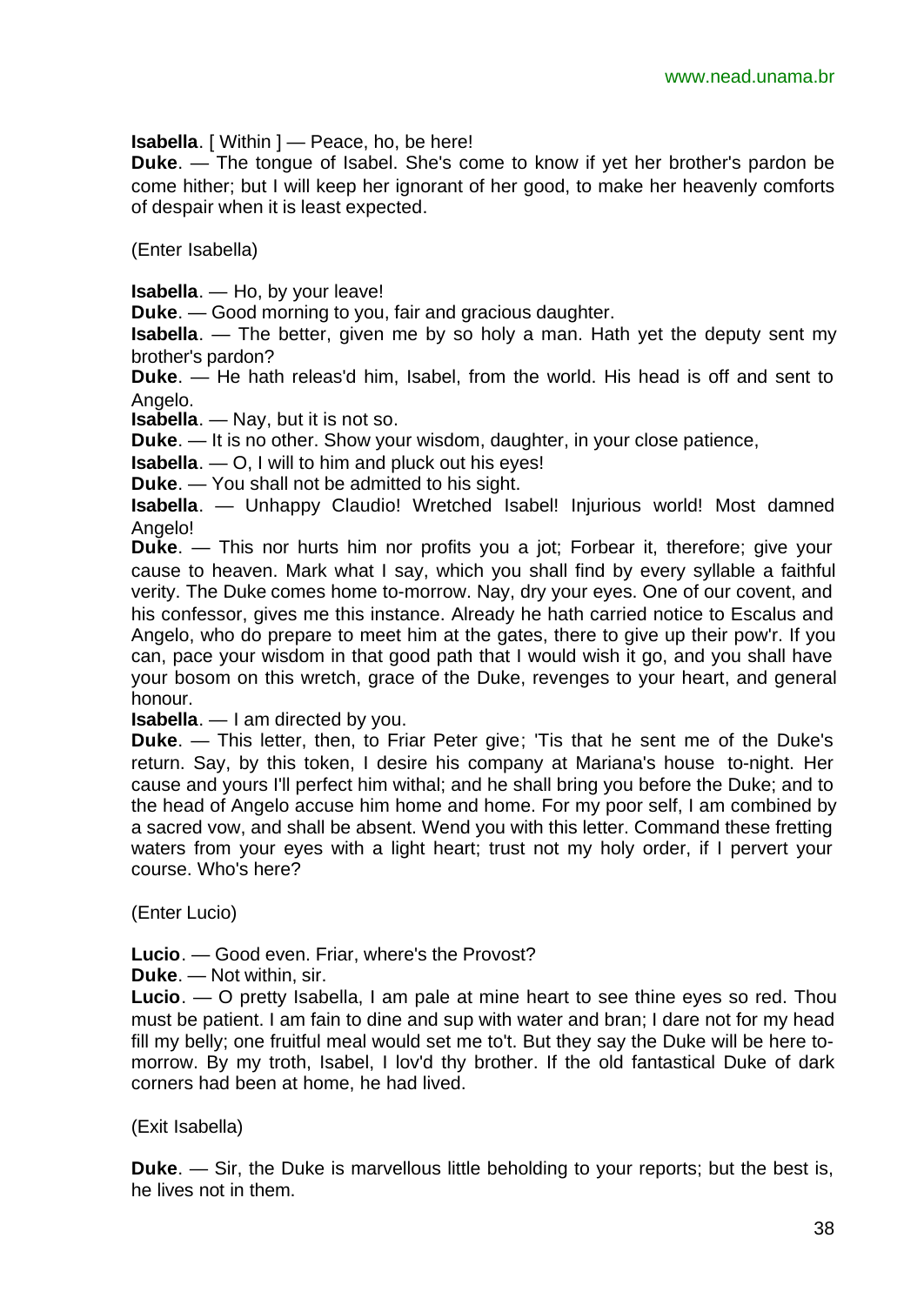**Lucio**. — Friar, thou knowest not the Duke so well as I do; he's a better woodman than thou tak'st him for.

**Duke**. — Well, you'll answer this one day. Fare ye well.

**Lucio**. — Nay, tarry; I'll go along with thee; I can tell thee pretty tales of the Duke.

**Duke**. — You have told me too many of him already, sir, if they be true; if not true, none were enough.

**Lucio**. — I was once before him for getting a wench with child.

**Duke**. — Did you such a thing?

**Lucio**. — Yes, marry, did I; but I was fain to forswear it: they would else have married me to the rotten medlar.

**Duke**. — Sir, your company is fairer than honest. Rest you well.

**Lucio**. — By my troth, I'll go with thee to the lane's end. If bawdy talk offend you, we'll have very little of it. Nay, friar, I am a kind of burr; I shall stick.

(Exeunt)

SCENE IV. Angelo's house

(Enter Angelo and Escalus)

**Escalus**. — Every letter he hath writ hath disvouch'd other.

**Angelo**. — In most uneven and distracted manner. His actions show much like to madness; pray heaven his wisdom be not tainted! And why meet him at the gates, and redeliver our authorities there?

**Escalus**. — I guess not.

**Angelo**. — And why should we proclaim it in an hour before his ent'ring that, if any crave redress of injustice, they should exhibit their petitions in the street?

**Escalus**. — He shows his reason for that: to have a dispatch of complaints; and to deliver us from devices hereafter, which shall then have no power to stand against us.

**Angelo**. — Well, I beseech you, let it be proclaim'd; Betimes i' th' morn I'll call you at your house; give notice to such men of sort and suit as are to meet him.

**Escalus**. — I shall, sir; fare you well.

**Angelo**. — Good night.

#### (Exit Escalus)

This deed unshapes me quite, makes me unpregnant and dull to all proceedings. A deflow'red maid! And by an eminent body that enforc'd the law against it! But that her tender shame will not proclaim against her maiden loss, how might she tongue me! Yet reason dares her no; for my authority bears a so credent bulk that no particular scandal once can touch but it confounds the breather. He should have liv'd, save that his riotous youth, with dangerous sense, might in the times to come have ta'en revenge, by so receiving a dishonour'd life with ransom of such shame. Would yet he had liv'd! Alack, when once our grace we have forgot, nothing goes right; we would, and we would not.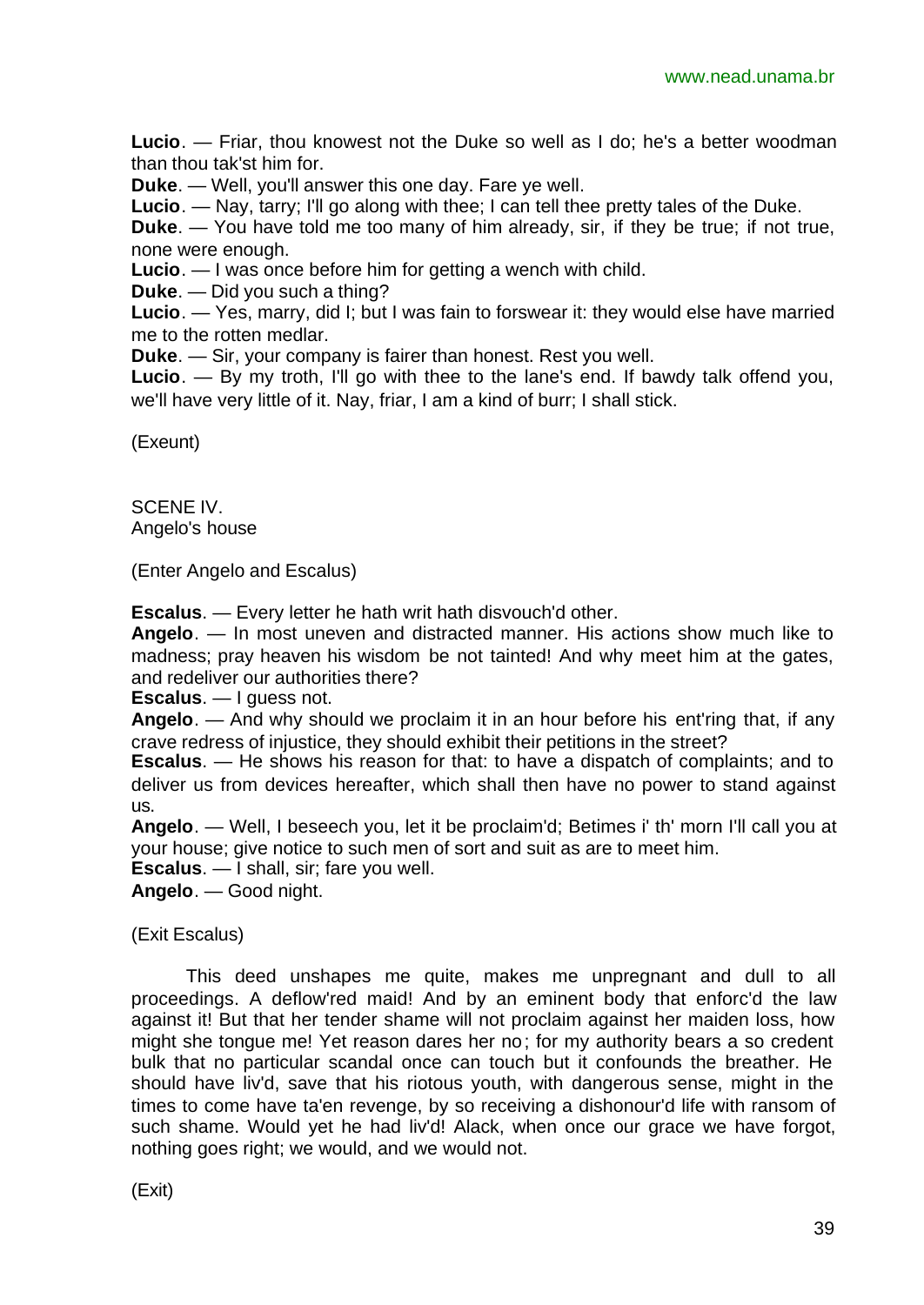SCENE V. Fields without the town

(Enter Duke in his own habit, and Friar Peter)

**Duke**. — These letters at fit time deliver me. [Giving letters] the Provost knows our purpose and our plot. The matter being afoot, keep your instruction and hold you ever to our special drift; though sometimes you do blench from this to that as cause doth minister. Go, call at Flavius' house, and tell him where I stay; give the like notice to Valentinus, Rowland, and to Crassus, and bid them bring the trumpets to the gate; but send me Flavius first.

**Peter**. — It shall be speeded well.

(Exit Friar) (Enter Varrius)

**Duke**. — I thank thee, Varrius; thou hast made good haste. Come, we will walk. There's other of our friends will greet us here anon. My gentle Varrius!

(Exeunt)

SCENE VI. A street near the city gate

(Enter Isabella and Mariana)

**Isabella**. — To speak so indirectly I am loath; I would say the truth; but to accuse him so, that is your part. Yet I am advis'd to do it; he says, to veil full purpose. **Mariana**. — Be rul'd by him.

**Isabella**. — Besides, he tells me that, if peradventure he speak against me on the adverse side, I should not think it strange; for 'tis a physic that's bitter to sweet end. **Mariana**. — I would Friar Peter-

(Enter Friar Peter)

**Isabella**. — O, peace! the friar is come.

Peter. — Come, I have found you out a stand most fit, where you may have such vantage on the Duke he shall not pass you. Twice have the trumpets sounded; the generous and gravest citizens have hent the gates, and very near upon the Duke is ent'ring; therefore, hence, away.

(Exeunt)

ACT V. SCENE I. The city gate

(Enter at several doors Duke, Varrius, Lords; Angelo, Escalus, Lucio, Provost, Officers, and Citizens)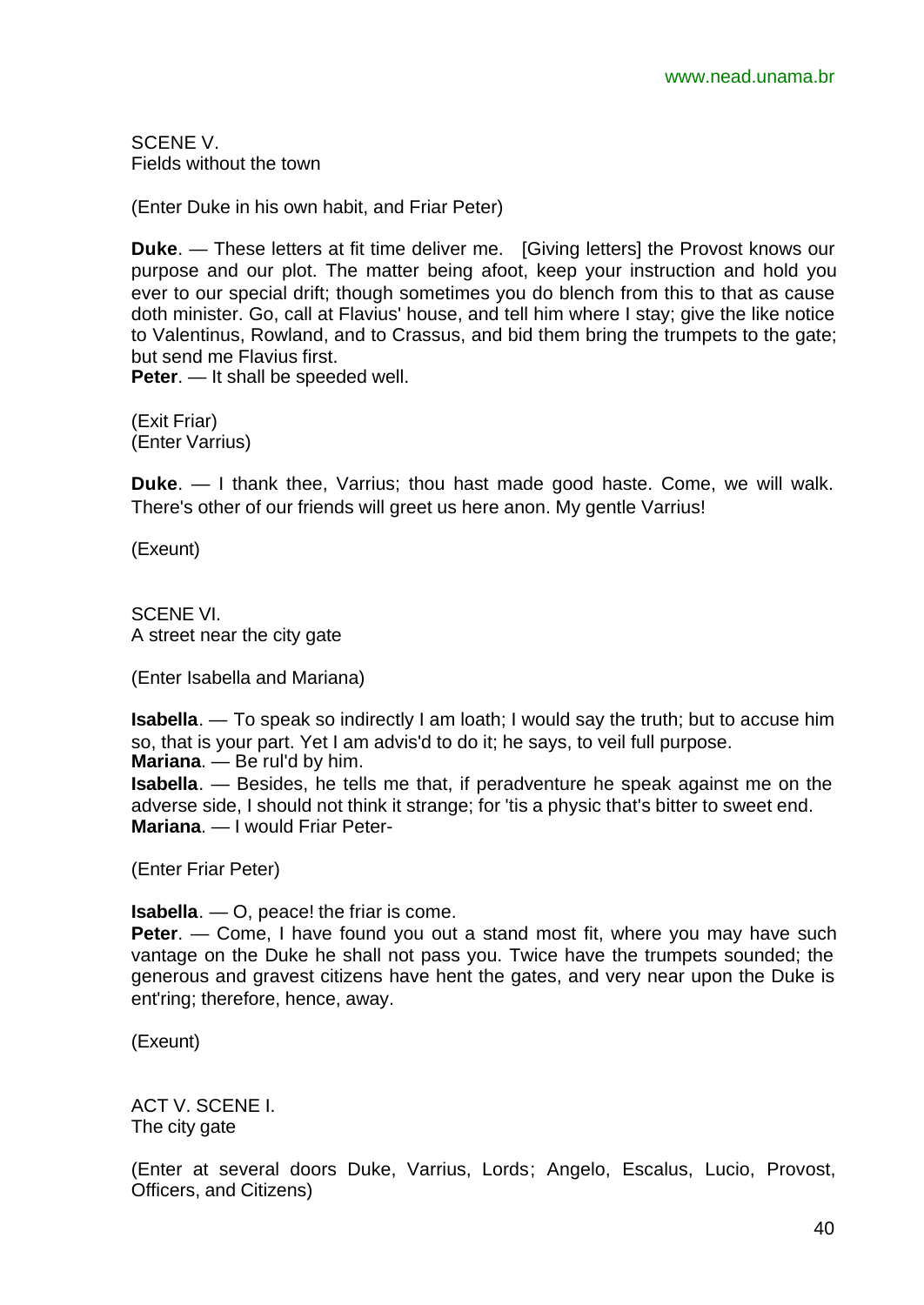**Duke**. — My very worthy cousin, fairly met! Our old and faithful friend, we are glad to see you.

**Angelo**, **Escalus**. — Happy return be to your royal Grace!

**Duke**. — Many and hearty thankings to you both. We have made inquiry of you, and we hear such goodness of your justice that our soul Cannot but yield you forth to public thanks, forerunning more requital.

**Angelo**. — You make my bonds still greater.

**Duke**. — O, your desert speaks loud; and I should wrong it to lock it in the wards of covert bosom, when it deserves, with characters of brass, a forted residence 'gainst the tooth of time and razure of oblivion. Give me your hand. And let the subject see, to make them know that outward courtesies would fain proclaim favours that keep within. Come, Escalus, you must walk by us on our other hand, and good supporters are you.

(Enter Friar Peter and Isabella)

**Peter**. — Now is your time; speak loud, and kneel before him.

**Isabella**. — Justice, O royal Duke! Vail your regard Upon a wrong'd- I would fain have said a maid! O worthy Prince, dishonour not your eye by throwing it on any other object till you have heard me in my true complaint, and given me justice, justice, justice, justice,

**Duke**. — Relate your wrongs. In what? By whom? Be brief. Here is Lord Angelo shall give you justice; reveal yourself to him.

**Isabella**. — O worthy Duke, you bid me seek redemption of the devil! Hear me yourself; for that which I must speak must either punish me, not being believ'd, or wring redress from you. Hear me, O, hear me, here!

**Angelo**. — My lord, her wits, I fear me, are not firm; she hath been a suitor to me for her brother, cut off by course of justice-

**Isabella**. — By course of justice!

**Angelo**. — And she will speak most bitterly and strange.

**Isabella**. — Most strange, but yet most truly, will I speak. That Angelo's forsworn, is it not strange? That Angelo's a murderer, is't not strange? That Angelo is an adulterous thief, an hypocrite, a virgin-violator, is it not strange and strange?

**Duke**. — Nay, it is ten times strange.

**Isabella**. — It is not truer he is Angelo than this is all as true as it is strange; nay, it is ten times true; for truth is truth to th' end of reck'ning.

**Duke**. — Away with her. Poor soul, she speaks this in th' infirmity of sense.

**Isabella**. — O Prince! I conjure thee, as thou believ'st there is another comfort than this world, that thou neglect me not with that opinion that I am touch'd with madness.

Make not impossible that which but seems unlike: 'tis not impossible but one, the wicked'st caitiff on the ground, may seem as shy, as grave, as just, as absolute, as Angelo; even so may Angelo, in all his dressings, characts, titles, forms, be an archvillain. Believe it, royal Prince, if he be less, he's nothing; but he's more, had I more name for badness.

**Duke**. — By mine honesty, if she be mad, as I believe no other, her madness hath the oddest frame of sense, such a dependency of thing on thing, as e'er I heard in madness.

**Isabella**. — O gracious Duke, harp not on that; nor do not banish reason for inequality; but let your reason serve to make the truth appear where it seems hid, and hide the false seems true.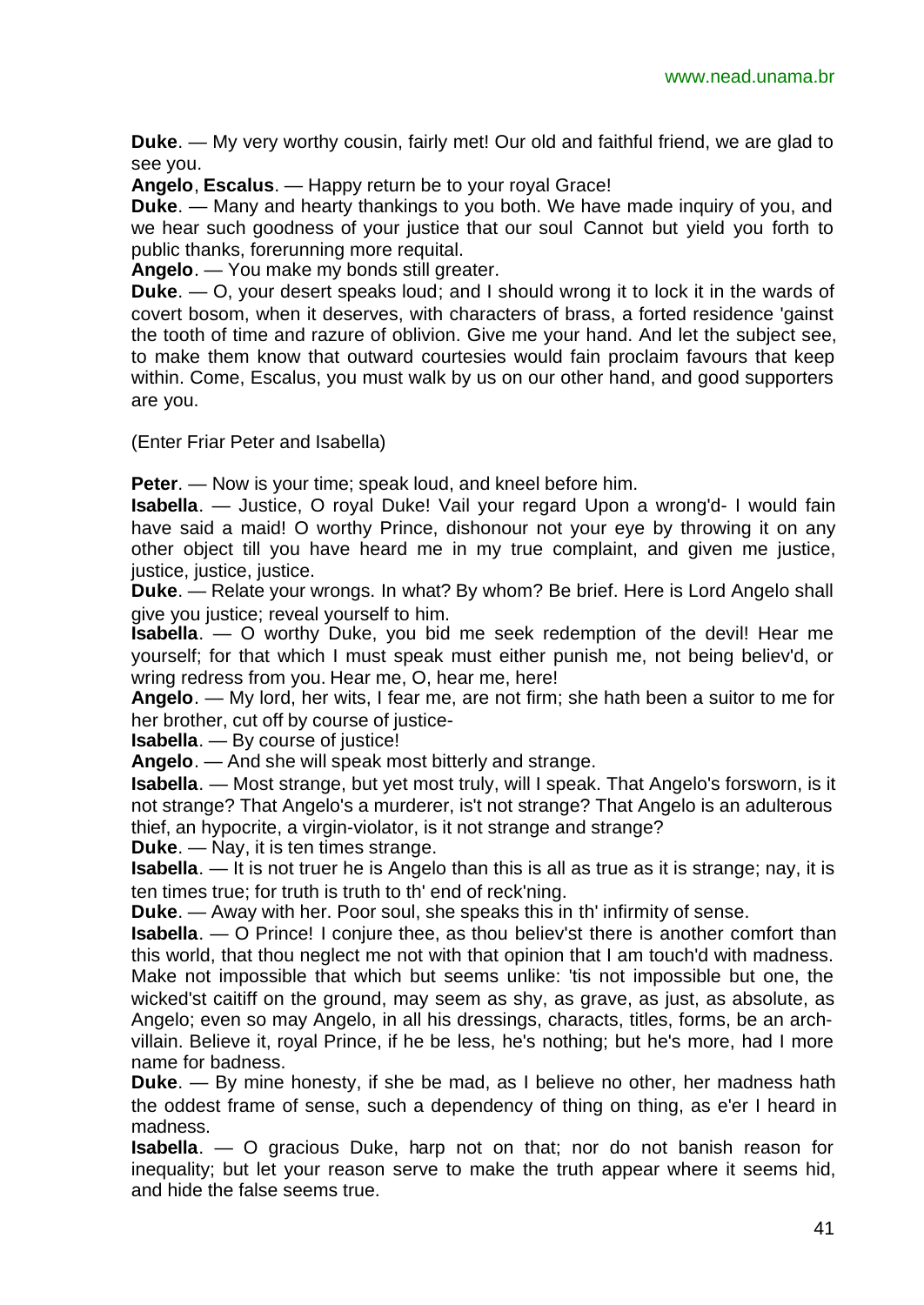**Duke**. — Many that are not mad have, sure, more lack of reason. What would you say?

**Isabella**. — I am the sister of one Claudio, condemn'd upon the act of fornication to lose his head; condemn'd by Angelo. I, in probation of a sisterhood, was sent to by my brother; one Lucio as then the messenger-

**Lucio**. — That's I, an't like your Grace. I came to her from Claudio, and desir'd her to try her gracious fortune with Lord Angelo for her poor brother's pardon.

**Isabella**. — That's he, indeed.

**Duke**. — You were not bid to speak.

**Lucio**. — No, my good lord; nor wish'd to hold my peace.

**Duke**. — I wish you now, then; Pray you take note of it; and when you have a business for yourself, pray heaven you then be perfect.

**Lucio**. — I warrant your honour.

**Duke**. — The warrant's for yourself; take heed to't.

**Isabella**. — This gentleman told somewhat of my tale.

**Lucio**. — Right.

**Duke**. — It may be right; but you are i' the wrong to speak before your time. Proceed.

**Isabella**. — I went to this pernicious caitiff deputy.

**Duke**. — That's somewhat madly spoken.

**Isabella**. — Pardon it; the phrase is to the matter.

**Duke**. — Mended again. The matter proceed.

**Isabella**. — In brief- to set the needless process by, how I persuaded, how I pray'd, and kneel'd, how he refell'd me, and how I replied, for this was of much length- the vile conclusion I now begin with grief and shame to utter: He would not, but by gift of my chaste body to his concupiscible intemperate lust, release my brother; and, after much debatement, my sisterly remorse confutes mine honour, and I did yield to him. But the next morn betimes, his purpose surfeiting, he sends a warrant for my poor brother's head.

**Duke**. — This is most likely!

**Isabella**. — O that it were as like as it is true!

**Duke**. — By heaven, fond wretch, thou know'st not what thou speak'st, or else thou art suborn'd against his honour in hateful practice. First, his integrity Stands without blemish; next, it imports no reason that with such vehemency he should pursue Faults proper to himself. If he had so offended, he would have weigh'd thy brother by himself, and not have cut him off. Some one hath set you on; Confess the truth, and say by whose advice Thou cam'st here to complain.

**Isabella**. — And is this all? Then, O you blessed ministers above, Keep me in patience; and, with ripened time, unfold the evil which is here wrapt up in countenance! Heaven shield your Grace from woe, as I, thus wrong'd, hence unbelieved go!

**Duke**. — I know you'd fain be gone. An officer! To prison with her! Shall we thus permit a blasting and a scandalous breath to fall on him so near us? This needs must be a practice. Who knew of your intent and coming hither?

**Isabella**. — One that I would were here, Friar Lodowick.

**Duke**. — A ghostly father, belike. Who knows that Lodowick?

**Lucio**. — My lord, I know him; 'tis a meddling friar. I do not like the man; had he been lay, my lord, for certain words he spake against your Grace in your retirement, I had swing'd him soundly.

**Duke**. — Words against me? This's a good friar, belike! And to set on this wretched woman here against our substitute! Let this friar be found.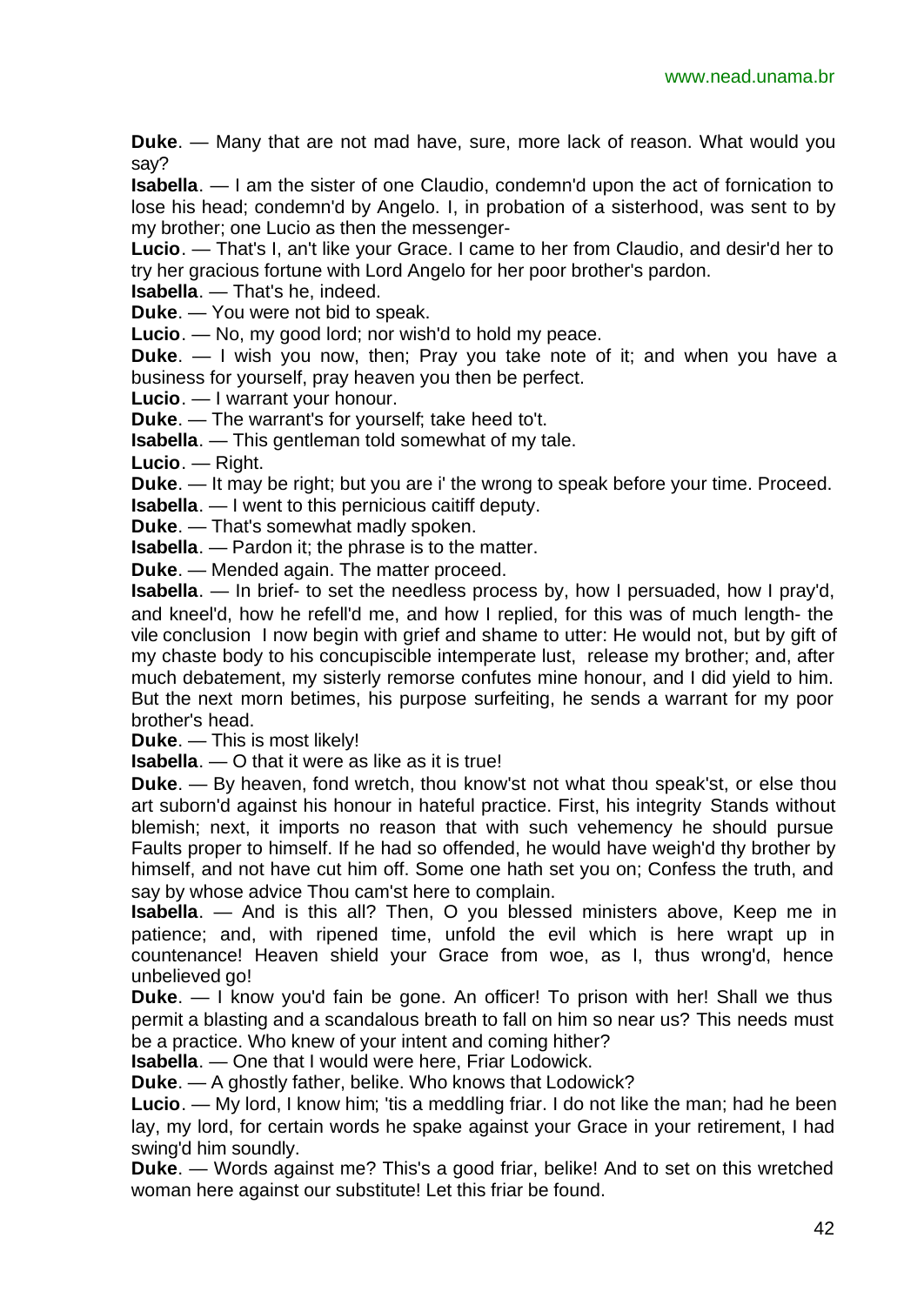**Lucio**. — But yesternight, my lord, she and that friar, I saw them at the prison; a saucy friar, a very scurvy fellow.

Peter. - Blessed be your royal Grace! I have stood by, my lord, and I have heard your royal ear abus'd. First, hath this woman most wrongfully accus'd your substitute; who is as free from touch or soil with her as she from one ungot.

**Duke**. — We did believe no less. Know you that Friar Lodowick that she speaks of?

**Peter**. — I know him for a man divine and holy; not scurvy, nor a temporary meddler, As he's reported by this gentleman; and, on my trust, a man that never yet did, as he vouches, misreport your Grace.

**Lucio**. — My lord, most villainously; believe it.

**Peter**. — Well, he in time may come to clear himself; but at this instant he is sick, my lord, of a strange fever. Upon his mere request-Being come to knowledge that there was complaint Intended 'gainst Lord Angelo- came I hither to speak, as from his mouth, what he doth know is true and false; and what he, with his oath and all probation, will make up full clear, whensoever he's convented. First, for this womanto justify this worthy nobleman, so vulgarly and personally accus'd-her shall you hear disproved to her eyes, till she herself confess it.

**Duke**. — Good friar, let's hear it.

(Exit Isabella guarded)

Do you not smile at this, Lord Angelo? O heaven, the vanity of wretched fools! Give us some seats. Come, cousin Angelo; in this I'll be impartial; be you judge of your own cause.

(Enter Mariana veiled)

Is this the witness, friar? First let her show her face, and after speak.

**Mariana**. — Pardon, my lord; I will not show my face Until my husband bid me.

**Duke**. — What, are you married?

**Mariana**. — No, my lord.

**Duke**. — Are you a maid?

**Mariana**. — No, my lord.

**Duke**. — A widow, then?

**Mariana**. — Neither, my lord.

**Duke**. — Why, you are nothing then; neither maid, widow, nor wife.

**Lucio**. — My lord, she may be a punk; for many of them are neither maid, widow, nor wife.

**Duke**. — Silence that fellow. I would he had some cause to prattle for himself.

**Lucio**. — Well, my lord.

**Mariana**. — My lord, I do confess I ne'er was married, and I confess, besides, I am no maid. I have known my husband; yet my husband Knows not that ever he knew me.

**Lucio**. — He was drunk, then, my lord; it can be no better.

**Duke**. — For the benefit of silence, would thou wert so too!

**Lucio**. — Well, my lord.

**Duke**. — This is no witness for Lord Angelo.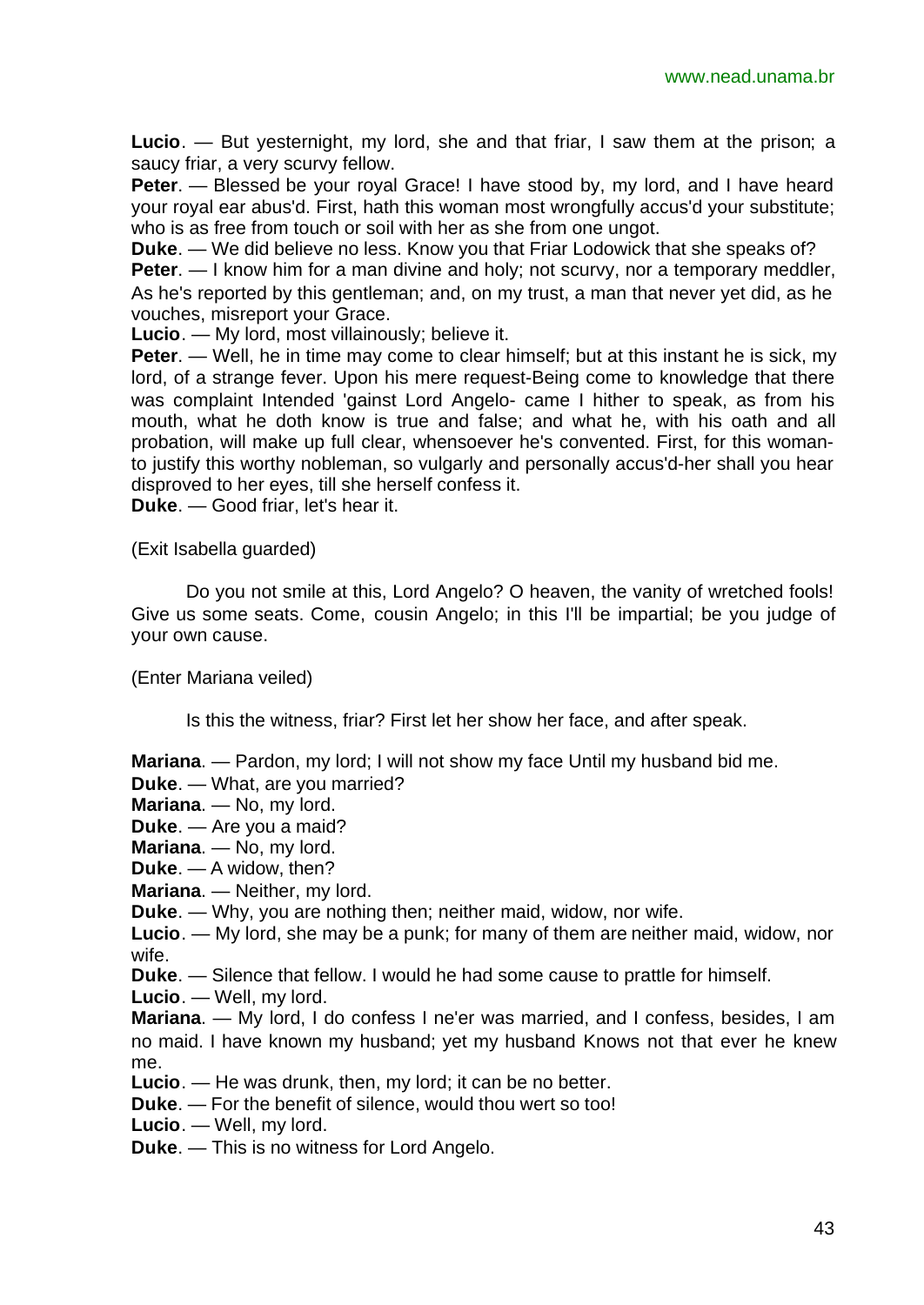**Mariana**. — Now I come to't, my lord: She that accuses him of fornication, in selfsame manner doth accuse my husband; and charges him, my lord, with such a time when I'll depose I had him in mine arms, with all th' effect of love.

**Angelo**. — Charges she moe than me?

**Mariana**. — Not that I know.

**Duke**. — No? You say your husband.

**Mariana**. — Why, just, my lord, and that is Angelo, who thinks he knows that he ne'er knew my body, but knows he thinks that he knows Isabel's.

**Angelo**. — This is a strange abuse. Let's see thy face.

**Mariana**. — My husband bids me; now I will unmask. [Unveiling] This is that face, thou cruel Angelo, which once thou swor'st was worth the looking on; this is the hand which, with a vow'd contract, was fast belock'd in thine; this is the body that took away the match from Isabel, and did supply thee at thy garden-house in her imagin'd person.

**Duke**. — Know you this woman?

**Lucio**. — Carnally, she says.

**Duke**. — Sirrah, no more.

**Lucio**. — Enough, my lord.

**Angelo**. — My lord, I must confess I know this woman; and five years since there was some speech of marriage Betwixt myself and her; which was broke off, Partly for that her promised proportions came short of composition; but in chief for that her reputation was disvalued in levity. Since which time of five years I never spake with her, saw her, nor heard from her, Upon my faith and honour.

**Mariana**. — Noble Prince, as there comes light from heaven and words from breath, as there is sense in truth and truth in virtue, I am affianc'd this man's wife as strongly as words could make up vows. And, my good lord, but Tuesday night last gone, in's garden-house, he knew me as a wife. As this is true, let me in safety raise me from my knees, or else for ever be confixed here, a marble monument!

**Angelo**. — I did but smile till now. Now, good my lord, give me the scope of justice; my patience here is touch'd. I do perceive these poor informal women are no more but instruments of some more mightier member that sets them on. Let me have way, my lord, to find this practice out.

**Duke**. — Ay, with my heart; and punish them to your height of pleasure. Thou foolish friar, and thou pernicious woman, Compact with her that's gone, think'st thou thy oaths, though they would swear down each particular saint, were testimonies against his worth and credit, that's seal'd in approbation? You, Lord Escalus, sit with my cousin; lend him your kind pains to find out this abuse, whence tis deriv'd. There is another friar that set them on; let him be sent for.

**Peter.** — Would lie were here, my lord! For he indeed hath set the women on to this complaint. Your provost knows the place where he abides, and he may fetch him. **Duke**. — Go, do it instantly.

#### (Exit Provost)

And you, my noble and well-warranted cousin, whom it concerns to hear this matter forth, do with your injuries as seems you best in any chastisement. I for a while will leave you; but stir not you till you have well determin'd Upon these slanderers.

**Escalus**. — My lord, we'll do it throughly.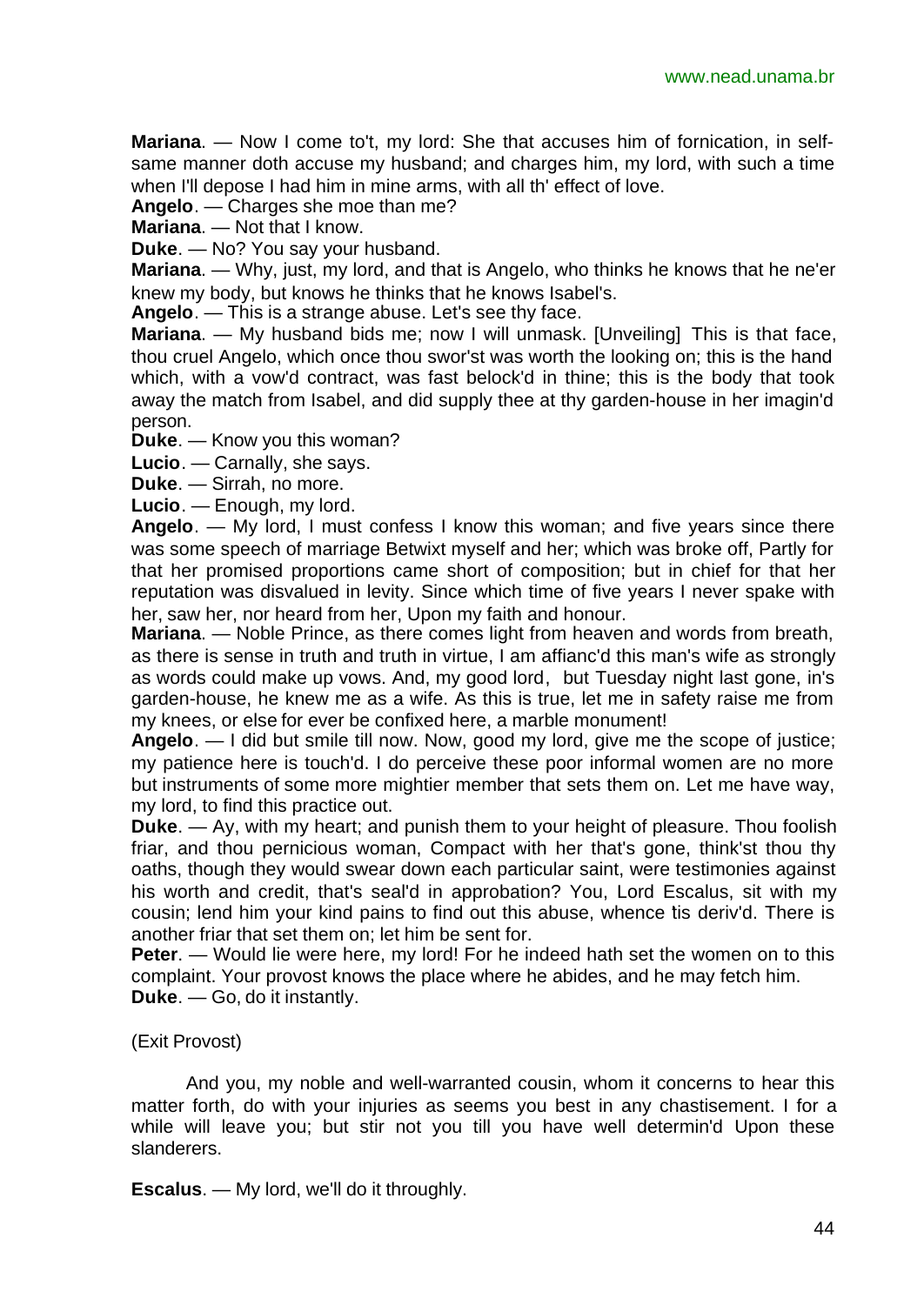(Exit Duke)

Signior Lucio, did not you say you knew that Friar Lodowick to be a dishonest person?

**Lucio**. — 'Cucullus non facit monachum': honest in nothing but in his clothes; and one that hath spoke most villainous speeches of the Duke.

**Escalus**. — We shall entreat you to abide here till he come and enforce them against him. We shall find this friar a notable fellow.

**Lucio**. — As any in Vienna, on my word.

**Escalus**. — Call that same Isabel here once again; I would speak with her. [Exit an Attendant] Pray you, my lord, give me leave to question; you shall see how I'll handle her.

**Lucio**. — Not better than he, by her own report.

**Escalus**. — Say you?

**Lucio**. — Marry, sir, I think, if you handled her privately, she would sooner confess; perchance, publicly, she'll be asham'd.

(Re-enter Officers with Isabella; and Provost with the Duke in his friar's habit)

**Escalus**. — I will go darkly to work with her.

**Lucio**. — That's the way; for women are light at midnight.

**Escalus**. — Come on, mistress; here's a gentlewoman denies all that you have said.

**Lucio**. — My lord, here comes the rascal I spoke of, here with the Provost.

**Escalus**. — In very good time. Speak not you to him till we call upon you.

**Lucio**. — Mum.

**Escalus**. — Come, sir; did you set these women on to slander Lord Angelo? They have confess'd you did.

**Duke**. — 'Tis false.

**Escalus**. — How! Know you where you are?

**Duke**. — Respect to your great place! and let the devil be sometime honour'd for his burning throne! Where is the Duke? 'Tis he should hear me speak.

**Escalus**. — The Duke's in us; and we will hear you speak; look you speak justly.

**Duke**. — Boldly, at least. But, O, poor souls, come you to seek the lamb here of the fox, Good night to your redress! Is the Duke gone? Then is your cause gone too. The Duke's unjust thus to retort your manifest appeal, and put your trial in the villain's mouth which here you come to accuse.

**Lucio**. — This is the rascal; this is he I spoke of.

**Escalus**. — Why, thou unreverend and unhallowed friar, is't not enough thou hast suborn'd these women to accuse this worthy man, but, in foul mouth, and in the witness of his proper ear, to call him villain; and then to glance from him to th' Duke himself, to tax him with injustice? Take him hence; to th' rack with him! We'll touze you Joint by joint, but we will know his purpose. What, 'unjust'!

**Duke**. — Be not so hot; the Duke dare no more stretch this finger of mine than he dare rack his own; his subject am I not, nor here provincial. My business in this state made me a looker-on here in Vienna, where I have seen corruption boil and bubble till it o'errun the stew: laws for all faults, but faults so countenanc'd that the strong statutes stand like the forfeits in a barber's shop, as much in mock as mark.

**Escalus**. — Slander to th' state! Away with him to prison!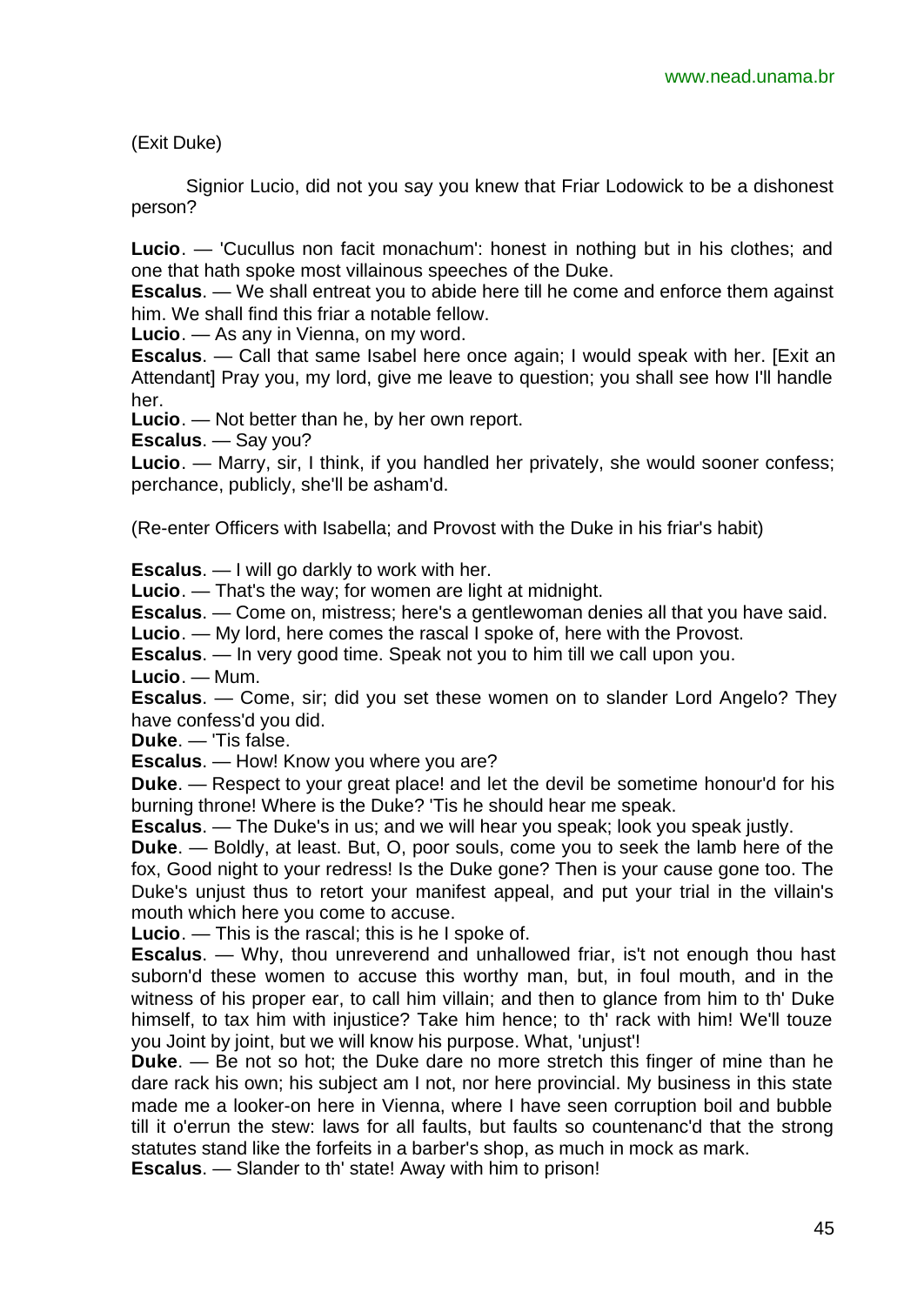**Angelo**. — What can you vouch against him, Signior Lucio? Is this the man that you did tell us of?

**Lucio**. — 'Tis he, my lord. Come hither, good-man bald-pate. Do you know me?

**Duke**. — I remember you, sir, by the sound of your voice. I met you at the prison, in the absence of the Duke.

**Lucio**. — O did you so? And do you remember what you said of the Duke? **Duke**. — Most notedly, sir.

**Lucio**. — Do you so, sir? And was the Duke a fleshmonger, a fool, and a coward, as you then reported him to be?

**Duke**. — You must, sir, change persons with me ere you make that my report; you, indeed, spoke so of him; and much more, much worse.

**Lucio**. — O thou damnable fellow! Did not I pluck thee by the nose for thy speeches? **Duke**. — I protest I love the Duke as I love myself.

**Angelo**. — Hark how the villain would close now, after his treasonable abuses!

**Escalus**. — Such a fellow is not to be talk'd withal. Away with him to prison! Where is the Provost? Away with him to prison! Lay bolts enough upon him; let him speak no more. Away with those giglets too, and with the other confederate companion!

[The Provost lays bands on the Duke]

**Duke**. — Stay, sir; stay awhile.

**Angelo**. — What, resists he? Help him, Lucio.

**Lucio**. — Come, sir; come, sir; come, sir; foh, sir! Why, you bald-pated lying rascal, you must be hooded, must you? Show your knave's visage, with a pox to you! Show your sheep-biting face, and be hang'd an hour! Will't not off?

[Pulls off the Friar's bood and discovers the Duke]

**Duke**. — Thou art the first knave that e'er mad'st a duke. First, Provost, let me bail these gentle three. [To Lucio] Sneak not away, sir, for the friar and you must have a word anon. Lay hold on him.

**Lucio**. — This may prove worse than hanging.

**Duke**. [To Escalus] — What you have spoke I pardon; sit you down. We'll borrow place of him. [To Angelo] Sir, by your leave. Hast thou or word, or wit, or impudence, that yet can do thee office? If thou hast, rely upon it till my tale be heard, and hold no longer out.

**Angelo**. — O my dread lord, I should be guiltier than my guiltiness, to think I can be undiscernible, when I perceive your Grace, like pow'r divine, hath look'd upon my passes. Then, good Prince, no longer session hold upon my shame, but let my trial be mine own confession; Immediate sentence then, and sequent death, is all the grace I beg.

**Duke**. — Come hither, Mariana. Say, wast thou e'er contracted to this woman? **Angelo**. — I was, my lord.

**Duke**. — Go, take her hence and marry her instantly. Do you the office, friar; which consummate, return him here again. Go with him, Provost.

(Exeunt Angelo, Mariana, Friar Peter, and Provost**)**

**Escalus**. — My lord, I am more amaz'd at his dishonour than at the strangeness of it.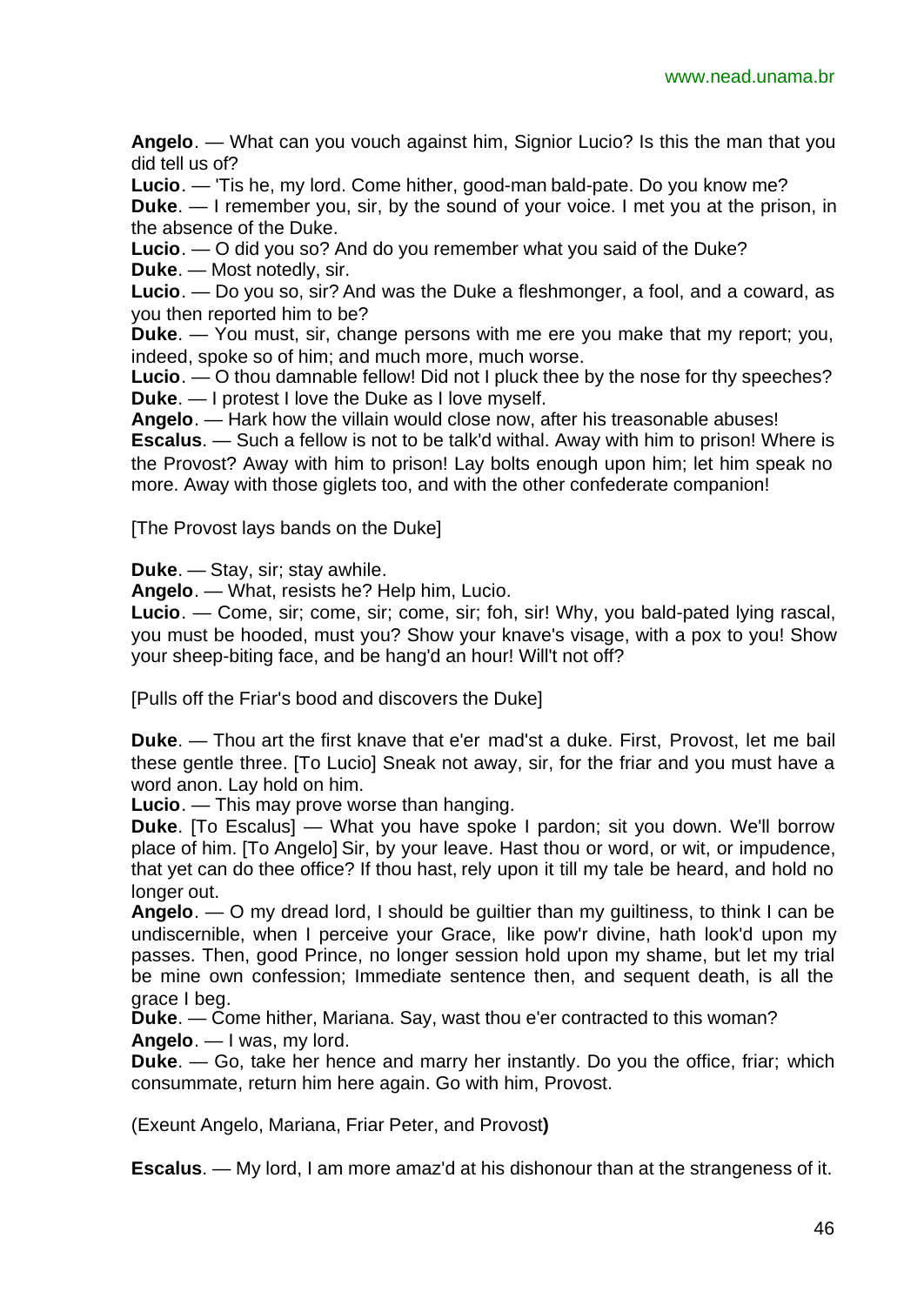**Duke**. — Come hither, Isabel. Your friar is now your prince. As I was then advertising and holy to your business, not changing heart with habit, I am still Attorney'd at your service.

**Isabella**. — O, give me pardon, that I, your vassal have employ'd and pain'd your unknown sovereignty.

**Duke**. — You are pardon'd, Isabel. And now, dear maid, be you as free to us. Your brother's death, I know, sits at your heart; and you may marvel why I obscur'd myself, Labouring to save his life, and would not rather make rash remonstrance of my hidden pow'r than let him so be lost. O most kind maid, it was the swift celerity of his death, which I did think with slower foot came on, that brain'd my purpose. But peace be with him! That life is better life, past fearing death, than that which lives to fear. Make it your comfort, so happy is your brother.

**Isabella**. — I do, my lord.

(Re-enter Angelo, Mariana, Friar Peter, and Provost)

**Duke**. — For this new-married man approaching here, whose salt imagination yet hath wrong'd your well-defended honour, you must pardon for Mariana's sake; but as he adjudg'd your brother-Being criminal in double violation of sacred chastity and of promise-breach, Thereon dependent, for your brother's life-the very mercy of the law cries out most audible, even from his proper tongue, 'An Angelo for Claudio, death for death!' Haste still pays haste, and leisure answers leisure; like doth quit like, and Measure still for Measure. Then, Angelo, thy fault's thus manifested, which, though thou wouldst deny, denies thee vantage. We do condemn thee to the very block where Claudio stoop'd to death, and with like haste. Away with him!

**Mariana**. — O my most gracious lord, I hope you will not mock me with a husband.

**Duke**. — It is your husband mock'd you with a husband. Consenting to the safeguard of your honour, I thought your marriage fit; else imputation, for that he knew you, might reproach your life, and choke your good to come. For his possessions, Although by confiscation they are ours, we do instate and widow you withal to buy you a better husband.

**Mariana**. — O my dear lord, I crave no other, nor no better man.

**Duke**. — Never crave him; we are definitive.

**Mariana**. — Gentle my liege. [Kneeling]

**Duke**. — You do but lose your labour. Away with him to death! [To Lucio] Now, sir, to you.

**Mariana**. — O my good lord! Sweet Isabel, take my part; lend me your knees, and all my life to come I'll lend you all my life to do you service.

**Duke**. — Against all sense you do importune her. Should she kneel down in mercy of this fact, her brother's ghost his paved bed would break, and take her hence in horror.

**Mariana**. — Isabel, sweet Isabel, do yet but kneel by me; hold up your hands, say nothing; I'll speak all. They say best men moulded out of faults; and, for the most, become much more the better for being a little bad; so may my husband. O Isabel, will you not lend a knee?

**Duke**. — He dies for Claudio's death.

**Isabella**. [Kneeling] — Most bounteous sir, Look, if it please you, on this man condemn'd, as if my brother liv'd. I partly think a due sincerity govern'd his deeds till he did look on me; since it is so, let him not die. My brother had but justice, in that he did the thing for which he died; for Angelo, his act did not o'ertake his bad intent, and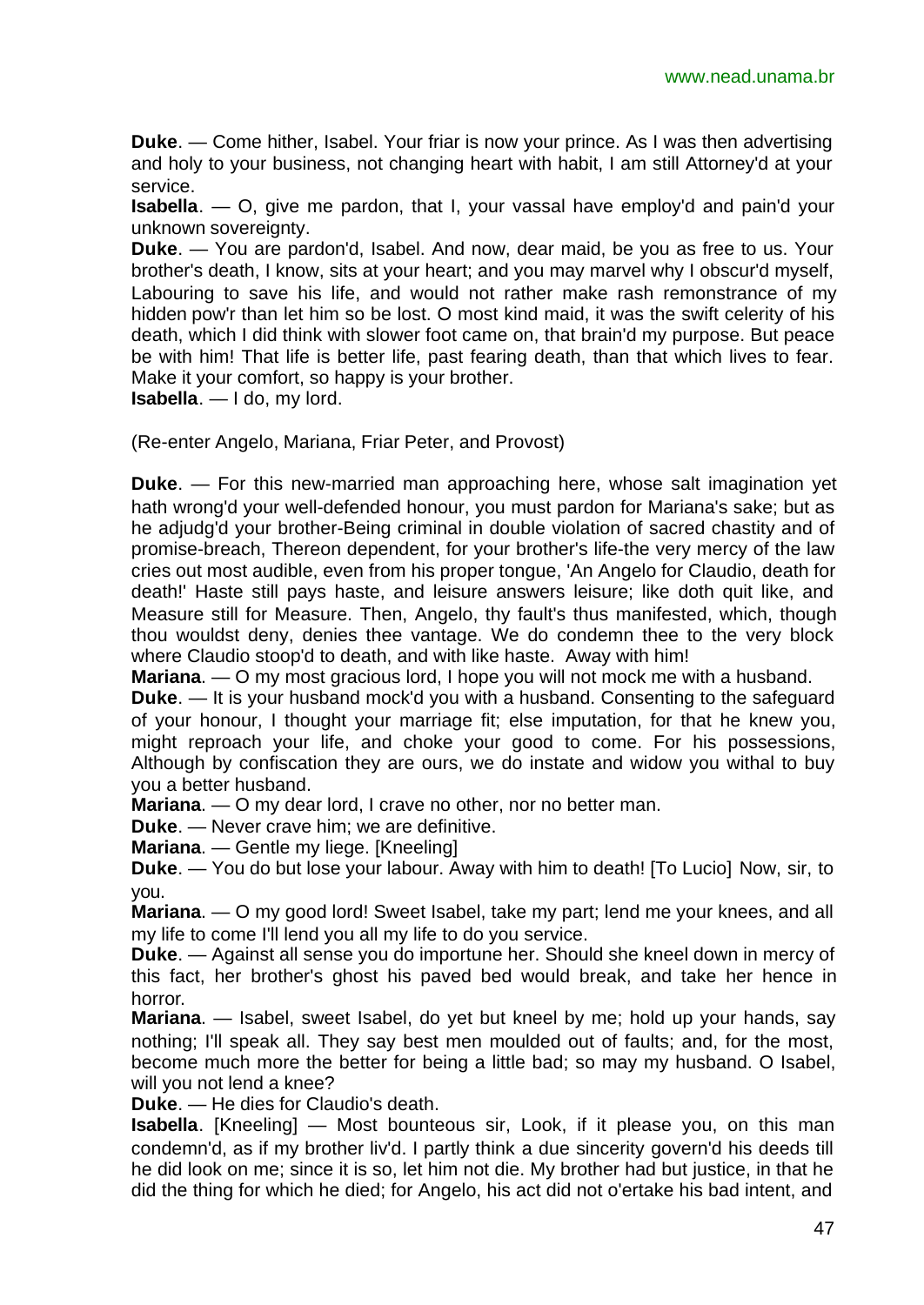must be buried but as an intent that perish'd by the way. Thoughts are no subjects; intents but merely thoughts.

**Mariana**. — Merely, my lord.

**Duke**. — Your suit's unprofitable; stand up, I say. I have bethought me of another fault. Provost, how came it Claudio was beheaded at an unusual hour?

**Provost**. — It was commanded so.

**Duke**. — Had you a special warrant for the deed?

**Provost**. — No, my good lord; it was by private message.

**Duke**. — For which I do discharge you of your office; give up your keys.

**Provost**. — Pardon me, noble lord; I thought it was a fault, but knew it not; yet did repent me, after more advice; for testimony whereof, one in the prison, that should by private order else have died, I have reserv'd alive.

**Duke**. — What's he?

**Provost**. — His name is Barnardine.

**Duke**. — I would thou hadst done so by Claudio. Go fetch him hither; let me look upon him.

#### (Exit Provost)

**Escalus**. — I am sorry one so learned and so wise as you, Lord Angelo, have still appear'd, should slip so grossly, both in the heat of blood and lack of temper'd judgment afterward.

**Angelo**. — I am sorry that such sorrow I procure; and so deep sticks it in my penitent heart that I crave death more willingly than mercy; 'Tis my deserving, and I do entreat it.

(Re-enter Provost, with Barnardine, Claudio (muffled) and Juliet)

**Duke**. — Which is that Barnardine?

**Provost**. — This, my lord.

**Duke**. — There was a friar told me of this man. Sirrah, thou art said to have a stubborn soul, that apprehends no further than this world, and squar'st thy life according. Thou'rt condemn'd; but, for those earthly faults, I quit them all, and pray thee take this mercy to provide for better times to come. Friar, advise him; I leave him to your hand. What muffl'd fellow's that?

**Provost**. — This is another prisoner that I sav'd, who should have died when Claudio lost his head; as like almost to Claudio as himself. [Unmuffles Claudio]

**Duke**.[To Isabella] — If he be like your brother, for his sake is he pardon'd; and for your lovely sake, give me your hand and say you will be mine, he is my brother too. But fitter time for that. By this Lord Angelo perceives he's safe; Methinks I see a quick'ning in his eye. Well, Angelo, your evil quits you well. Look that you love your wife; her worth worth yours. I find an apt remission in myself; and yet here's one in place I cannot pardon. To Lucio] You, sirrah, that knew me for a fool, a coward, one all of luxury, an ass, a madman! werein have I so deserv'd of you that you extol me thus?

**Lucio**. — Faith, my lord, I spoke it but according to the trick. if you will hang me for it, you may; but I had rather it would please you I might be whipt.

**Duke**. — Whipt first, sir, and hang'd after. Proclaim it, Provost, round about the city, if any woman wrong'd by this lewd fellow-As I have heard him swear himself there's